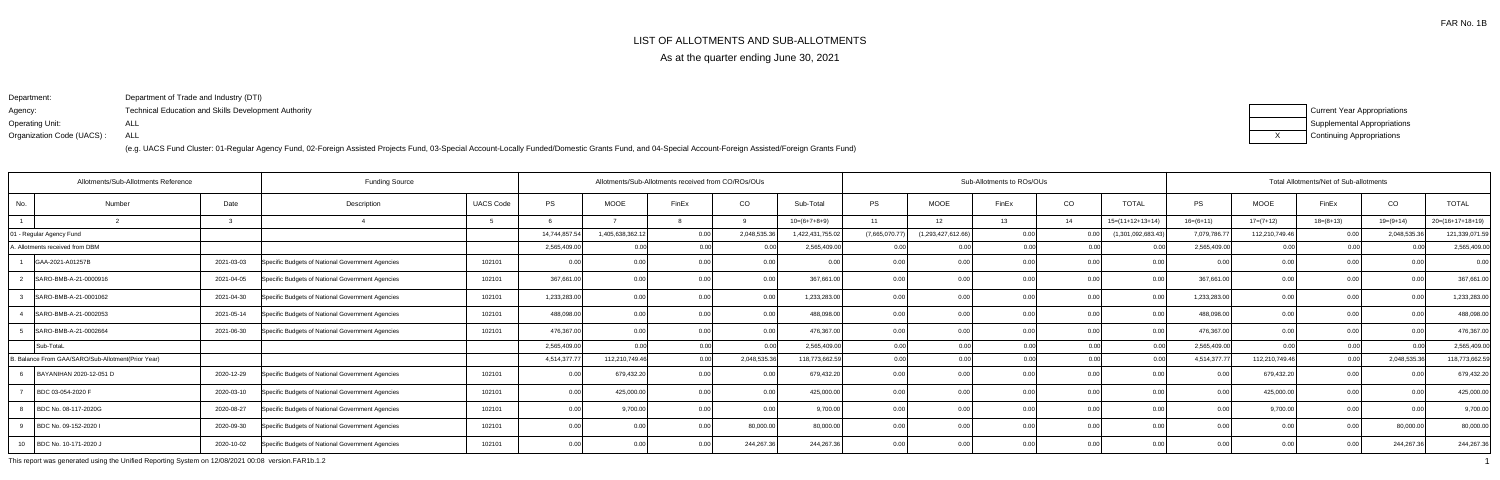| Department:               | Department of Trade and Industry (DTI)                      |
|---------------------------|-------------------------------------------------------------|
| Agency:                   | <b>Technical Education and Skills Development Authority</b> |
| Operating Unit:           | ALL                                                         |
| Organization Code (UACS): | ALL                                                         |

| Current Year Appropriations |
|-----------------------------|
| Supplemental Appropriations |
| Continuing Appropriations   |

| Allotments/Sub-Allotments Reference |              | <b>Funding Source</b>                            |                  |            |              | Allotments/Sub-Allotments received from CO/ROs/OUs |          |                |           |             | Sub-Allotments to ROs/OUs |      |                    |                |              | Total Allotments/Net of Sub-allotments |                |                    |
|-------------------------------------|--------------|--------------------------------------------------|------------------|------------|--------------|----------------------------------------------------|----------|----------------|-----------|-------------|---------------------------|------|--------------------|----------------|--------------|----------------------------------------|----------------|--------------------|
| No.<br>Number                       | Date         | Description                                      | <b>UACS Code</b> | <b>PS</b>  | <b>MOOE</b>  | FinEx                                              | CO       | Sub-Total      | <b>PS</b> | <b>MOOE</b> | FinEx                     | CO   | <b>TOTAL</b>       | <b>PS</b>      | <b>MOOE</b>  | FinEx                                  | CO             | <b>TOTAL</b>       |
|                                     | $\mathbf{R}$ |                                                  |                  |            |              |                                                    | റ        | $10=(6+7+8+9)$ | 11        | 12          | 13                        | 14   | $15=(11+12+13+14)$ | $16=(6+11)$    | $17=(7+12)$  | $18=(8+13)$                            | 19=(9+14)      | $20=(16+17+18+19)$ |
| BDC No. 11-045-2020 C<br>11         | 2020-12-11   | Specific Budgets of National Government Agencies | 102101           | 0.00       | 734,812.00   | 0.00                                               | 0.00     | 734,812.00     | 0.00      | 0.00        | 0.00                      | 0.00 | 0.00               | 0.00           | 734,812.00   | 0.00                                   |                | 734,812.00         |
| BDC No. 12-050-2020 C<br>12         | 2020-12-03   | Specific Budgets of National Government Agencies | 102101           | 0.00       | 349,140.37   | 0.00                                               | 0.00     | 349,140.37     | 0.00      | 0.00        | 0.00                      | 0.00 | 0.00               | 0.00           | 349,140.37   | 0.00                                   | 0.00           | 349,140.37         |
| BDC No. 12-084-2020 D<br>13         | 2020-12-02   | Specific Budgets of National Government Agencies | 102101           | 0.00       | 61,129.31    | 0.00                                               | 0.00     | 61,129.31      | 0.001     | 0.00        | 0.00                      | 0.00 | 0.00               | 0.00           | 61,129.31    | 0.00                                   | 0.00           | 61,129.31          |
| BDC No. 12-265-2020 Q<br>-14        | 2020-12-29   | Specific Budgets of National Government Agencies | 102101           | 0.00       | 726,380.00   | 0.00                                               | 0.00     | 726,380.00     | 0.00      | 0.00        | 0.00                      | 0.00 | 0.00               | 0.00           | 726,380.00   | 0.00                                   | 0.00           | 726,380.00         |
| GAA R.A. No. 11465<br>15            | 2020-01-06   | Specific Budgets of National Government Agencies | 102101           | 0.00       | 8,029.00     | 0.00                                               | 0.00     | 8,029.00       | 0.00      | 0.00        | 0.00                      | 0.00 | 0.00               | 0 Q            | 8,029.00     | 0.0                                    | 0.00           | 8,029.00           |
| SARO-ROIVA-20-0016456<br>16         | 2020-10-02   | Miscellaneous Personnel Benefits Fund            | 102406           | 136,533.73 | 0.00         | 0.00                                               | 0.00     | 136,533.73     | 0.001     | 0.00        | 0.00                      | 0.00 | 0.00               | 136,533.73     | 0.00         | 0.00                                   | 0.00           | 136,533.73         |
| 17<br>STEP-12-075-2020 G            | 2020-12-29   | Specific Budgets of National Government Agencies | 102101           | 0.00       | 3,184,079.00 | 0.00                                               | 0.00     | 3,184,079.00   | 0.00      | 0.00        | 0.00                      | 0.00 | 0.00               | 0.00           | 3,184,079.00 | 0.00                                   | 0.00           | 3,184,079.00       |
| TWSP-12-125-2020 H<br>18            | 2020-12-29   | Specific Budgets of National Government Agencies | 102101           | 0.00       | 4,998,945.20 | 0.00                                               | 0.00     | 4,998,945.20   | 0.00      | 0.00        | 0.00                      | 0.00 | 0.00               | 0 <sub>0</sub> | 4,998,945.20 | 0.00                                   |                | 4,998,945.20       |
| 19 09-157-2020P                     | 2020-09-30   | Specific Budgets of National Government Agencies | 102101           | 0.00       | 0.O          | 0.00                                               | 6,574.00 | 6.574.00       | 0.001     | 0.00        | 0.00                      | 0.00 | 0.001              | 0 <sub>0</sub> | 0.00         | 0.00                                   | 6.574.00       | 6,574.00           |
| 20 Bayanihan2 2020-12-039 C         | 2020-12-29   | Specific Budgets of National Government Agencies | 102101           | 0.00       | 193,770.00   | 0.00                                               | 0.00     | 193,770.00     | 0.00      | 0.00        | 0.00                      | 0.00 | 0.00               | 0.00           | 193,770.00   | 0.00                                   | 0.00           | 193,770.00         |
| 21<br>BDC No. 02-024-2020A          | 2020-02-20   | Specific Budgets of National Government Agencies | 102101           | 0.00       | 72,000.00    | 0.00                                               | 0.00     | 72,000.00      | 0.00      | 0.00        | 0.00                      | 0.00 | 0.00               | 0.00           | 72,000.00    | 0.00                                   | 0.00           | 72,000.00          |
| 22<br>BDC 02-029-2020 A             | 2020-02-20   | Specific Budgets of National Government Agencies | 102101           | 0.00       | 64,500.00    | 0.00                                               | 0.00     | 64,500.00      | 0.00      | 0.00        | 0.00                      | 0.00 | 0.00               |                | 64,500.00    | 0.0                                    | 0 <sub>0</sub> | 64,500.00          |
| 23<br>BDC 03-036-2020B              | 2020-03-02   | Specific Budgets of National Government Agencies | 102101           | 0.00       | 200,000.00   | 0.00                                               | 0.00     | 200,000.00     | 0.00      | 0.00        | 0.00                      | 0.00 | 0.00               | 0.00           | 200,000.00   | 0.00                                   | 0.00           | 200,000.00         |
| 24<br>BDC 03-056-2020 E             | 2020-03-11   | Specific Budgets of National Government Agencies | 102101           | 0.00       | 200,000.00   | 0.OC                                               | 0.00     | 200,000.00     | 0.00      | 0.00        | 0.00                      | 0.00 | 0.00               | 0.00           | 200,000.00   | 0.00                                   | ი იი           | 200,000.00         |
| 25<br>BDC 04-065-202 F              | 2020-04-24   | Specific Budgets of National Government Agencies | 102101           | 0.01       | 0.00         | 0.00                                               | 0.00     | 0 <sup>0</sup> | 0.00      | 0.00        | 0.00                      | 0.00 | 0.00               | 0.01           | 0.00         | 0.00                                   | 0.00           | 0.01               |
| BDC 07-008-2020 A<br>26             | 2020-07-20   | Specific Budgets of National Government Agencies | 102101           | 0.00       | 3,427.20     | 0.OC                                               | 0.00     | 3,427.20       | 0.00      | 0.00        |                           | 0.00 | 0.00               |                | 3,427.20     | 0.00                                   |                | 3,427.20           |
| 27 BDC 07-045-2020 B                | 2020-07-14   | Specific Budgets of National Government Agencies | 102101           | 0.00       | 42,537.60    | n nr                                               | 0.00     | 42,537.60      | 0.00      | 0.00        | 0.00                      | 0.00 | 0.00               | 0.00           | 42,537.60    | 0.00                                   | በ በበ           | 42,537.60          |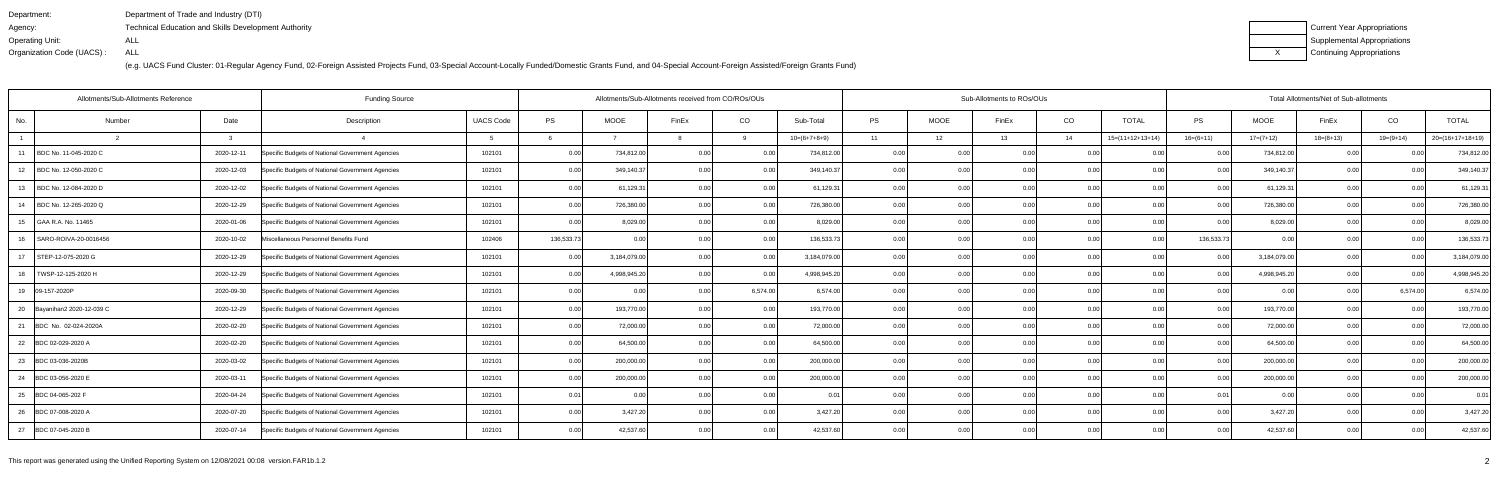| Department:               | Department of Trade and Industry (DTI)                      |
|---------------------------|-------------------------------------------------------------|
| Agency:                   | <b>Technical Education and Skills Development Authority</b> |
| Operating Unit:           | ALL                                                         |
| Organization Code (UACS): | ALL                                                         |

| Current Year Appropriations |
|-----------------------------|
| Supplemental Appropriations |
| Continuing Appropriations   |

| Allotments/Sub-Allotments Reference<br><b>Funding Source</b> |        |            |                                                  |                  |            | Allotments/Sub-Allotments received from CO/ROs/OUs |                |        |                |       | Sub-Allotments to ROs/OUs |       |      |                    | Total Allotments/Net of Sub-allotments |              |             |           |                    |  |
|--------------------------------------------------------------|--------|------------|--------------------------------------------------|------------------|------------|----------------------------------------------------|----------------|--------|----------------|-------|---------------------------|-------|------|--------------------|----------------------------------------|--------------|-------------|-----------|--------------------|--|
| No.                                                          | Number | Date       | Description                                      | <b>UACS Code</b> | PS         | <b>MOOE</b>                                        | FinEx          | CO     | Sub-Total      | PS    | <b>MOOE</b>               | FinEx | CO   | <b>TOTAL</b>       | <b>PS</b>                              | <b>MOOE</b>  | FinEx       | CO        | <b>TOTAL</b>       |  |
|                                                              |        |            |                                                  |                  |            |                                                    |                | റ      | $10=(6+7+8+9)$ | 11    | 12                        | 13    | 14   | $15=(11+12+13+14)$ | $16=(6+11)$                            | $17=(7+12)$  | $18=(8+13)$ | 19=(9+14) | $20=(16+17+18+19)$ |  |
| 28<br>BDC 08-048 2020 C                                      |        | 2020-08-14 | Specific Budgets of National Government Agencies | 102101           | 0.00       | 5,040.00                                           | 0.00           | 0.00   | 5,040.00       | 0.00  | 0.00                      | 0.00  | 0.00 | 0.00               | 0.00                                   | 5,040.00     | 0.00        | 0.00      | 5,040.00           |  |
| 29<br>BDC 09-017-2020 A                                      |        | 2020-09-23 | Specific Budgets of National Government Agencies | 102101           | 0.00       | 186,480.00                                         | 0.00           | 0.00   | 186,480.00     | 0.00  | 0.00                      | 0.00  | 0.00 | 0.00               | 0.0                                    | 186,480.00   | 0.00        | 0.00      | 186,480.00         |  |
| 30 BDC 09-159-2020 J                                         |        | 2020-09-23 | Specific Budgets of National Government Agencies | 102101           | 0.00       | 0.00                                               | 0.00           | 750.00 | 750.00         | 0.00  | 0.00                      | 0.00  | 0.00 | 0.00               | 0.00                                   | 0.00         | 0.00        | 750.00    | 750.00             |  |
| 31<br>BDC 10-028-2020 B                                      |        | 2020-10-08 | Specific Budgets of National Government Agencies | 102101           | 0.00       | 29,131.20                                          | 0.00           | 0.00   | 29,131.20      | 0.00  | 0.00                      | 0.00  | 0.00 | 0.00               | 0.00                                   | 29,131.20    | 0.00        | 0.00      | 29,131.20          |  |
| 32 BDC 11-043-2020BC                                         |        | 2020-11-11 | Specific Budgets of National Government Agencies | 102101           | 0.00       | 51,307.20                                          | 0.00           | 0.00   | 51,307.20      | 0.00  | 0.00                      | 0.00  | 0.00 | 0.00               | 0.00                                   | 51,307.20    | 0.00        | 0.00      | 51,307.20          |  |
| 33 BDC 11-052-2020 C                                         |        | 2020-11-10 | Specific Budgets of National Government Agencies | 102101           | 0.00       | 2,993,083.80                                       | 0.00           | 0.00   | 2,993,083.80   | 0.00  | 0.00                      | 0.00  | 0.00 | 0.00               | 0 <sub>0</sub>                         | 2,993,083.80 | 0.00        | 0.00      | 2,993,083.80       |  |
| 34 BDC 11-060-2020 D                                         |        | 2020-11-11 | Specific Budgets of National Government Agencies | 102101           | 0.00       | 55,339.20                                          | 0.00           | 0.00   | 55,339.20      | 0.00  | 0.00                      | 0.00  | 0.00 | 0.00               | 0.00                                   | 55,339.20    | 0.00        | 0.00      | 55,339.20          |  |
| 35<br>BDC 12-033-2020 C                                      |        | 2020-12-29 | Specific Budgets of National Government Agencies | 102101           | 0.00       | 22,173.10                                          | 0 <sub>0</sub> | 0.00   | 22,173.10      | 0.00  | 0.00                      | 0.00  | 0.00 | 0.00               | 0 Q                                    | 22,173.10    | 0.00        | ი იი      | 22,173.10          |  |
| 36 BDC 12-057-2020 D                                         |        | 2020-12-03 | Specific Budgets of National Government Agencies | 102101           | 0.00       | 397,060.0                                          | 0.00           | 0.00   | 397,060.0      | 0.00  | 0.00                      | 0.00  | 0.00 | 0.00               |                                        | 397,060.07   | 0.00        | 0.00      | 397,060.07         |  |
| 37<br>BDC 12-064-2020 E                                      |        | 2020-12-29 | Specific Budgets of National Government Agencies | 102101           | 0.00       | 4,575,000.00                                       | 0 <sub>0</sub> | 0.00   | 4,575,000.00   | 0.00  | 0.00                      | 0.00  | 0.00 | 0.00               | 0.00                                   | 4,575,000.00 | 0.00        | 0.00      | 4,575,000.00       |  |
| 38 BDC 12-065-2020 F                                         |        | 2020-12-29 | Specific Budgets of National Government Agencies | 102101           | 0.00       | 90,000.00                                          | 0.00           | 0.00   | 90,000.00      | 0.00  | 0.00                      | 0.00  | 0.00 | 0.00               | 0.00                                   | 90,000.00    | 0.00        | ი იი      | 90,000.00          |  |
| 39 BDC 12-067-2020-E                                         |        | 2020-12-11 | Specific Budgets of National Government Agencies | 102101           | 0.00       | 3,914,597.22                                       | 0.00           | 0.00   | 3,914,597.22   | 0.00  | 0.00                      | 0.00  | 0.00 | 0.001              | 0.00                                   | 3,914,597.22 | 0.00        | 0.00      | 3,914,597.22       |  |
| 40 BDC 12-080-2020 F                                         |        | 2020-12-29 | Specific Budgets of National Government Agencies | 102101           | 0.00       | 8,232,450.40                                       | 0.00           | 0.00   | 8,232,450.40   | 0.00  | 0.00                      | 0.00  | 0.00 | 0.00               | 0 <sub>0</sub>                         | 8,232,450.40 | 0.00        | 0.00      | 8,232,450.40       |  |
| 41 BDC 12-087-2020-G                                         |        | 2020-12-29 | Specific Budgets of National Government Agencies | 102101           | 0.00       | 3,871,195.60                                       | 0.00           | 0.00   | 3,871,195.60   | 0.001 | 0.00                      | 0.00  | 0.00 | 0.00               | 0.00                                   | 3,871,195.60 | 0.00        | 0.00      | 3,871,195.60       |  |
| 42 BDC 12-118 2020 G                                         |        | 2020-12-22 | Specific Budgets of National Government Agencies | 102101           | 0.00       | 3,400,320.00                                       | 0.00           | 0.00   | 3,400,320.00   | 0.00  | 0.00                      | 0.00  | 0.00 | 0.00               | 0 Q                                    | 3,400,320.00 | 0.00        | 0.00      | 3,400,320.00       |  |
| 43 BDC 12-131-2020 H                                         |        | 2020-12-29 | Specific Budgets of National Government Agencies | 102101           | 0.00       | 9,991,065.00                                       | 0.00           | 0.00   | 9,991,065.00   | 0.001 | 0.00                      | 0.00  | 0.00 | 0.001              | 0 <sub>0</sub>                         | 9,991,065.00 | 0.00        | 0.00      | 9,991,065.00       |  |
| 44 BDC 12-282-2020 V                                         |        | 2020-12-29 | Specific Budgets of National Government Agencies | 102101           | 197,246.41 | 0.00                                               | 0.00           | 0.00   | 197,246.41     | 0.00  | 0.00                      | 0.00  | 0.00 | 0.00               | 197,246.41                             | 0.00         | 0.00        | 0.00      | 197,246.41         |  |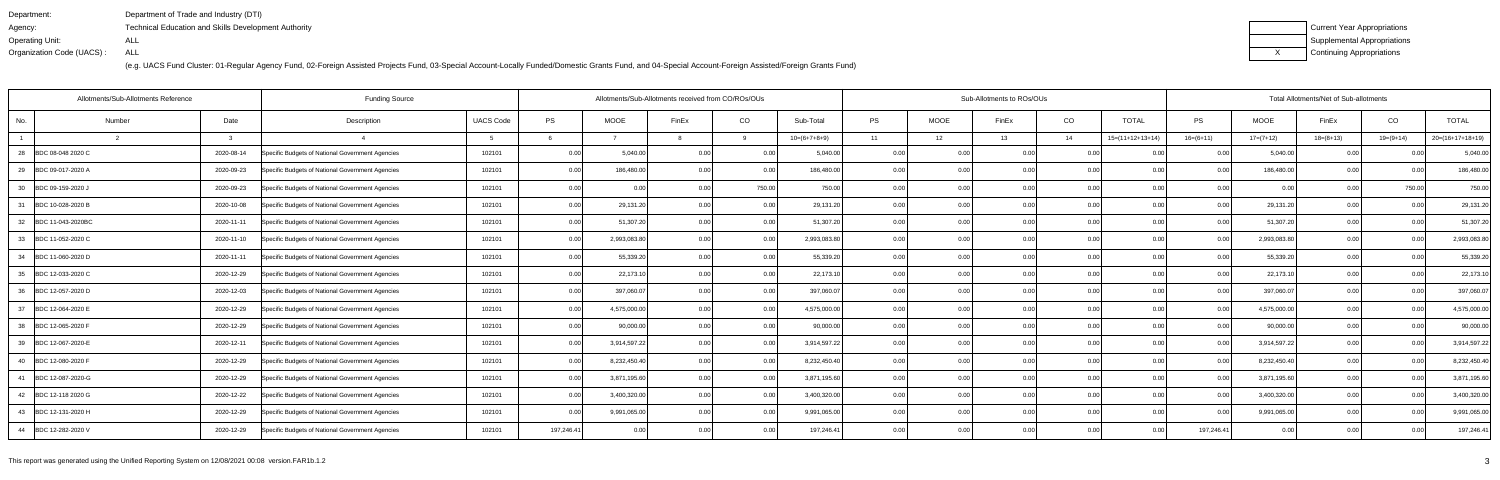| Department:               | Department of Trade and Industry (DTI)               |
|---------------------------|------------------------------------------------------|
| Agency:                   | Technical Education and Skills Development Authority |
| Operating Unit:           | ALL                                                  |
| Organization Code (UACS): | ALL                                                  |

| Current Year Appropriations |
|-----------------------------|
| Supplemental Appropriations |
| Continuing Appropriations   |

| Allotments/Sub-Allotments Reference<br><b>Funding Source</b> |                                                                |                  |           |              | Allotments/Sub-Allotments received from CO/ROs/OUs |           |                |                   |             | Sub-Allotments to ROs/OUs |      |                    |                | Total Allotments/Net of Sub-allotments |             |           |                    |  |
|--------------------------------------------------------------|----------------------------------------------------------------|------------------|-----------|--------------|----------------------------------------------------|-----------|----------------|-------------------|-------------|---------------------------|------|--------------------|----------------|----------------------------------------|-------------|-----------|--------------------|--|
| Number<br>No.                                                | Date<br>Description                                            | <b>UACS Code</b> | <b>PS</b> | <b>MOOE</b>  | FinEx                                              | CO        | Sub-Total      | <b>PS</b>         | <b>MOOE</b> | FinEx                     | CO   | <b>TOTAL</b>       | PS.            | MOOE                                   | FinEx       | CO        | <b>TOTAL</b>       |  |
|                                                              | $\mathcal{R}$                                                  |                  |           |              |                                                    |           | $10=(6+7+8+9)$ | 11                | 12          | 13                        | 14   | $15=(11+12+13+14)$ | $16=(6+11)$    | $17=(7+12)$                            | $18=(8+13)$ | 19=(9+14) | $20=(16+17+18+19)$ |  |
| BDC No 02-021-2020A<br>45                                    | 2020-02-20<br>Specific Budgets of National Government Agencies | 102101           | 0.00      | 72,000.00    | 0.00                                               | 0.00      | 72,000.00      | 0.00              | 0.00        | 0.00                      | 0.00 | 0.00               | 0.00           | 72,000.00                              | 0.00        | 0.00      | 72,000.00          |  |
| BDC No. 12-032-2020 C<br>-46                                 | 2020-12-14<br>Section 11(b), Republic Act No. 11494            | 102414           | 0.00      | 1,638,154.00 | 0.00                                               | 0.00      | 1,638,154.00   | 0.00              | 0.00        | 0.00                      | 0.00 | 0.00               | 0.0            | 1,638,154.00                           | 0.00        | ი იი      | 1,638,154.00       |  |
| 47<br>BDC No. 07-005-2020 A                                  | 2020-07-10<br>Specific Budgets of National Government Agencies | 102101           | 0.00      | 648,895.00   | 0.00                                               | 0.00      | 648,895.00     | 0.00              | 0.00        | 0.00                      | 0.00 | 0.00               | 0.00           | 648,895.00                             | 0.00        | 0.00      | 648,895.00         |  |
| BDC NO. 07-007-2020 A<br>48                                  | 2020-07-20<br>Specific Budgets of National Government Agencies | 102101           | 0.00      | 812,560.80   | 0.00                                               | 0.00      | 812,560.80     | 0.00              | 0.00        | 0.00                      | 0.00 | 0.00               | 0.00           | 812,560.80                             | 0.00        | 0.00      | 812,560.80         |  |
| BDC No. 07-028-2020 A<br>49                                  | 2020-07-10<br>Specific Budgets of National Government Agencies | 102101           | 0.00      | 1,411.20     | 0.00                                               | 0.00      | 1,411.20       | 0.00              | 0.0         |                           | 0.00 | 0.00               | 0 <sub>0</sub> | 1,411.20                               | 0.0         | 0 00      | 1,411.20           |  |
| BDC No. 07-033-2020 B<br>50                                  | 2020-07-10<br>Specific Budgets of National Government Agencies | 102101           | 0.00      | 1,289,610.00 | 0.00                                               | 0.00      | 1,289,610.00   | 0.00              | 0.00        | 0.00                      | 0.00 | 0.00               | 0 <sub>0</sub> | 1,289,610.00                           | 0.00        | 0.00      | 1,289,610.00       |  |
| BDC No. 08-009-2020 B<br>51                                  | Specific Budgets of National Government Agencies<br>2020-08-30 | 102101           | 0.00      | 91,930.1     | 0.00                                               | 0.00      | 91,930.10      | 0.00              | 0.00        | 0.00                      | 0.00 | 0.00               | 0.00           | 91,930.1                               | 0.00        | 0.00      | 91,930.10          |  |
| 52<br>BDC No. 08-111-2020F                                   | 2020-08-17<br>Specific Budgets of National Government Agencies | 102101           | 0.00      | 90,000.00    | 0.00                                               | 0.00      | 90,000.00      | 0.00              | 0.00        |                           | 0.00 | 0.00               | 0 <sub>0</sub> | 90,000.00                              | 0.00        |           | 90,000.00          |  |
| 53<br>BDC No. 08-113-2020 I                                  | 2020-08-30<br>Specific Budgets of National Government Agencies | 102101           | 0.00      | 8,540.00     | 0.00                                               | 0.00      | 8.540.00       | 0.00              | 0.00        | n nn                      | 0.00 | 0.00               | 0 <sub>0</sub> | 8,540.00                               | 0.00        | 0.00      | 8,540.00           |  |
| BDC No. 09-014-2020A<br>55                                   | 2020-09-23<br>Specific Budgets of National Government Agencies | 102101           | 0.00      | 327,874.00   | 0.00                                               | 80,000.00 | 407,874.00     | 0.00              | 0.00        |                           | 0.00 | 0.00               | 0.00           | 327,874.00                             | 0.00        | 80,000.00 | 407,874.00         |  |
| 56<br>BDC NO. 09-021-2020 C                                  | 2020-12-03<br>Specific Budgets of National Government Agencies | 102101           | 0.00      | 590,540.00   | 0.00                                               | 0.00      | 590,540.00     | 0.00              | 0.00        | 0.00                      | 0.00 | 0.00               | 0.00           | 590,540.00                             | 0.00        | ი იი      | 590,540.00         |  |
| 57<br>BDC No. 09-131-2020 J                                  | 2020-09-30<br>Specific Budgets of National Government Agencies | 102101           | 0.00      | 10,000.00    | 0.00                                               | 0.00      | 10,000.00      | 0.00              | 0.00        | 0.00                      | 0.00 | 0.001              | $\cap$         | 10,000.00                              | 0.00        | 0.00      | 10,000.00          |  |
| BDC NO. 09-149-2020 M<br>58                                  | 2020-09-30<br>Specific Budgets of National Government Agencies | 102101           | 0.00      | 0.00         | 0.00                                               | 1,000.00  | 1.000.00       | 0.00              | 0.00        |                           | 0.00 | 0.00               |                | 0.00                                   | 0.0         | 1,000.00  | 1,000.00           |  |
| 59 BDC No. 09-151-2020                                       | 2020-09-30<br>Specific Budgets of National Government Agencies | 102101           | 0.00      | 0.00         | 0.00                                               | 1,682.00  | 1,682.00       | 0.00 <sub>l</sub> | 0.00        | 0.00                      | 0.00 | 0.001              | 0.00           | 0.00                                   | 0.00        | 1,682.00  | 1,682.00           |  |
| BDC NO. 09-168-2020 N<br>60                                  | 2020-09-30<br>Specific Budgets of National Government Agencies | 102101           | 0.00      | 0.00         | 0.00                                               | 410.00    | 410.00         | 0.00              | 0.00        | 0.00                      | 0.00 | 0.00               | 0.0            | 0.OC                                   | 0.00        | 410.00    | 410.00             |  |
| BDC No. 10-0233-2020B<br>61                                  | 2020-10-08<br>Specific Budgets of National Government Agencies | 102101           | 0.00      | 104,731.20   | 0.00                                               | 0.00      | 104,731.20     | 0.00              | 0.00        | 0.00                      | 0.00 | 0.00               | 0 <sub>0</sub> | 104,731.20                             | 0.00        | 0.00      | 104,731.20         |  |
| 62 BDC No. 10-024-2020 B                                     | Specific Budgets of National Government Agencies<br>2020-10-08 | 102101           | 0.00      | 1,504,560.00 | 0.00                                               | 0.00      | 1,504,560.00   | 0.00 <sub>l</sub> | 0.00        | 0.001                     | 0.00 | 0.00               | 0.00           | 1,504,560.00                           | 0.00        | 0.00      | 1,504,560.00       |  |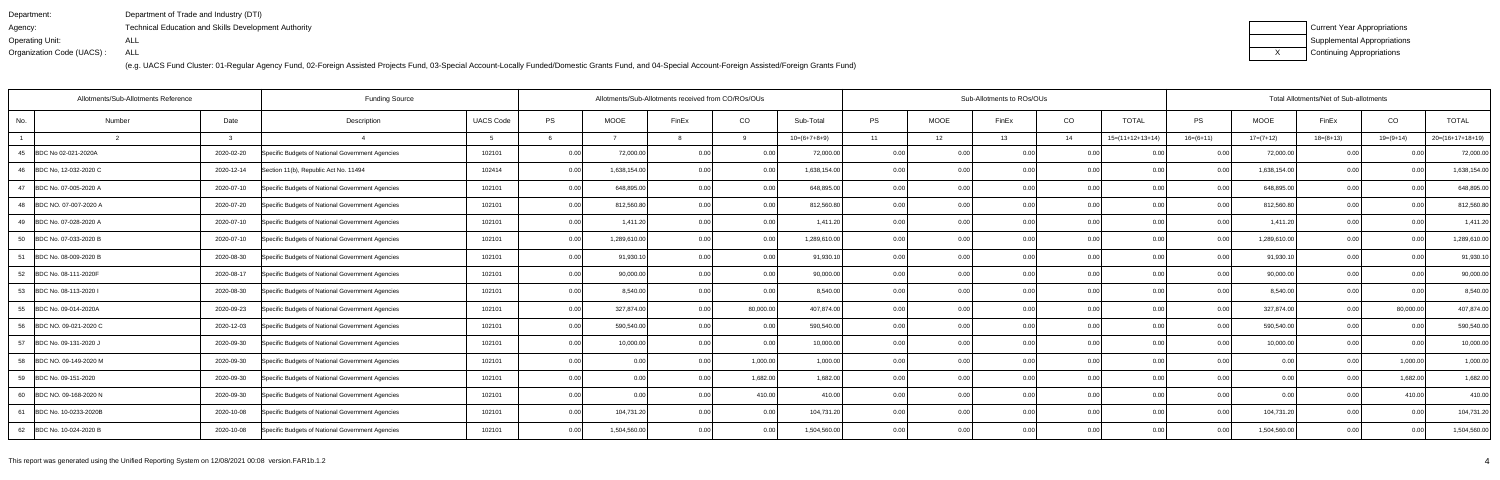| Department:               | Department of Trade and Industry (DTI)                      |
|---------------------------|-------------------------------------------------------------|
| Agency:                   | <b>Technical Education and Skills Development Authority</b> |
| Operating Unit:           | ALL                                                         |
| Organization Code (UACS): | ALL                                                         |

| Current Year Appropriations |
|-----------------------------|
| Supplemental Appropriations |
| Continuing Appropriations   |

| Allotments/Sub-Allotments Reference |            | <b>Funding Source</b>                            |                  |      |              | Allotments/Sub-Allotments received from CO/ROs/OUs |              |                |       | Sub-Allotments to ROs/OUs<br>Total Allotments/Net of Sub-allotments |       |      |                    |                |              |             |              |                    |  |
|-------------------------------------|------------|--------------------------------------------------|------------------|------|--------------|----------------------------------------------------|--------------|----------------|-------|---------------------------------------------------------------------|-------|------|--------------------|----------------|--------------|-------------|--------------|--------------------|--|
| No.<br>Number                       | Date       | Description                                      | <b>UACS Code</b> | PS   | <b>MOOE</b>  | FinEx                                              | CO           | Sub-Total      | PS    | <b>MOOE</b>                                                         | FinEx | CO   | <b>TOTAL</b>       | <b>PS</b>      | <b>MOOE</b>  | FinEx       | CO           | <b>TOTAL</b>       |  |
|                                     |            |                                                  |                  |      |              |                                                    | റ            | $10=(6+7+8+9)$ | 11    | 12                                                                  | 13    | 14   | $15=(11+12+13+14)$ | $16=(6+11)$    | $17=(7+12)$  | $18=(8+13)$ | $19=(9+14)$  | $20=(16+17+18+19)$ |  |
| 63 BDC No. 10-031-2020C             | 2020-10-23 | Specific Budgets of National Government Agencies | 102101           | 0.00 | 17,640.00    | 0.00                                               | 0.00         | 17,640.00      | 0.001 | 0.00                                                                | 0.00  | 0.00 | 0.00               | 0.00           | 17,640.00    | 0.00        | 0.00         | 17,640.00          |  |
| 64<br>BDC No. 10-054-2020 C         | 2020-10-08 | Specific Budgets of National Government Agencies | 102101           | 0.00 | 765,761.40   | 0.00                                               | 0.00         | 765,761.40     | 0.00  | 0.00                                                                | 0.00  | 0.00 | 0.00               | 0.00           | 765,761.40   | 0.00        | 0.00         | 765,761.40         |  |
| 65<br>BDC No. 10-166-2020 G         | 2020-10-02 | Specific Budgets of National Government Agencies | 102101           | 0.00 | 0.00         | 0.00                                               | 9,248.00     | 9,248.00       | 0.00  | 0.00                                                                | 0.00  | 0.00 | 0.00               | 0.00           | 0.00         | 0.00        | 9,248.00     | 9,248.00           |  |
| 66<br>BDC No. 10-170-2020           | 2020-10-02 | Specific Budgets of National Government Agencies | 102101           | 0.00 | 0.00         | 0.00                                               | 1,100,000.00 | 1,100,000.00   | 0.001 | 0.00                                                                | 0.00  | 0.00 | 0.00               | 0.00           | 0.00         | 0.00        | 1,100,000.00 | 1,100,000.00       |  |
| 67<br>BDC No. 10-173-2020J          | 2020-12-10 | Specific Budgets of National Government Agencies | 102101           | 0.00 | 0.00         | 0.OC                                               | 400,000.00   | 400,000.00     | 0.0(  | 0.00                                                                | 0.00  | 0.00 | 0.0                | 0.00           | 0.00         | 0.00        | 400,000.00   | 400,000.00         |  |
| BDC No. 11-038-2020 C<br>68         | 2020-11-04 | Specific Budgets of National Government Agencies | 102101           | 0.00 | 272,879.60   | 0.00                                               | 0.00         | 272,879.60     | 0.00  | 0.00                                                                | 0.00  | 0.00 | 0.00               | 0.00           | 272,879.60   | 0.00        | 0.00         | 272,879.60         |  |
| 69 BDC No. 11-041-2020 D            | 2020-11-10 | Specific Budgets of National Government Agencies | 102101           | 0.00 | 468,892.32   | 0.00                                               | 0.00         | 468,892.32     | 0.00  | 0.00                                                                | 0.00  | 0.00 | 0.00               | 0.00           | 468,892.32   | 0.00        | 0.00         | 468,892.32         |  |
| 70<br>BDC No. 11-042-2020 B         | 2020-11-29 | Specific Budgets of National Government Agencies | 102101           | 0.00 | 546,156.88   | 0 <sub>0</sub>                                     | 0.00         | 546,156.88     | 0.0(  | 0.00                                                                | 0.00  | 0.00 | 0.00               | 0.00           | 546,156.88   | 0.00        | 0.00         | 546,156.88         |  |
| 71<br>BDC No. 11-04402929 D         | 2020-11-10 | Specific Budgets of National Government Agencies | 102101           | 0.00 | 1,060,317.00 | 0.00                                               | 0.00         | 1,060,317.00   | 0.00  | 0.00                                                                | 0.00  | 0.00 | 0.00               |                | 1,060,317.00 | 0.00        | 0.00         | 1,060,317.00       |  |
| 72<br>BDC No. 11-047-2020D          | 2020-11-10 | Specific Budgets of National Government Agencies | 102101           | 0.00 | 734,839.00   | 0 <sub>0</sub>                                     | 0.00         | 734,839.00     | 0.00  | 0.00                                                                | 0.00  | 0.00 | 0.00               | 0 <sub>0</sub> | 734,839.00   | 0.00        | 0.00         | 734,839.00         |  |
| 73<br>BDC No. 11-048-2020 C         | 2020-11-10 | Specific Budgets of National Government Agencies | 102101           | 0.00 | 3,058,069.48 | 0.00                                               | 0.00         | 3,058,069.48   | 0.00  | 0.00                                                                | 0.00  | 0.00 | 0.00               | 0.00           | 3,058,069.48 | 0.00        | 0.00         | 3,058,069.48       |  |
| 74<br>BDC No. 11-057-2020E          | 2020-11-11 | Specific Budgets of National Government Agencies | 102101           | 0.00 | 28,324.80    | 0.00                                               | 0.00         | 28,324.80      | 0.00  | 0.00                                                                | 0.00  | 0.00 | 0.00               | 0 <sub>0</sub> | 28,324.80    | 0.00        | 0.00         | 28,324.80          |  |
| BDC NO. 116-2020 I<br>75            | 2020-12-22 | Specific Budgets of National Government Agencies | 102101           | 0.00 | 998,080.00   | 0 <sub>0</sub>                                     | 0.00         | 998,080.00     | 0.00  | 0.00                                                                | 0.00  | 0.00 | 0.00               | $\cap$ $\cap$  | 998,080.00   | 0.00        | 0.00         | 998,080.00         |  |
| 76<br>BDC No. 12-002-2020 A         | 2020-12-02 | Section 11(b), Republic Act No. 11494            | 102414           | 0.00 | 150,595.20   | 0.00                                               | 0.00         | 150,595.20     | 0.00  | 0.00                                                                | 0.00  | 0.00 | 0.00               | 0.00           | 150,595.20   | 0.00        | 0.00         | 150,595.20         |  |
| 77<br>BDC No. 12-007-2020 A         | 2020-12-02 | Section 11(b), Republic Act No. 11494            | 102414           | 0.00 | 6,593,860.00 | 0.00                                               | 0.00         | 6,593,860.00   | 0.00  | 0.00                                                                | 0.00  | 0.00 | 0.00               | 0 <sub>0</sub> | 6,593,860.0  | 0.00        | 0.00         | 6,593,860.00       |  |
| 78 BDC No. 12-014-2020 B            | 2020-12-09 | Section 11(b), Republic Act No. 11494            | 102414           | 0.00 | 1,588,408.40 | 0.00                                               | 0.00         | 1,588,408.40   | 0.001 | 0.00                                                                | 0.00  | 0.00 | 0.00               |                | 1,588,408.40 | 0.00        | 0.00         | 1,588,408.40       |  |
| 79 BDC No. 12-021-2020 B            | 2020-12-09 | Section 11(b), Republic Act No. 11494            | 102414           | 0.00 | 457,895.00   | 0.00                                               | 0.00         | 457,895.00     | 0.001 | 0.00                                                                | 0.00  | 0.00 | 0.00               | 0.00           | 457,895.00   | 0.00        | 0.00         | 457,895.00         |  |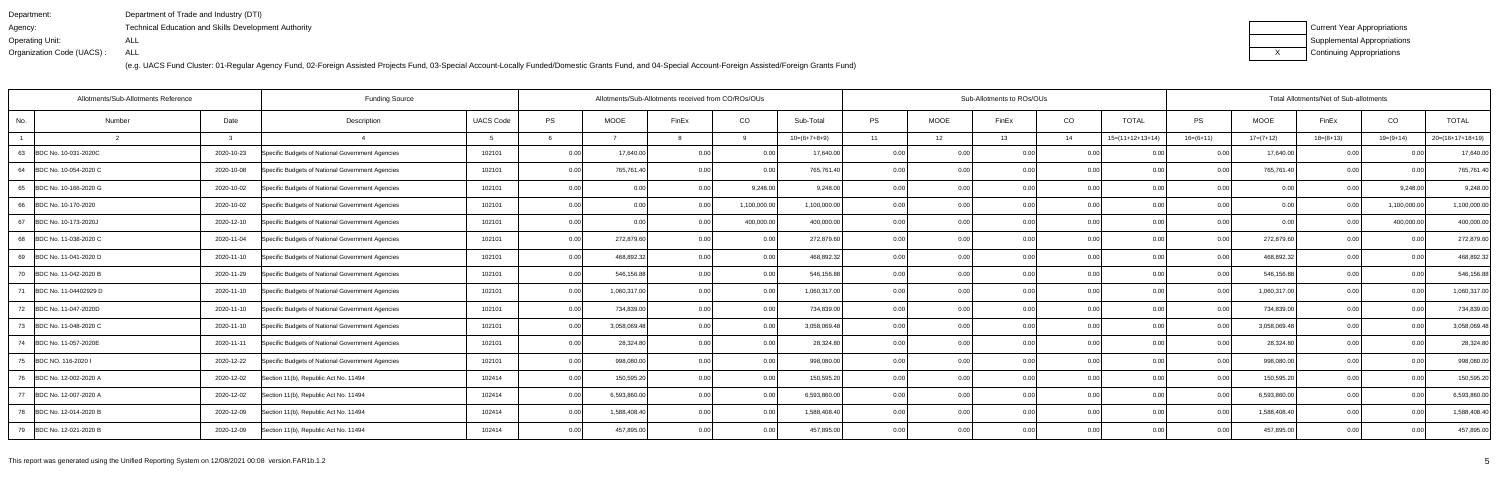| Department:               | Department of Trade and Industry (DTI)                      |
|---------------------------|-------------------------------------------------------------|
| Agency:                   | <b>Technical Education and Skills Development Authority</b> |
| Operating Unit:           | ALL                                                         |
| Organization Code (UACS): | ALL                                                         |

| Current Year Appropriations |
|-----------------------------|
| Supplemental Appropriations |
| Continuing Appropriations   |

| Allotments/Sub-Allotments Reference                                           |            | <b>Funding Source</b>                            |                  |           |              | Allotments/Sub-Allotments received from CO/ROs/OUs |      |                |                | Sub-Allotments to ROs/OUs<br>Total Allotments/Net of Sub-allotments |       |      |                    |                |              |             |           |                    |
|-------------------------------------------------------------------------------|------------|--------------------------------------------------|------------------|-----------|--------------|----------------------------------------------------|------|----------------|----------------|---------------------------------------------------------------------|-------|------|--------------------|----------------|--------------|-------------|-----------|--------------------|
| No.<br>Number                                                                 | Date       | Description                                      | <b>UACS Code</b> | <b>PS</b> | <b>MOOE</b>  | FinEx                                              | CO   | Sub-Total      | <b>PS</b>      | <b>MOOE</b>                                                         | FinEx | CO   | <b>TOTAL</b>       | <b>PS</b>      | <b>MOOE</b>  | FinEx       | CO        | <b>TOTAL</b>       |
|                                                                               |            |                                                  |                  |           |              |                                                    |      | $10=(6+7+8+9)$ | 11             | 12                                                                  | 13    | 14   | $15=(11+12+13+14)$ | $16=(6+11)$    | $17=(7+12)$  | $18=(8+13)$ | 19=(9+14) | $20=(16+17+18+19)$ |
| BDC No. 12-038-2020 C<br>80                                                   | 2020-12-22 | Section 11(b), Republic Act No. 11494            | 102414           | 0.00      | 995,116.00   | 0.00                                               | 0.00 | 995,116.00     | 0.00           | 0.00                                                                | 0.00  | 0.00 | 0.00               | <u>ሰሰ</u>      | 995,116.00   | 0.00        |           | 995,116.00         |
| 81<br>BDC No. 12-041-2020 D                                                   | 2020-12-22 | Section 11(b), Republic Act No. 11494            | 102414           | 0.00      | 23,833.80    | 0.00                                               | 0.00 | 23,833.80      | 0.00           | 0.00                                                                |       | 0.00 | 0.00               | 0 <sub>0</sub> | 23,833.8     | 0.00        | ი იი      | 23,833.80          |
| 82 BDC No. 12-052-2020F                                                       | 2020-12-03 | Specific Budgets of National Government Agencies | 102101           | 0.00      | 293,703.37   | 0.00                                               | 0.00 | 293,703.37     | 0.00           | 0.00                                                                | 0.00  | 0.00 | 0.00               | 0.00           | 293,703.37   | 0.00        | 0.00      | 293,703.37         |
| 83<br>BDC No. 12-053-2020 F                                                   | 2020-12-03 | Specific Budgets of National Government Agencies | 102101           | 0.00      | 597,002.47   | 0.00                                               | 0.00 | 597,002.47     | 0.00           | 0.00                                                                | 0.00  | 0.00 | 0.00               | 0.00           | 597,002.47   | 0.00        | 0.00      | 597,002.47         |
| 84 BDC No. 12-062-2020 D                                                      | 2020-12-11 | Specific Budgets of National Government Agencies | 102101           | 0.00      | 41,227.20    | 0 <sub>0</sub>                                     | 0.00 | 41,227.20      | 0.00           | 0.00                                                                | 0.00  | 0.00 | 0.00               | 0 <sub>0</sub> | 41,227.20    | 0.00        | ი იი      | 41,227.20          |
| BDC No. 12-076-2020 F<br>85                                                   | 2020-12-02 | Specific Budgets of National Government Agencies | 102101           | 0.00      | 470,032.00   | 0.00                                               | 0.00 | 470,032.00     | 0.00           | 0.00                                                                | 0.00  | 0.00 | 0.00               | 0 <sub>0</sub> | 470,032.00   | 0.00        | 0.00      | 470,032.00         |
| 86 BDC No. 12-080-2020 F                                                      | 2020-12-02 | Specific Budgets of National Government Agencies | 102101           | 0.00      | 806.40       | 0.00                                               | 0.00 | 806.40         | 0.00           | 0.00                                                                | 0.00  | 0.00 | 0.00               | 0.00           | 806.40       | 0.00        | 0.00      | 806.40             |
| 87<br>BDC No. 12-083-2020I                                                    | 2020-12-02 | Specific Budgets of National Government Agencies | 102101           | 0.00      | 245,207.2    | 0.00                                               | 0.00 | 245,207.21     | 0.00           | 0.00                                                                |       | 0.00 | 0.00               | 0 <sub>0</sub> | 245,207.21   | 0.00        |           | 245,207.21         |
| 88 BDC NO. 12-087-2020 G                                                      | 2020-12-02 | Specific Budgets of National Government Agencies | 102101           | 0.00      | 460,685.96   | 0.00                                               | 0.00 | 460,685.96     | 0.001          | 0.00                                                                | 0.001 | 0.00 | 0.00               | 0.00           | 460,685.96   | 0.00        | 0.00      | 460.685.96         |
| BDC No. 12-107-2020 G<br>89                                                   | 2020-12-17 | Specific Budgets of National Government Agencies | 102101           | 0.00      | 1,275,120.00 | 0.00                                               | 0.00 | 1,275,120.00   | 0.00           | 0.00                                                                | 0.00  | 0.00 | 0.00               | 0.00           | 1,275,120.00 | 0.00        | 0.00      | 1,275,120.00       |
| 90<br>BDC No. 12-111-2020 H                                                   | 2020-12-22 | Specific Budgets of National Government Agencies | 102101           | 0.00      | 6,629,633.40 | 0 <sub>0</sub>                                     | 0.00 | 6,629,633.40   | 0 <sub>0</sub> | 0.00                                                                | 0.00  | 0.00 | 0.00               | 0 <sub>0</sub> | 6,629,633.40 | 0.00        |           | 6,629,633.40       |
| 91 BDC No. 12-256-2020S                                                       | 2020-12-29 | Specific Budgets of National Government Agencies | 102101           | 0.00      | 2,126,515.58 | 0.00                                               | 0.00 | 2,126,515.58   | 0.001          | 0.00                                                                | 0.00  | 0.00 | 0.00               | 0.00           | 2,126,515.58 | 0.00        | 0.00      | 2,126,515.58       |
| 92 BDC No. 12-268-2020 U                                                      | 2020-12-29 | Specific Budgets of National Government Agencies | 102101           | 0.00      | 400,000.00   | 0.00                                               | 0.00 | 400,000.00     | 0.00           | 0.00                                                                | 0.00  | 0.00 | 0.00               | 0.00           | 400,000.00   | 0.00        | 0.00      | 400,000.00         |
| 93<br>BDC No. 12-272-2020                                                     | 2020-12-29 | Specific Budgets of National Government Agencies | 102101           | 0.00      | 100,000.00   | 0.00                                               | 0.00 | 100,000.00     | 0.0            | 0.00                                                                | 0.00  | 0.00 | 0.00               | 0 <sub>0</sub> | 100,000.00   | 0.00        | 0 Q       | 100,000.00         |
| 94 BDC No.02-2019-2020 A                                                      | 2020-02-23 | Specific Budgets of National Government Agencies | 102101           | 0.00      | 47,879.00    | 0.00                                               | 0.00 | 47,879.00      | 0.001          | 0.00                                                                | 0.001 | 0.00 | 0.00               | 0.00           | 47,879.00    | 0.00        | 0.00      | 47,879.00          |
| Comprehensive Release per Annes A and A-1 of NBC No. 578<br>95<br>FY 2020 GAA | 2020-01-17 | Specific Budgets of National Government Agencies | 102101           | 0.00      | 3,371,206.97 | 0.00                                               | 0.00 | 3,371,206.97   | 0.00           | 0.00                                                                | 0.00  | 0.00 | 0.00               | 0.00           | 3,371,206.97 | 0.00        | 0.00      | 3,371,206.97       |
| 96 Comprehensive Release Per Annex A AND A-1 OF NBC 578                       | 2020-01-17 | Specific Budgets of National Government Agencies | 102101           | 0.00      | 3,146,866.02 | 0.00                                               | 0.00 | 3,146,866.02   | 0.00           | 0.00                                                                | 0.001 | 0.00 | 0.00               | 0.00           | 3,146,866.02 | 0.00        | 0.00      | 3,146,866.02       |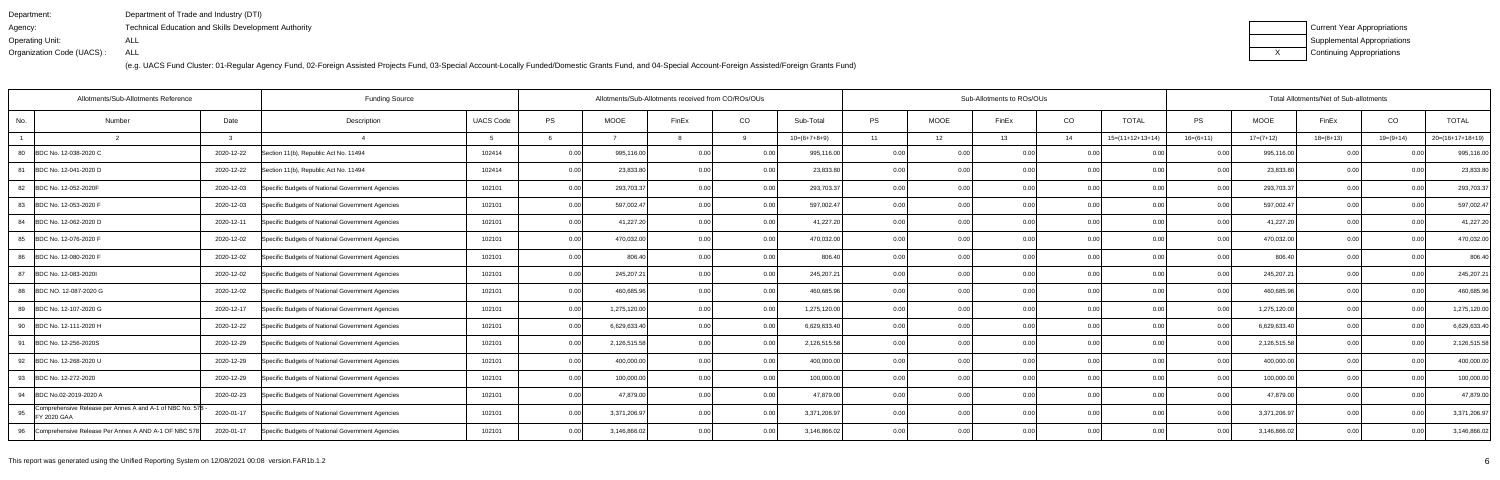| Department:               | Department of Trade and Industry (DTI)                      |
|---------------------------|-------------------------------------------------------------|
| Agency:                   | <b>Technical Education and Skills Development Authority</b> |
| Operating Unit:           | ALL                                                         |
| Organization Code (UACS): | ALL                                                         |

| Current Year Appropriations |
|-----------------------------|
| Supplemental Appropriations |
| Continuing Appropriations   |

| <b>UACS Code</b><br>CO<br>CO<br>CO<br><b>TOTAL</b><br>Date<br>PS<br><b>MOOE</b><br>Sub-Total<br><b>PS</b><br><b>MOOE</b><br><b>TOTAL</b><br>PS<br><b>MOOE</b><br>FinEx<br>FinEx<br>Number<br>Description<br>FinEx<br>$20=(16+17+18+19)$<br>$10=(6+7+8+9)$<br>13<br>$16=(6+11)$<br>$19=(9+14)$<br>11<br>12<br>14<br>$15=(11+12+13+14)$<br>$17=(7+12)$<br>$18=(8+13)$<br>્વ<br>COMPREHENSIVE RELEASE PER ANNEX A AND A-1 OF<br><b>NBC NO. 578</b><br>2020-01-17<br>Specific Budgets of National Government Agencies<br>102101<br>23,971.40<br>23,971.40<br>23,971.40<br>23,971.40<br>0.00<br>0 <sub>0</sub><br>0.00<br>COMPREHENSIVE RELEASE PER ANNEX A AND A-1 OF<br>102101<br>0.00<br>98,100.89<br>98,100.89<br>98,100.89<br>2021-01-02<br>Specific Budgets of National Government Agencies<br>98,100.89<br>0.00<br>0.00<br>0.00<br>0 <sub>0</sub><br>0.00<br>0.00<br>n nr<br>0.00<br>COMPREHENSIVE RELEASE PER ANNEX A AND A-1 OF<br>135.24<br>(76, 556.36)<br>0.00<br>(76, 421.12)<br>0.00<br>0.00<br>135.24<br>(76, 556.36)<br>2020-01-17<br>102101<br>0.00<br>0.00<br>0.00<br>0.00<br>0.00<br>(76, 421.12)<br>Specific Budgets of National Government Agencies<br>0.00<br><b>NBC NO. 578</b><br>2,656.40<br>2,656.40<br>2,656.40<br>Specific Budgets of National Government Agencies<br>102101<br>0.00<br>0.00<br>0.00<br>0.00<br>2,656.40<br>2020-01-17<br>0.00<br>0.00<br>0.00<br>0.00<br>0.00<br>0.00<br>0.00<br>0.00<br>2,472,198.40<br>102101<br>0.00<br>2,472,198.40<br>0.00<br>2,472,198.40<br>2,472,198.40<br>2020-01-17<br>Specific Budgets of National Government Agencies<br>0.001<br>0.OC<br>0.00<br>0.00<br>0 <sub>0</sub><br>0.00<br>0 <sub>0</sub><br>-0.00<br>0.00<br>349,370.00<br>349,370.00<br>349,370.00<br>Specific Budgets of National Government Agencies<br>102101<br>349,370.00<br>2020-01-17<br>0.00<br>0.00<br>0.00<br>0.00<br>0.00<br>0.00<br>0 <sub>0</sub><br>0.OC<br>0.00<br>0 <sub>0</sub><br>45.74<br>96,056.03<br>96,101.77<br>96,056.03<br>2020-12-31<br>Specific Budgets of National Government Agencies<br>102101<br>0.00<br>0.00<br>0.00<br>0.00<br>0.00<br>45.74<br>96,101.77<br>0 <sub>0</sub><br>0.00<br>0.00<br>0.00<br>2,088.46<br>2,088.46<br>102101<br>43,369.90<br>0.00<br>45,458.36<br>0.00<br>0.00<br>43,369.90<br>45,458.36<br>2020-01-06<br>0.001<br>0.00<br>0.00<br>0.00<br>Specific Budgets of National Government Agencies<br>0.00<br>918.96<br>311,135.50<br>312,054.46<br>0.00<br>918.96<br>311,135.50<br>Specific Budgets of National Government Agencies<br>102101<br>0.00<br>0.00<br>0.00<br>0.00<br>0.00<br>312,054.46<br>2020-01-06<br>0.00<br>0 <sub>0</sub><br>4.38<br>0.00<br>0.00<br>2020-01-06<br>Specific Budgets of National Government Agencies<br>102101<br>0.00<br>0.00<br>0.00<br>0.00<br>0.00<br>0.00<br>4.38<br>0.00<br>4.38<br>0.00<br>4.38<br>3,593,597.83<br>102101<br>0.00<br>3,593,597.83<br>0.00<br>0.00<br>3,593,597.83<br>3,593,597.83<br>2020-01-01<br>Specific Budgets of National Government Agencies<br>0 <sub>0</sub><br>0.00<br>0.OC<br>0.00<br>0.00<br>0.00<br>0.00<br>0.00<br>0.00<br>354,131.44<br>2020-01-03<br>Specific Budgets of National Government Agencies<br>102101<br>354,131.44<br>0.00<br>0.00<br>0.00<br>0.00<br>0.00<br>354,131.44<br>354,131.44<br>0.00<br>0.00<br>0.00<br>0.00<br>0.00<br>55,349.00<br>1,509,213.59<br>1,564,562.59<br>0.00<br>55,349.00<br>Specific Budgets of National Government Agencies<br>102101<br>0.00<br>0.00<br>1,509,213.59<br>1,564,562.59<br>2020-01-01<br>0.00<br>0.00<br>0.00<br>0.00<br>0.00<br>0.00<br>191.40<br>0.00<br>2020-01-01<br>102102<br>0.00<br>191.40<br>0.00<br>0.00<br>0.00<br>0.00<br>191.40<br>0.00<br>0.00<br>Retirement and Life Insurance Premiums<br>0 <sub>0</sub><br>191.40<br>0 <sub>0</sub><br>3,844,589.59<br>3,844,589.59<br>102101<br>0.00<br>3,844,589.59<br>0.00<br>0.00<br>0.00<br>3,844,589.59<br>2020-01-06<br>Specific Budgets of National Government Agencies<br>0.00<br>0.00<br>0.00<br>0.00<br>0.00<br>0.00<br>0 <sub>0</sub> | Allotments/Sub-Allotments Reference<br><b>Funding Source</b> |  |  | Allotments/Sub-Allotments received from CO/ROs/OUs |  |  | Sub-Allotments to ROs/OUs |  |  | Total Allotments/Net of Sub-allotments |  |  |
|----------------------------------------------------------------------------------------------------------------------------------------------------------------------------------------------------------------------------------------------------------------------------------------------------------------------------------------------------------------------------------------------------------------------------------------------------------------------------------------------------------------------------------------------------------------------------------------------------------------------------------------------------------------------------------------------------------------------------------------------------------------------------------------------------------------------------------------------------------------------------------------------------------------------------------------------------------------------------------------------------------------------------------------------------------------------------------------------------------------------------------------------------------------------------------------------------------------------------------------------------------------------------------------------------------------------------------------------------------------------------------------------------------------------------------------------------------------------------------------------------------------------------------------------------------------------------------------------------------------------------------------------------------------------------------------------------------------------------------------------------------------------------------------------------------------------------------------------------------------------------------------------------------------------------------------------------------------------------------------------------------------------------------------------------------------------------------------------------------------------------------------------------------------------------------------------------------------------------------------------------------------------------------------------------------------------------------------------------------------------------------------------------------------------------------------------------------------------------------------------------------------------------------------------------------------------------------------------------------------------------------------------------------------------------------------------------------------------------------------------------------------------------------------------------------------------------------------------------------------------------------------------------------------------------------------------------------------------------------------------------------------------------------------------------------------------------------------------------------------------------------------------------------------------------------------------------------------------------------------------------------------------------------------------------------------------------------------------------------------------------------------------------------------------------------------------------------------------------------------------------------------------------------------------------------------------------------------------------------------------------------------------------------------------------------------------------------------------------------------------------------------------------------------------------------------------------------------------------------------------------------------------------------------------------------------------------------------------------------------------------------------|--------------------------------------------------------------|--|--|----------------------------------------------------|--|--|---------------------------|--|--|----------------------------------------|--|--|
|                                                                                                                                                                                                                                                                                                                                                                                                                                                                                                                                                                                                                                                                                                                                                                                                                                                                                                                                                                                                                                                                                                                                                                                                                                                                                                                                                                                                                                                                                                                                                                                                                                                                                                                                                                                                                                                                                                                                                                                                                                                                                                                                                                                                                                                                                                                                                                                                                                                                                                                                                                                                                                                                                                                                                                                                                                                                                                                                                                                                                                                                                                                                                                                                                                                                                                                                                                                                                                                                                                                                                                                                                                                                                                                                                                                                                                                                                                                                                                                                                | No.                                                          |  |  |                                                    |  |  |                           |  |  |                                        |  |  |
|                                                                                                                                                                                                                                                                                                                                                                                                                                                                                                                                                                                                                                                                                                                                                                                                                                                                                                                                                                                                                                                                                                                                                                                                                                                                                                                                                                                                                                                                                                                                                                                                                                                                                                                                                                                                                                                                                                                                                                                                                                                                                                                                                                                                                                                                                                                                                                                                                                                                                                                                                                                                                                                                                                                                                                                                                                                                                                                                                                                                                                                                                                                                                                                                                                                                                                                                                                                                                                                                                                                                                                                                                                                                                                                                                                                                                                                                                                                                                                                                                |                                                              |  |  |                                                    |  |  |                           |  |  |                                        |  |  |
|                                                                                                                                                                                                                                                                                                                                                                                                                                                                                                                                                                                                                                                                                                                                                                                                                                                                                                                                                                                                                                                                                                                                                                                                                                                                                                                                                                                                                                                                                                                                                                                                                                                                                                                                                                                                                                                                                                                                                                                                                                                                                                                                                                                                                                                                                                                                                                                                                                                                                                                                                                                                                                                                                                                                                                                                                                                                                                                                                                                                                                                                                                                                                                                                                                                                                                                                                                                                                                                                                                                                                                                                                                                                                                                                                                                                                                                                                                                                                                                                                | 97                                                           |  |  |                                                    |  |  |                           |  |  |                                        |  |  |
|                                                                                                                                                                                                                                                                                                                                                                                                                                                                                                                                                                                                                                                                                                                                                                                                                                                                                                                                                                                                                                                                                                                                                                                                                                                                                                                                                                                                                                                                                                                                                                                                                                                                                                                                                                                                                                                                                                                                                                                                                                                                                                                                                                                                                                                                                                                                                                                                                                                                                                                                                                                                                                                                                                                                                                                                                                                                                                                                                                                                                                                                                                                                                                                                                                                                                                                                                                                                                                                                                                                                                                                                                                                                                                                                                                                                                                                                                                                                                                                                                | 98 NBC NO. 578                                               |  |  |                                                    |  |  |                           |  |  |                                        |  |  |
|                                                                                                                                                                                                                                                                                                                                                                                                                                                                                                                                                                                                                                                                                                                                                                                                                                                                                                                                                                                                                                                                                                                                                                                                                                                                                                                                                                                                                                                                                                                                                                                                                                                                                                                                                                                                                                                                                                                                                                                                                                                                                                                                                                                                                                                                                                                                                                                                                                                                                                                                                                                                                                                                                                                                                                                                                                                                                                                                                                                                                                                                                                                                                                                                                                                                                                                                                                                                                                                                                                                                                                                                                                                                                                                                                                                                                                                                                                                                                                                                                | 99                                                           |  |  |                                                    |  |  |                           |  |  |                                        |  |  |
|                                                                                                                                                                                                                                                                                                                                                                                                                                                                                                                                                                                                                                                                                                                                                                                                                                                                                                                                                                                                                                                                                                                                                                                                                                                                                                                                                                                                                                                                                                                                                                                                                                                                                                                                                                                                                                                                                                                                                                                                                                                                                                                                                                                                                                                                                                                                                                                                                                                                                                                                                                                                                                                                                                                                                                                                                                                                                                                                                                                                                                                                                                                                                                                                                                                                                                                                                                                                                                                                                                                                                                                                                                                                                                                                                                                                                                                                                                                                                                                                                | 100   FY 2020 General Appropriation Act RA 11465             |  |  |                                                    |  |  |                           |  |  |                                        |  |  |
|                                                                                                                                                                                                                                                                                                                                                                                                                                                                                                                                                                                                                                                                                                                                                                                                                                                                                                                                                                                                                                                                                                                                                                                                                                                                                                                                                                                                                                                                                                                                                                                                                                                                                                                                                                                                                                                                                                                                                                                                                                                                                                                                                                                                                                                                                                                                                                                                                                                                                                                                                                                                                                                                                                                                                                                                                                                                                                                                                                                                                                                                                                                                                                                                                                                                                                                                                                                                                                                                                                                                                                                                                                                                                                                                                                                                                                                                                                                                                                                                                | 101   FY 2020 General Appropriations Act RA 11465            |  |  |                                                    |  |  |                           |  |  |                                        |  |  |
|                                                                                                                                                                                                                                                                                                                                                                                                                                                                                                                                                                                                                                                                                                                                                                                                                                                                                                                                                                                                                                                                                                                                                                                                                                                                                                                                                                                                                                                                                                                                                                                                                                                                                                                                                                                                                                                                                                                                                                                                                                                                                                                                                                                                                                                                                                                                                                                                                                                                                                                                                                                                                                                                                                                                                                                                                                                                                                                                                                                                                                                                                                                                                                                                                                                                                                                                                                                                                                                                                                                                                                                                                                                                                                                                                                                                                                                                                                                                                                                                                | 102   FY 2020 General Appropriations Act RA 11465            |  |  |                                                    |  |  |                           |  |  |                                        |  |  |
|                                                                                                                                                                                                                                                                                                                                                                                                                                                                                                                                                                                                                                                                                                                                                                                                                                                                                                                                                                                                                                                                                                                                                                                                                                                                                                                                                                                                                                                                                                                                                                                                                                                                                                                                                                                                                                                                                                                                                                                                                                                                                                                                                                                                                                                                                                                                                                                                                                                                                                                                                                                                                                                                                                                                                                                                                                                                                                                                                                                                                                                                                                                                                                                                                                                                                                                                                                                                                                                                                                                                                                                                                                                                                                                                                                                                                                                                                                                                                                                                                | 103 GAA 2020                                                 |  |  |                                                    |  |  |                           |  |  |                                        |  |  |
|                                                                                                                                                                                                                                                                                                                                                                                                                                                                                                                                                                                                                                                                                                                                                                                                                                                                                                                                                                                                                                                                                                                                                                                                                                                                                                                                                                                                                                                                                                                                                                                                                                                                                                                                                                                                                                                                                                                                                                                                                                                                                                                                                                                                                                                                                                                                                                                                                                                                                                                                                                                                                                                                                                                                                                                                                                                                                                                                                                                                                                                                                                                                                                                                                                                                                                                                                                                                                                                                                                                                                                                                                                                                                                                                                                                                                                                                                                                                                                                                                | 104 GAA FY 2020 R.A. No. 11465                               |  |  |                                                    |  |  |                           |  |  |                                        |  |  |
|                                                                                                                                                                                                                                                                                                                                                                                                                                                                                                                                                                                                                                                                                                                                                                                                                                                                                                                                                                                                                                                                                                                                                                                                                                                                                                                                                                                                                                                                                                                                                                                                                                                                                                                                                                                                                                                                                                                                                                                                                                                                                                                                                                                                                                                                                                                                                                                                                                                                                                                                                                                                                                                                                                                                                                                                                                                                                                                                                                                                                                                                                                                                                                                                                                                                                                                                                                                                                                                                                                                                                                                                                                                                                                                                                                                                                                                                                                                                                                                                                | 105 GAA FY 2020 R.A. No. 11465                               |  |  |                                                    |  |  |                           |  |  |                                        |  |  |
|                                                                                                                                                                                                                                                                                                                                                                                                                                                                                                                                                                                                                                                                                                                                                                                                                                                                                                                                                                                                                                                                                                                                                                                                                                                                                                                                                                                                                                                                                                                                                                                                                                                                                                                                                                                                                                                                                                                                                                                                                                                                                                                                                                                                                                                                                                                                                                                                                                                                                                                                                                                                                                                                                                                                                                                                                                                                                                                                                                                                                                                                                                                                                                                                                                                                                                                                                                                                                                                                                                                                                                                                                                                                                                                                                                                                                                                                                                                                                                                                                | 106 GAA R.A. No. 11465                                       |  |  |                                                    |  |  |                           |  |  |                                        |  |  |
|                                                                                                                                                                                                                                                                                                                                                                                                                                                                                                                                                                                                                                                                                                                                                                                                                                                                                                                                                                                                                                                                                                                                                                                                                                                                                                                                                                                                                                                                                                                                                                                                                                                                                                                                                                                                                                                                                                                                                                                                                                                                                                                                                                                                                                                                                                                                                                                                                                                                                                                                                                                                                                                                                                                                                                                                                                                                                                                                                                                                                                                                                                                                                                                                                                                                                                                                                                                                                                                                                                                                                                                                                                                                                                                                                                                                                                                                                                                                                                                                                | 107 GAR0 FY 2020                                             |  |  |                                                    |  |  |                           |  |  |                                        |  |  |
|                                                                                                                                                                                                                                                                                                                                                                                                                                                                                                                                                                                                                                                                                                                                                                                                                                                                                                                                                                                                                                                                                                                                                                                                                                                                                                                                                                                                                                                                                                                                                                                                                                                                                                                                                                                                                                                                                                                                                                                                                                                                                                                                                                                                                                                                                                                                                                                                                                                                                                                                                                                                                                                                                                                                                                                                                                                                                                                                                                                                                                                                                                                                                                                                                                                                                                                                                                                                                                                                                                                                                                                                                                                                                                                                                                                                                                                                                                                                                                                                                | 108 GARO 2020                                                |  |  |                                                    |  |  |                           |  |  |                                        |  |  |
|                                                                                                                                                                                                                                                                                                                                                                                                                                                                                                                                                                                                                                                                                                                                                                                                                                                                                                                                                                                                                                                                                                                                                                                                                                                                                                                                                                                                                                                                                                                                                                                                                                                                                                                                                                                                                                                                                                                                                                                                                                                                                                                                                                                                                                                                                                                                                                                                                                                                                                                                                                                                                                                                                                                                                                                                                                                                                                                                                                                                                                                                                                                                                                                                                                                                                                                                                                                                                                                                                                                                                                                                                                                                                                                                                                                                                                                                                                                                                                                                                | 109 GARO FY 2020                                             |  |  |                                                    |  |  |                           |  |  |                                        |  |  |
|                                                                                                                                                                                                                                                                                                                                                                                                                                                                                                                                                                                                                                                                                                                                                                                                                                                                                                                                                                                                                                                                                                                                                                                                                                                                                                                                                                                                                                                                                                                                                                                                                                                                                                                                                                                                                                                                                                                                                                                                                                                                                                                                                                                                                                                                                                                                                                                                                                                                                                                                                                                                                                                                                                                                                                                                                                                                                                                                                                                                                                                                                                                                                                                                                                                                                                                                                                                                                                                                                                                                                                                                                                                                                                                                                                                                                                                                                                                                                                                                                | 110 GARO FY 2020                                             |  |  |                                                    |  |  |                           |  |  |                                        |  |  |
|                                                                                                                                                                                                                                                                                                                                                                                                                                                                                                                                                                                                                                                                                                                                                                                                                                                                                                                                                                                                                                                                                                                                                                                                                                                                                                                                                                                                                                                                                                                                                                                                                                                                                                                                                                                                                                                                                                                                                                                                                                                                                                                                                                                                                                                                                                                                                                                                                                                                                                                                                                                                                                                                                                                                                                                                                                                                                                                                                                                                                                                                                                                                                                                                                                                                                                                                                                                                                                                                                                                                                                                                                                                                                                                                                                                                                                                                                                                                                                                                                | 111 R.A. No. 11465 GAA                                       |  |  |                                                    |  |  |                           |  |  |                                        |  |  |
| 102101<br>325,917.27<br>325,917.27<br>0.00<br>325,917.27<br>0.001<br>0.00<br>0.00<br>325,917.27<br>0.00<br>2020-01-06<br>Specific Budgets of National Government Agencies<br>0.00<br>0.00<br>0.00<br>0.00<br>0.001<br>0.00                                                                                                                                                                                                                                                                                                                                                                                                                                                                                                                                                                                                                                                                                                                                                                                                                                                                                                                                                                                                                                                                                                                                                                                                                                                                                                                                                                                                                                                                                                                                                                                                                                                                                                                                                                                                                                                                                                                                                                                                                                                                                                                                                                                                                                                                                                                                                                                                                                                                                                                                                                                                                                                                                                                                                                                                                                                                                                                                                                                                                                                                                                                                                                                                                                                                                                                                                                                                                                                                                                                                                                                                                                                                                                                                                                                     | 112 RA 11465                                                 |  |  |                                                    |  |  |                           |  |  |                                        |  |  |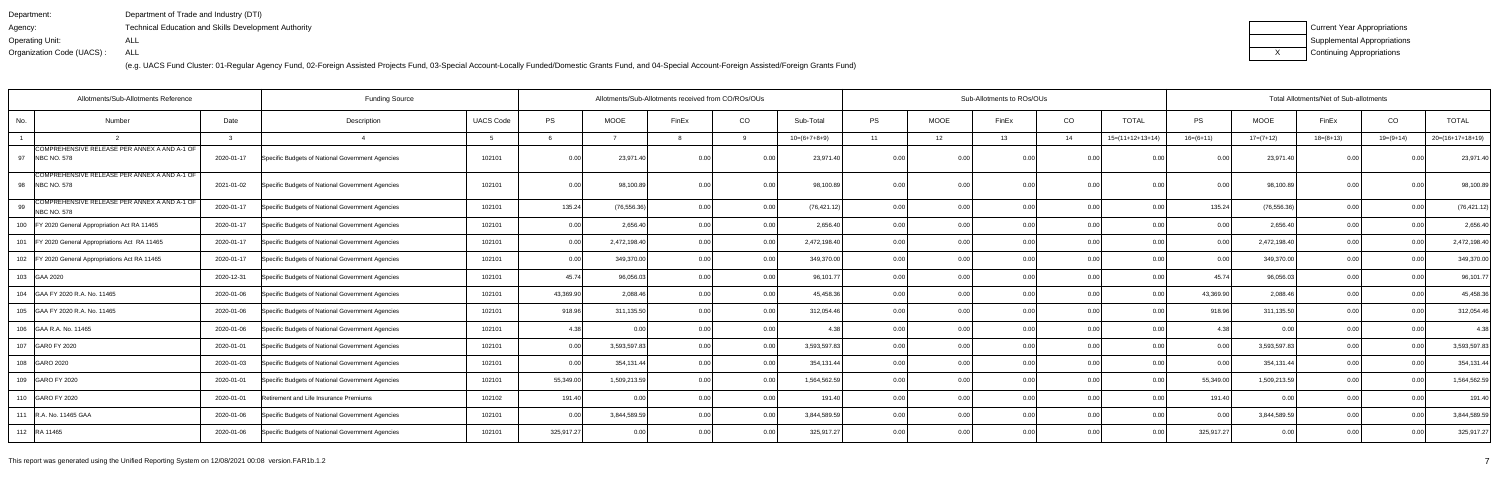| Department:               | Department of Trade and Industry (DTI)                      |
|---------------------------|-------------------------------------------------------------|
| Agency:                   | <b>Technical Education and Skills Development Authority</b> |
| Operating Unit:           | ALL                                                         |
| Organization Code (UACS): | ALL                                                         |

| Current Year Appropriations |
|-----------------------------|
| Supplemental Appropriations |
| Continuing Appropriations   |

| Allotments/Sub-Allotments Reference<br><b>Funding Source</b> |        |              |                                                  |                  |              |                | Allotments/Sub-Allotments received from CO/ROs/OUs |                |                |               |                    | Sub-Allotments to ROs/OUs |       |                    |               |                    | Total Allotments/Net of Sub-allotments |              |                    |
|--------------------------------------------------------------|--------|--------------|--------------------------------------------------|------------------|--------------|----------------|----------------------------------------------------|----------------|----------------|---------------|--------------------|---------------------------|-------|--------------------|---------------|--------------------|----------------------------------------|--------------|--------------------|
| No.                                                          | Number | Date         | Description                                      | <b>UACS Code</b> | PS           | <b>MOOE</b>    | FinEx                                              | CO             | Sub-Total      | PS            | <b>MOOE</b>        | FinEx                     | CO    | <b>TOTAL</b>       | <b>PS</b>     | <b>MOOE</b>        | FinEx                                  | CO           | <b>TOTAL</b>       |
|                                                              | - 2    | $\mathbf{B}$ |                                                  |                  |              |                |                                                    | $\alpha$       | $10=(6+7+8+9)$ | 11            | 12                 | 13                        | 14    | $15=(11+12+13+14)$ | $16=(6+11)$   | $17=(7+12)$        | $18=(8+13)$                            | $19=(9+14)$  | 20=(16+17+18+19)   |
| 113 RA11465                                                  |        | 2020-01-06   | Specific Budgets of National Government Agencies | 102101           | 0.00         | 113.65         | 0 <sub>0</sub>                                     | 0 <sub>0</sub> | 113.65         | 0.0(          | 0.0                | 0.00                      | 0.00  |                    |               | 113.65             | 0.00                                   |              | 113.65             |
| 114   SARO # 10-176-2020R                                    |        | 2020-10-02   | Specific Budgets of National Government Agencies | 102101           | 0.00         | 0.00           | 0.00                                               | 124,604.00     | 124,604.00     | 0.00          | 0.00               | 0.00                      | 0.00  | 0.00               | 0.00          | 0.00               | 0.00                                   | 124,604.00   | 124,604.00         |
| 115   SARO ROIII-20-00014418                                 |        | 2020-07-30   | Miscellaneous Personnel Benefits Fund            | 102406           | 1,447,610.49 | 0.00           | 0.00                                               | 0.00           | 1,447,610.49   | 0.00          | 0.00               | 0.00 <sub>l</sub>         | 0.00  | 0.0                | 1,447,610.49  | 0.00               | 0.00                                   | 0.00         | 1,447,610.49       |
| 116 SARO-ROV-20-0019389                                      |        | 2020-11-18   | Miscellaneous Personnel Benefits Fund            | 102406           | 1,907,052.16 | 0.00           | 0 <sub>0</sub>                                     | 0.00           | 1,907,052.16   | 0.00          | 0.00               | 0.001                     | 0.00  | 0.00               | 1,907,052.16  | 0.00               | 0.00                                   | 0.00         | 1,907,052.16       |
| 117 SARO-ROX-20-0000507                                      |        | 2020-02-05   | Pension and Gratuity Fund                        | 102407           | 0.91         | 0.00           | 0.00                                               | 0.00           | 0.91           | 0.00          | 0.00               | 0.00                      | 0.00  | 0.00               | 0.91          | 0.00               | 0.00                                   | 0.00         | 0.91               |
| 118   SARO-ROX-20-00011834                                   |        | 2020-06-19   | Pension and Gratuity Fund                        | 102407           | 0.58         | 0.00           | 0.00                                               | 0.00           | 0.58           | 0.00          | 0.00               | 0.00                      | 0.00  | 0.00               | 0.58          | 0.00               | 0.00                                   | 0.00         | 0.58               |
| 119   SARO-ROX-20-00011943                                   |        | 2020-06-22   | Pension and Gratuity Fund                        | 102407           | 0.22         | 0.00           | 0.00                                               | 0.00           | 0.22           | 0.00          | 0.00               | 0.00 <sub>l</sub>         | 0.00  | 0.00               | 0.22          | 0.00               | 0.00                                   | 0.00         | 0.22               |
| 120 SARO-ROX-20-00014362                                     |        | 2020-07-24   | Pension and Gratuity Fund                        | 102407           | 0.75         | 0.00           | 0.00                                               | 0.00           | 0.75           | 0.00          | 0.00               | 0.00                      | 0.00  | 0.00               | 0.75          | 0.00               | 0.00                                   | 0.00         | 0.75               |
| 121 SARO-ROX-20-00014523                                     |        | 2020-08-05   | Pension and Gratuity Fund                        | 102407           | 0.62         | 0.00           | 0.00                                               | 0.00           | 0.62           | 0.00          | 0.00               | 0.00                      | 0.00  | 0.00               | 0.62          | 0.00               | 0.00                                   | 0.00         | 0.62               |
| 122   SARO-ROX-20-0005381                                    |        | 2020-03-31   | Miscellaneous Personnel Benefits Fund            | 102406           | 400,000.00   | 0.00           | 0.00                                               | 0.00           | 400,000.00     | 0.00          | 0.00               | 0.001                     | 0.00  | 0.00               | 400,000.00    | 0.00               | 0.00                                   | 0.00         | 400,000.00         |
| 123 STEP-12-047-2020 F                                       |        | 2020-12-29   | Specific Budgets of National Government Agencies | 102101           | 0.00         | 334,079.86     | 0.00                                               | 0.00           | 334,079.86     | 0.00          | 0.00               | 0.00                      | 0.00  | 0.00               | 0.00          | 334,079.86         | 0.00                                   | 0.00         | 334,079.86         |
| 124 STEP-12-083-2020 E                                       |        | 2020-12-29   | Specific Budgets of National Government Agencies | 102101           | 0.00         | 1,778,946.00   | 0.00                                               | 0.00           | 1,778,946.00   | 0.00          | 0.00               | 0.00 <sub>l</sub>         | 0.00  | 0.00               | 0.00          | 1,778,946.00       | 0.00                                   | 0.00         | 1,778,946.00       |
| 125   TWSP-12-112-2020 G                                     |        | 2020-12-29   | Specific Budgets of National Government Agencies | 102101           | 0.00         | 3,592,571.35   | 0.00                                               | 0.00           | 3,592,571.35   | 0.00          | 0.00               | 0.00                      | 0.00  | 0.00               | 0.00          | 3,592,571.35       | 0.00                                   | 0.00         | 3,592,571.35       |
| Sub-TotaL                                                    |        |              |                                                  |                  | 4,514,377.77 | 112,210,749.46 | 0.00                                               | 2,048,535.36   | 118,773,662.59 | 0. UU         | 0.00               | 0.00                      | -0.00 |                    | 4,514,377.7   | 112,210,749.46     | 0.00                                   | 2,048,535.36 | 118,773,662.59     |
| C. Sub-allotments to CO/ROs/OUs(Prior Year)                  |        |              |                                                  |                  | 0.00         | 0.00           | 0.00                                               | 0.00           | 0.00           | (7,665,070.77 | (1,293,427,612.66) | 0.001                     | -0.00 | (1,301,092,683.43  | (7,665,070.7) | (1,293,427,612.66) | 0.00                                   |              | (1,301,092,683.43) |
| 126   TWSP-03-037-2021 D                                     |        | 2021-03-09   | Specific Budgets of National Government Agencies | 102101           | 0.00         | 0.00           |                                                    | 0.00           | 0.00           |               | (3,674,505.00)     | 0.00                      | 0.00  | (3,674,505.00)     | 0.00          | (3,674,505.00)     | 0.00                                   | 0.00         | (3,674,505.00)     |
| 127<br>TWSP-04-053-2021                                      |        | 2021-04-15   | Specific Budgets of National Government Agencies | 102101           | 0.00         | 0.00           | 0 <sub>0</sub>                                     | 0.00           | 0 <sub>0</sub> | 0.00          | (929, 540.00)      | 0.00                      | 0.00  | (929, 540.00)      | 0.00          | (929, 540.00)      | 0.00                                   | 0.00         | (929, 540.00)      |
| 128   TWSP-04-054-2021 G                                     |        | 2021-04-15   | Specific Budgets of National Government Agencies | 102101           | 0.00         | 0.00           | 0.00                                               | 0.00           | 0.00           | 0.00          | (498, 520.00)      | 0.00                      | 0.00  | (498, 520.00)      | 0.00          | (498,520.00)       | 0.00                                   | 0.00         | (498, 520.00)      |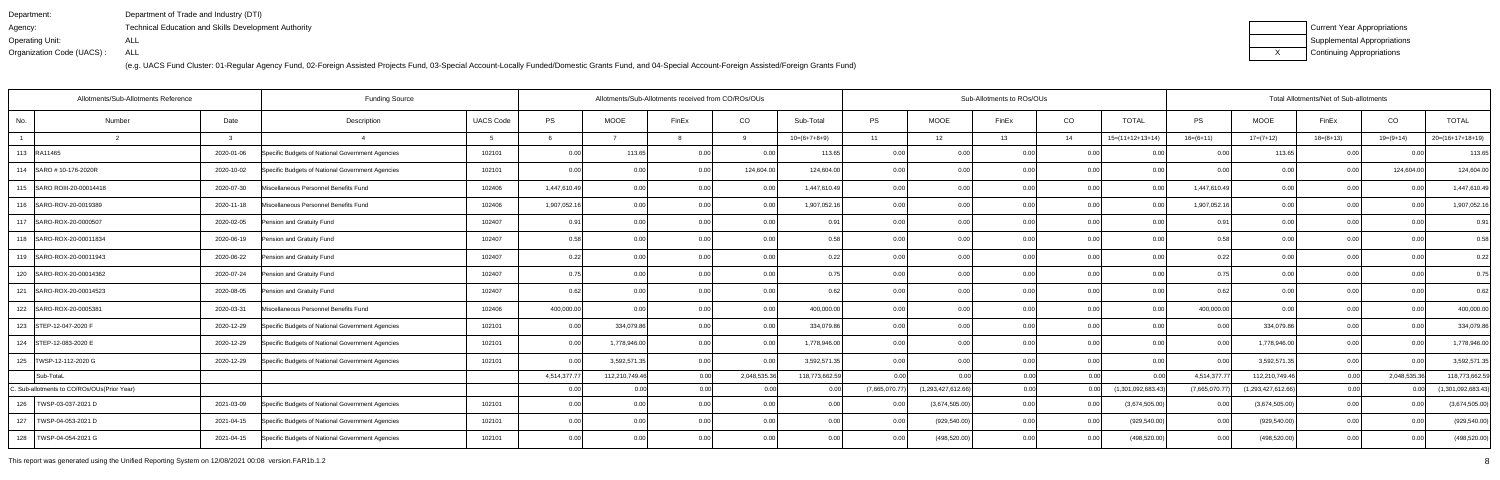| Department:               | Department of Trade and Industry (DTI)                      |
|---------------------------|-------------------------------------------------------------|
| Agency:                   | <b>Technical Education and Skills Development Authority</b> |
| Operating Unit:           | ALL                                                         |
| Organization Code (UACS): | ALL                                                         |

| Current Year Appropriations |
|-----------------------------|
| Supplemental Appropriations |
| Continuing Appropriations   |

| Allotments/Sub-Allotments Reference |        |              | <b>Funding Source</b>                            |                  |           | Allotments/Sub-Allotments received from CO/ROs/OUs |                |          |                |                |              | Sub-Allotments to ROs/OUs |                |                    |                   |              | Total Allotments/Net of Sub-allotments |                |                    |
|-------------------------------------|--------|--------------|--------------------------------------------------|------------------|-----------|----------------------------------------------------|----------------|----------|----------------|----------------|--------------|---------------------------|----------------|--------------------|-------------------|--------------|----------------------------------------|----------------|--------------------|
| No.                                 | Number | Date         | Description                                      | <b>UACS Code</b> | <b>PS</b> | <b>MOOE</b>                                        | FinEx          | CO       | Sub-Total      | <b>PS</b>      | <b>MOOE</b>  | FinEx                     | CO             | <b>TOTAL</b>       | PS                | <b>MOOE</b>  | FinEx                                  | CO             | <b>TOTAL</b>       |
|                                     |        | $\mathbf{R}$ |                                                  |                  |           |                                                    |                | <b>Q</b> | $10=(6+7+8+9)$ | 11             | 12           | 13                        | 14             | $15=(11+12+13+14)$ | $16=(6+11)$       | $17=(7+12)$  | $18=(8+13)$                            | $19=(9+14)$    | $20=(16+17+18+19)$ |
| 129 04-008-2021A                    |        | 2021-04-22   | Specific Budgets of National Government Agencies | 102101           | 0.00      |                                                    | 0.00           |          | 0 Q            | (1,233,282.54) |              |                           | <u>ດ (</u>     | (1,233,282.54)     | (1,233,282.54)    | 0.00         |                                        |                | (1,233,282.54)     |
| 130 06-014-2021B                    |        | 2021-06-30   | Specific Budgets of National Government Agencies | 102101           | 0.00      | 0.00                                               | 0 <sub>0</sub> | 0.00     | 0.00           | (476, 366.98)  | 0.00         | 0.OC                      | 0.0            | (476,366.98        | (476, 366.98)     | 0.00         | 0.00                                   | 0 <sub>0</sub> | (476, 366.98)      |
| 131 BDC 02-001-2021 A               |        | 2021-02-10   | Specific Budgets of National Government Agencies | 102101           | 0.00      | 0.00                                               | 0.00           | 0.00     | 0.00           | 0.00           | (600,000.00) | 0.00                      | 0.00           | (600,000.00)       | 0.00              | (600,000.00) | 0.00                                   | 0.00           | (600,000.00)       |
| 132 BDC 02-002-2021 A               |        | 2021-02-10   | Specific Budgets of National Government Agencies | 102101           | 0.00      | 0.00                                               | 0.00           | 0.00     | 0.00           | 0.00           | (600,000.00) | 0.00                      | 0.00           | (600,000.00)       | 0.00 <sub>l</sub> | (600,000.00) | 0.00                                   | 0.00           | (600,000.00)       |
| 133 BDC 03-003-2021 A               |        | 2021-03-23   | Specific Budgets of National Government Agencies | 102101           | 0.00      | 0.00                                               | 0 <sub>0</sub> | 0.00     | 0.00           | (156, 815.55)  | 0.00         | 0.00                      | 0.00           | (156, 815.55)      | (156, 815.55)     | 0.00         | 0.00                                   | 0 <sub>0</sub> | (156, 815.55)      |
| 134 BDC 04-004-2021 A               |        | 2021-04-07   | Specific Budgets of National Government Agencies | 102101           | 0.00      | 0.00                                               | 0.00           | 0.00     | 0.00           | (1,918,465.54) | 0.00         | 0.00                      | 0.00           | (1,918,465.54)     | (1,918,465.54)    | 0.00         | 0.00                                   | 0.00           | (1,918,465.54)     |
| 135 BDC 04-007-2021 A               |        | 2021-04-23   | Specific Budgets of National Government Agencies | 102101           | 0.00      | 0.00                                               | 0.00           | 0.001    | 0.00           | (367,660.84)   | 0.00         | 0.00                      | 0.00           | (367,660.84)       | (367,660.84)      | 0.00         | 0.00                                   | 0.00           | (367,660.84)       |
| 136 BDC 04-008-2021 A               |        | 2021-04-23   | Specific Budgets of National Government Agencies | 102101           | 0.00      | 0.00                                               | 0.00           | 0.00     | 0.00           | (1,233,282.54) | 0.00         | 0.00                      | 0.0            | (1,233,282.54)     | (1,233,282.54)    | 0.00         | 0.00                                   | 0.00           | (1,233,282.54)     |
| 137 BDC 04-011-2021 A               |        | 2021-04-23   | Specific Budgets of National Government Agencies | 102101           | 0.00      | 0.00                                               | 0.00           | 0.001    | 0.00           | 0.00           | (15,000.00)  | 0.00                      | 0.00           | (15,000.00)        | 0.00              | (15,000.00)  | 0.00                                   | 0.00           | (15,000.00)        |
| 138 BDC 04-012-2021 A               |        | 2021-04-26   | Specific Budgets of National Government Agencies | 102101           | 0.00      | 0.00                                               | 0.00           | 0.00     | 0.00           | 0.00           | (600,000.00) | 0.00                      | 0.00           | (600,000.00)       | 0.00              | (600,000.00) | 0.00                                   | 0.00           | (600,000.00)       |
| 139 BDC 05-013-2021 A               |        | 2021-05-27   | Specific Budgets of National Government Agencies | 102101           | 0.00      | 0.00                                               | 0 <sub>0</sub> |          | 0.00           | (488,098.00    | 0.00         | 0.00                      | 0.0            | (488,098.00        | (488,098.00)      | 0.00         | 0.00                                   | 0 <sub>0</sub> | (488,098.00)       |
| 140 BDC 06-014-2021 B               |        | 2021-06-30   | Specific Budgets of National Government Agencies | 102101           | 0.00      | 0.00                                               |                | 0.00     | 0 Q            | (476, 366.98)  | 0.00         | 0.OC                      | 0.0            | (476,366.98        | (476, 366.98)     | 0.00         | 0.00                                   | 0 <sub>0</sub> | (476, 366.98)      |
| 141 BDC 06-015-2021 B               |        | 2021-06-16   | Specific Budgets of National Government Agencies | 102101           | 0.00      | 0.00                                               | 0.00           | 0.00     | 0.00           | 0.00           | (82,500.00)  | 0.OC                      | 0.00           | (82,500.00)        | 0.00              | (82,500.00)  | 0.00                                   | 0.00           | (82,500.00)        |
| 142 BDC 06-016-2021 A               |        | 2021-06-16   | Specific Budgets of National Government Agencies | 102101           | 0.00      | 0.00                                               | 0.00           | 0.00     | 0.00           |                | (52,500.00)  | 0.00                      | 0.0            | (52,500.00)        | 0.00              | (52,500.00)  | 0.00                                   | 0 <sub>0</sub> | (52,500.00)        |
| 143 BDC 12-282-2020 V               |        | 2021-01-26   | Specific Budgets of National Government Agencies | 102101           | 0.00      | 0.00                                               |                | 0.00     | 0 <sub>0</sub> | (197,246.41    | 0.00         | n nr                      | 0.0            | (197, 246.41)      | (197, 246.41)     | 0.00         | 0.00                                   |                | (197, 246.41)      |
| 144 BDC No. 03-003-2021 A           |        | 2021-03-23   | Specific Budgets of National Government Agencies | 102101           | 0.00      | 0.00                                               |                | 0.00     |                | (156, 815.55)  | 0.00         |                           | 0.00           | (156, 815.55)      | (156, 815.55)     | 0.00         | 0.00                                   |                | (156, 815.55)      |
| 145 BDC No. 05-013-2021 B           |        | 2021-05-27   | Specific Budgets of National Government Agencies | 102101           | 0.00      | 0.00                                               |                | 0.00     | 0.00           | (488,098.00)   | 0.00         | 0.00                      | 0 <sub>0</sub> | (488,098.00        | (488,098.00)      | 0.00         | 0.00                                   |                | (488,098.00)       |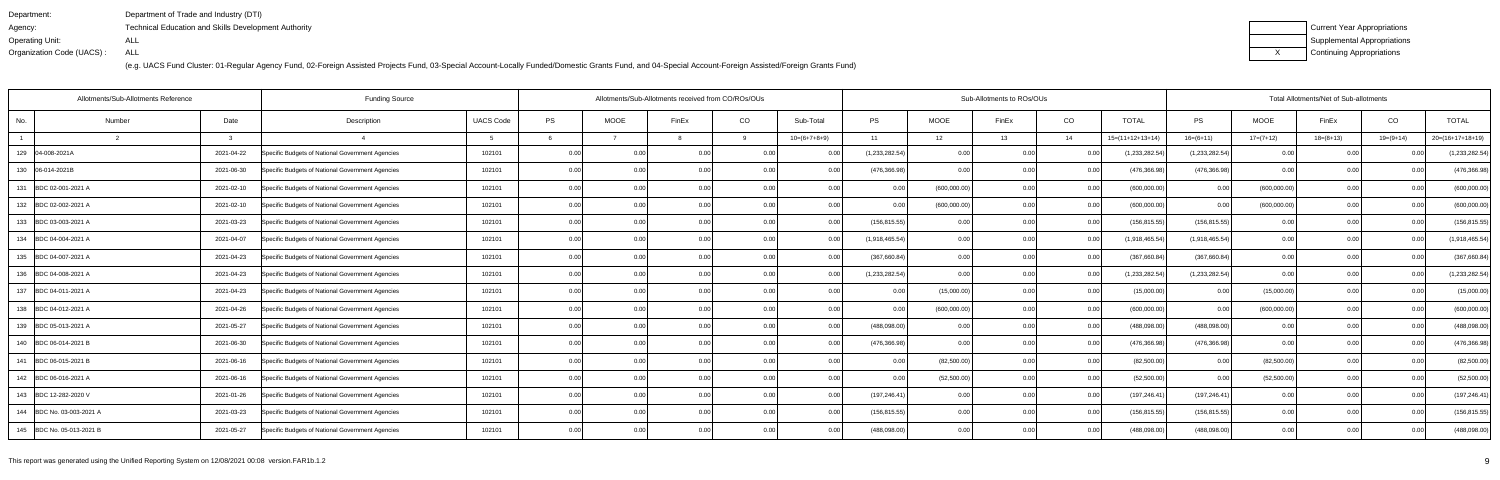| Department:               | Department of Trade and Industry (DTI)                      |
|---------------------------|-------------------------------------------------------------|
| Agency:                   | <b>Technical Education and Skills Development Authority</b> |
| Operating Unit:           | ALL                                                         |
| Organization Code (UACS): | ALL                                                         |

| Current Year Appropriations |
|-----------------------------|
| Supplemental Appropriations |
| Continuing Appropriations   |

| Number | Date                                                                                                                                                                                                                                                                                                                                                                                                                                                                | Description                                      | <b>UACS Code</b> | PS                    | <b>MOOE</b> | FinEx | CO    | Sub-Total                                                                  | PS            | MOOE                         | FinEx | CO                                                                                                                 | <b>TOTAL</b>                              | PS                | MOOE                  | FinEx       | CO             | <b>TOTAL</b>                                                                                           |
|--------|---------------------------------------------------------------------------------------------------------------------------------------------------------------------------------------------------------------------------------------------------------------------------------------------------------------------------------------------------------------------------------------------------------------------------------------------------------------------|--------------------------------------------------|------------------|-----------------------|-------------|-------|-------|----------------------------------------------------------------------------|---------------|------------------------------|-------|--------------------------------------------------------------------------------------------------------------------|-------------------------------------------|-------------------|-----------------------|-------------|----------------|--------------------------------------------------------------------------------------------------------|
|        | વ                                                                                                                                                                                                                                                                                                                                                                                                                                                                   |                                                  |                  |                       |             |       | 9     | $10=(6+7+8+9)$                                                             | 11            | 12                           | 13    | 14                                                                                                                 | $15=(11+12+13+14)$                        | $16=(6+11)$       | $17=(7+12)$           | $18=(8+13)$ | $19=(9+14)$    | $20=(16+17+18+19)$                                                                                     |
|        | 2020-12-29                                                                                                                                                                                                                                                                                                                                                                                                                                                          | Specific Budgets of National Government Agencies | 102101           | 0.00                  | 0.00        |       |       | 0 Q                                                                        |               | (1,726,484.18)               | 0.00  | 0.0                                                                                                                | (1,726,484.18)                            | 0.00              | (1,726,484.18)        |             |                | (1,726,484.18)                                                                                         |
|        | 2021-06-16                                                                                                                                                                                                                                                                                                                                                                                                                                                          | Specific Budgets of National Government Agencies | 102101           | 0.00                  | 0.00        | 0.00  | 0.001 | 0.00                                                                       | 0.00          |                              | 0.00  | 0.00                                                                                                               | (82,500.00)                               | 0.00              | (82,500.00)           | 0.00        |                | (82,500.00)                                                                                            |
|        | 2021-04-23                                                                                                                                                                                                                                                                                                                                                                                                                                                          | Specific Budgets of National Government Agencies | 102101           | 0.00                  | 0.00        |       | 0.001 | 0.00                                                                       | (367,660.84)  |                              | 0.00  |                                                                                                                    | (367,660.84)                              | (367,660.84)      | 0.00                  | 0.00        |                | (367,660.84)                                                                                           |
|        | 2020-10-02                                                                                                                                                                                                                                                                                                                                                                                                                                                          | Miscellaneous Personnel Benefits Fund            | 102406           | 0.00                  | 0.00        | 0.00  | 0.00  | 0.00                                                                       | (104, 911.00) |                              | 0.00  | 0.00                                                                                                               | (104, 911.00)                             |                   | 0.00                  | 0.00        |                | (104, 911.00)                                                                                          |
|        | 2021-03-01                                                                                                                                                                                                                                                                                                                                                                                                                                                          | Specific Budgets of National Government Agencies | 102101           | 0.00                  | 0.00        | 0.00  | 0.00  | 0.00                                                                       | 0.00          |                              | 0.00  | 0.00                                                                                                               | (941,445.20)                              | 0.00              | (941, 445.20)         | 0.00        | 0.0(           | (941, 445.20)                                                                                          |
|        | 2021-03-01                                                                                                                                                                                                                                                                                                                                                                                                                                                          | Specific Budgets of National Government Agencies | 102101           | 0.00                  | 0.00        | 0.00  | 0.00  |                                                                            | 0.00          |                              | 0.00  | 0.00                                                                                                               | (3,071,089.00)                            | 0.00              | (3,071,089.00)        | 0.00        |                | (3,071,089.00)                                                                                         |
|        | 2021-03-01                                                                                                                                                                                                                                                                                                                                                                                                                                                          | Specific Budgets of National Government Agencies | 102101           | 0.00                  | 0.00        |       | 0.00  |                                                                            | 0.00          | (3,673,355.00)               | 0.00  | 0.00                                                                                                               | (3,673,355.00)                            |                   | (3,673,355.00)        | 0.00        |                | (3,673,355.00)                                                                                         |
|        | 2021-03-01                                                                                                                                                                                                                                                                                                                                                                                                                                                          | Specific Budgets of National Government Agencies | 102101           | 0.00                  | 0.00        | 0.00  | 0.00  | 0.00                                                                       | 0.00          | (1,574,164.80)               | 0.00  | 0.0                                                                                                                | (1,574,164.80)                            | 0.00              | (1,574,164.80)        | 0.00        |                | (1,574,164.80)                                                                                         |
|        | 2021-03-23                                                                                                                                                                                                                                                                                                                                                                                                                                                          | Specific Budgets of National Government Agencies | 102101           | 0.00                  | 0.00        | 0.00  | 0.00  | 0.00                                                                       | 0.00          |                              | 0.00  | 0.00                                                                                                               | (324, 020.00)                             | 0.00 <sub>l</sub> | (324, 020.00)         | 0.00        | 0 <sub>0</sub> | (324, 020.00)                                                                                          |
|        | 2021-03-16                                                                                                                                                                                                                                                                                                                                                                                                                                                          | Specific Budgets of National Government Agencies | 102101           | 0.00                  | 0.00        |       | 0.001 |                                                                            | 0.00          |                              | 0.00  | 0.00                                                                                                               | (2,780,244.00)                            | 0.00              | (2,780,244.00)        | 0.00        |                | (2,780,244.00)                                                                                         |
|        | 2021-03-01                                                                                                                                                                                                                                                                                                                                                                                                                                                          | Specific Budgets of National Government Agencies | 102101           | 0.00                  | 0.00        |       |       | 0.00                                                                       |               | (1,715,832.00)               | 0.00  | 0.0                                                                                                                | (1,715,832.00)                            | 0.00              | (1,715,832.00)        | 0.00        | 0.00           | (1,715,832.00)                                                                                         |
|        | 2021-03-16                                                                                                                                                                                                                                                                                                                                                                                                                                                          | Specific Budgets of National Government Agencies | 102101           | 0.00                  | 0.00        |       | 0.00  |                                                                            | 0.00          | (118,938.68)                 | 0 U   | 0.0                                                                                                                | (118,938.68)                              | 0.00              | (118,938.68)          | 0.00        |                | (118, 938.68)                                                                                          |
|        | 2021-03-16                                                                                                                                                                                                                                                                                                                                                                                                                                                          | Specific Budgets of National Government Agencies | 102101           | 0.00                  | 0.00        | 0.00  | 0.00  | 0.00                                                                       | 0.00          | (194, 916.61)                | 0.00  |                                                                                                                    | (194, 916.61)                             | 0.00              | (194, 916.61)         | 0.00        |                | (194, 916.61)                                                                                          |
|        | 2021-03-16                                                                                                                                                                                                                                                                                                                                                                                                                                                          | Specific Budgets of National Government Agencies | 102101           | 0.00                  | 0.00        | 0.00  | 0.00  |                                                                            |               | (404,027.15                  | 0.00  | 0.0                                                                                                                | (404,027.15                               | 0.00              | (404, 027.15)         | 0.00        | 0 <sub>0</sub> | (404, 027.15)                                                                                          |
|        | 2021-03-16                                                                                                                                                                                                                                                                                                                                                                                                                                                          | Specific Budgets of National Government Agencies | 102101           | 0.00                  | 0.00        |       | 0.00  | -0.00                                                                      | 0.00          | (649, 137.90)                | n nn  | 0.0                                                                                                                | (649,137.90)                              | 0.00              | (649, 137.90)         | 0.00        |                | (649, 137.90)                                                                                          |
|        | 2021-03-16                                                                                                                                                                                                                                                                                                                                                                                                                                                          | Specific Budgets of National Government Agencies | 102101           | 0.00                  | 0.00        |       | 0.00  | 0.00                                                                       |               | (1,063,180.84)               | ስ ስበ  | 0.00                                                                                                               | (1,063,180.84)                            | 0.00              | (1,063,180.84)        | 0.00        |                | (1,063,180.84)                                                                                         |
|        | 2021-03-16                                                                                                                                                                                                                                                                                                                                                                                                                                                          | Specific Budgets of National Government Agencies | 102101           | 0.00                  | 0.00        |       | 0.00  |                                                                            | 0.00          |                              | 0.00  | . 0.0                                                                                                              | (246, 757.65)                             | 0.00 l            | (246, 757.65)         | 0.00        |                | (246, 757.65)                                                                                          |
|        | 146 BDC No. 12-256-2020S<br>147 BDC No: 06-101-2021 F<br>148 SARO # 04-007-2021A<br>149 SARO-ROIVA-20-0016456<br>150 STEP 03-001-2021 A<br>151 STEP 03-002-2021 A<br>152 STEP 03-003-2021 A<br>153 STEP 03-004-2021 A<br>154 STEP 03-015-2021 C<br>155 STEP-03-005-2021 B<br>156 STEP-03-006-2021 A<br>157   STEP-03-007-2021 C<br>158 STEP-03-008-2021 A<br>159   STEP-03-009-2021 B<br>160 STEP-03-010-2021 A<br>161 STEP-03-011-2021 B<br>162 STEP-03-012-2021 A | Allotments/Sub-Allotments Reference              |                  | <b>Funding Source</b> |             |       |       | Allotments/Sub-Allotments received from CO/ROs/OUs<br>0.00<br>0.00<br>0.00 |               | 0.00<br>0.00<br>0.00<br>0.00 |       | (82,500.00)<br>0.00<br>0.00<br>(941, 445.20)<br>(3,071,089.00)<br>(324, 020.00)<br>(2,780,244.00)<br>(246, 757.65) | Sub-Allotments to ROs/OUs<br>0.00<br>0.00 |                   | (104, 911.00)<br>0.00 |             |                | Total Allotments/Net of Sub-allotments<br>0.00<br>0.00<br>0.00<br>0.00<br>0.00<br>0.00<br>0.00<br>0.00 |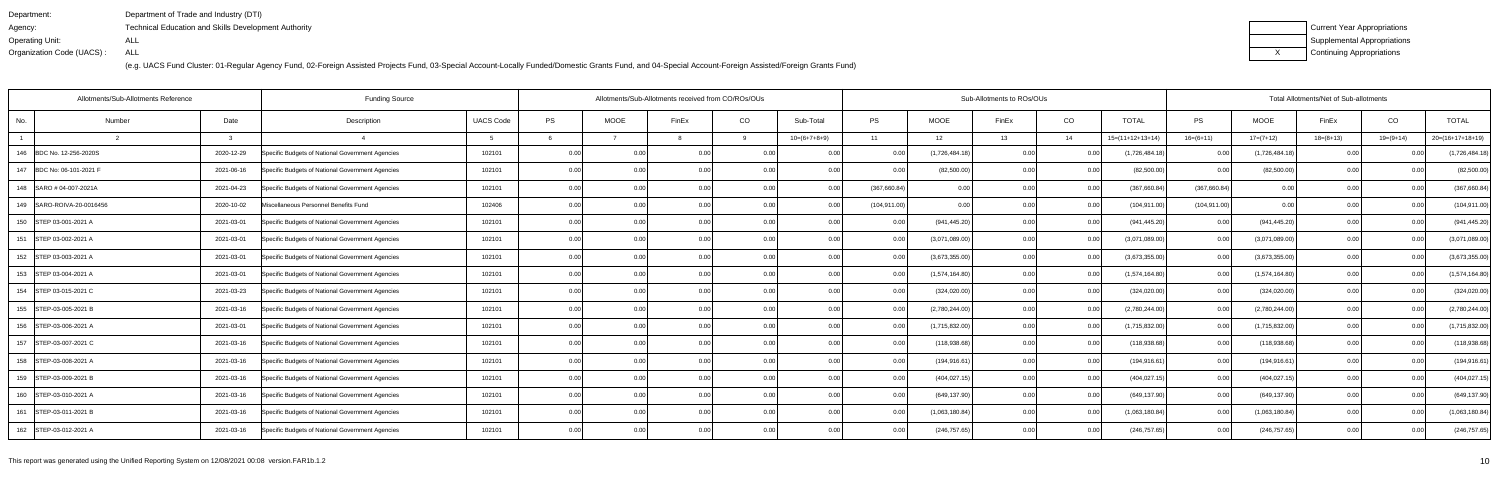| Department:               | Department of Trade and Industry (DTI)                      |
|---------------------------|-------------------------------------------------------------|
| Agency:                   | <b>Technical Education and Skills Development Authority</b> |
| Operating Unit:           | ALL                                                         |
| Organization Code (UACS): | ALL                                                         |

| Current Year Appropriations |
|-----------------------------|
| Supplemental Appropriations |
| Continuing Appropriations   |

| Allotments/Sub-Allotments Reference |        |               | <b>Funding Source</b>                            |                  |      |                | Allotments/Sub-Allotments received from CO/ROs/OUs |      |                |           |                   | Sub-Allotments to ROs/OUs |      |                    |               |                   | Total Allotments/Net of Sub-allotments |             |                    |
|-------------------------------------|--------|---------------|--------------------------------------------------|------------------|------|----------------|----------------------------------------------------|------|----------------|-----------|-------------------|---------------------------|------|--------------------|---------------|-------------------|----------------------------------------|-------------|--------------------|
| No.                                 | Number | Date          | Description                                      | <b>UACS Code</b> | PS   | <b>MOOE</b>    | FinEx                                              | CO   | Sub-Total      | <b>PS</b> | <b>MOOE</b>       | FinEx                     | CO   | <b>TOTAL</b>       | $\mathsf{PS}$ | <b>MOOE</b>       | FinEx                                  | CO          | <b>TOTAL</b>       |
|                                     |        | $\mathcal{R}$ |                                                  |                  |      |                |                                                    | q    | $10=(6+7+8+9)$ | 11        | 12                | 13                        | 14   | $15=(11+12+13+14)$ | $16=(6+11)$   | $17=(7+12)$       | $18=(8+13)$                            | $19=(9+14)$ | $20=(16+17+18+19)$ |
| 163 STEP-03-013-2021 A              |        | 2021-03-16    | Specific Budgets of National Government Agencies | 102101           | 0.00 | 0 <sub>0</sub> | 0.0(                                               |      |                |           | (396,800.95       | 0.00                      |      | (396, 800.95)      | 0.00          | (396, 800.95)     |                                        |             | (396, 800.95)      |
| 164 STEP-03-014-2021 A              |        | 2021-03-16    | Specific Budgets of National Government Agencies | 102101           | 0.00 | 0.00           | 0.0(                                               | 0.00 | 0.00           | 0.00      | (432, 704.23)     | 0.00                      | 0.00 | (432, 704.23)      | 0.00          | (432, 704.23)     | 0.00                                   | 0.00        | (432, 704.23)      |
| 165 STEP-04-016-2021 B              |        | 2021-05-14    | Specific Budgets of National Government Agencies | 102101           | 0.00 | 0.00           | 0.00                                               | 0.00 | 0.00           | 0.00      | (3,877,681.60)    | 0.00                      | 0.00 | (3,877,681.60)     | 0.00          | (3,877,681.60)    | 0.00                                   | 0.00        | (3,877,681.60)     |
| 166 STEP-04-017-2021 C              |        | 2021-05-14    | Specific Budgets of National Government Agencies | 102101           | 0.00 | 0.00           | 0.0(                                               | 0.00 | 0.00           |           | (11,948,154.80)   | 0.00                      | 0.00 | (11,948,154.80)    | 0.00          | (11,948,154.80)   | 0.00                                   | 0.00        | (11,948,154.80)    |
| 167 STEP-04-018-2021 C              |        | 2021-04-15    | Specific Budgets of National Government Agencies | 102101           | 0.00 | 0.00           | 0 <sub>0</sub>                                     | 0.00 | 0.00           | 0.00      | (4, 146, 974.00)  | 0.00                      | 0.00 | (4, 146, 974.00)   | 0.00          | (4, 146, 974.00)  | 0.00                                   |             | (4, 146, 974.00)   |
| 168 STEP-04-019-2021 B              |        | 2021-04-27    | Specific Budgets of National Government Agencies | 102101           | 0.00 | 0.00           | 0.0(                                               | 0.00 | 0.00           | 0.00      | (88, 850.00)      | 0.00                      | 0.00 | (88, 850.00)       | 0.00          | (88, 850.00)      | 0.00                                   | 0.00        | (88, 850.00)       |
| 169   STEP-04-020-2021 D            |        | 2021-05-14    | Specific Budgets of National Government Agencies | 102101           | 0.00 | 0.00           | 0.00                                               | 0.00 | 0.00           |           | (6,065,730.40)    | 0.00                      | 0.00 | (6,065,730.40)     | 0.00          | (6,065,730.40)    | 0.00                                   | 0.00        | (6,065,730.40)     |
| 170   STEP-04-021-2021 A            |        | 2021-05-14    | Specific Budgets of National Government Agencies | 102101           | 0.00 | 0.00           | 0 <sub>0</sub>                                     | 0.00 | 0.00           |           | (479, 075.00)     | 0.00                      | 0.00 | (479, 075.00)      | 0.00          | (479, 075.00)     | 0.00                                   | n nr        | (479, 075.00)      |
| 171 STEP-05-022-2021 E              |        | 2021-05-14    | Specific Budgets of National Government Agencies | 102101           | 0.00 | 0.00           |                                                    | 0.00 | 0.00           |           | (480, 362.7)      | 0.00                      | 0.00 | (480,362.71        | 0.00          | (480,362.71       | 0.00                                   |             | (480, 362.71)      |
| 172 STEP-05-023-2021 D              |        | 2021-05-14    | Specific Budgets of National Government Agencies | 102101           | 0.00 | 0.00           | 0.00                                               | 0.00 | 0.00           | 0.00      | (535,662.24       | 0.00                      | 0.00 | (535, 662.24)      | 0.00          | (535, 662.24)     | 0.00                                   | 0.00        | (535, 662.24)      |
| 173 STEP-05-024-2021 F              |        | 2021-05-14    | Specific Budgets of National Government Agencies | 102101           | 0.00 |                |                                                    | 0.00 | 0.00           |           | (67,133,852.55    | 0.00                      | 0.00 | (67, 133, 852.55)  | 0.00          | (67, 133, 852.55) | 0.00                                   |             | (67, 133, 852.55)  |
| 174 STEP-05-025-2021 A              |        | 2021-05-14    | Specific Budgets of National Government Agencies | 102101           | 0.00 | 0.00           |                                                    | 0.00 | 0.00           |           | (576, 034.80)     | 0.00                      | 0.00 | (576, 034.80)      | 0.00          | (576, 034.80)     | 0.00                                   |             | (576, 034.80)      |
| 175 STEP-05-026-2021 D              |        | 2021-05-14    | Specific Budgets of National Government Agencies | 102101           | 0.00 | 0.00           | 0.0(                                               | 0.00 | 0.00           |           | (21,357,082.13    | 0.00                      | 0.00 | (21, 357, 082.13)  | 0.00          | (21, 357, 082.13) | 0.00                                   | 0.00        | (21, 357, 082.13)  |
| 176 STEP-05-027-2021 E              |        | 2021-05-14    | Specific Budgets of National Government Agencies | 102101           | 0.00 | 0.00           |                                                    | 0.00 | 0.00           |           | (21, 543, 163.37) | 0.00                      | 0.00 | (21, 543, 163.37)  | 0.00          | (21, 543, 163.37) | 0.00                                   |             | (21, 543, 163.37)  |
| 177 STEP-05-028-2021 B              |        | 2021-05-14    | Specific Budgets of National Government Agencies | 102101           | 0.00 | 0.00           |                                                    | 0.00 | 0.00           |           | (48,998,953.06)   | 0.00                      | 0.OO | (48,998,953.06)    | 0.00          | (48,998,953.06)   | 0.00                                   |             | (48,998,953.06)    |
| 178 STEP-05-029-2021 A              |        | 2021-05-14    | Specific Budgets of National Government Agencies | 102101           | 0.00 | 0.00           |                                                    | 0.00 | 0.00           |           | (10,818,589.14)   | 0.00                      | 0.00 | (10, 818, 589.14)  | 0.00          | (10,818,589.14)   | 0.00                                   |             | (10,818,589.14)    |
| 179 STEP-05-030-2021 A              |        | 2021-05-14    | Specific Budgets of National Government Agencies | 102101           | 0.00 | 0.00           |                                                    | 0.00 | 0.00           |           | (9,962,924.75)    | 0.00                      |      | (9,962,924.75)     | 0.00          | (9,962,924.75)    | 0.00                                   |             | (9,962,924.75)     |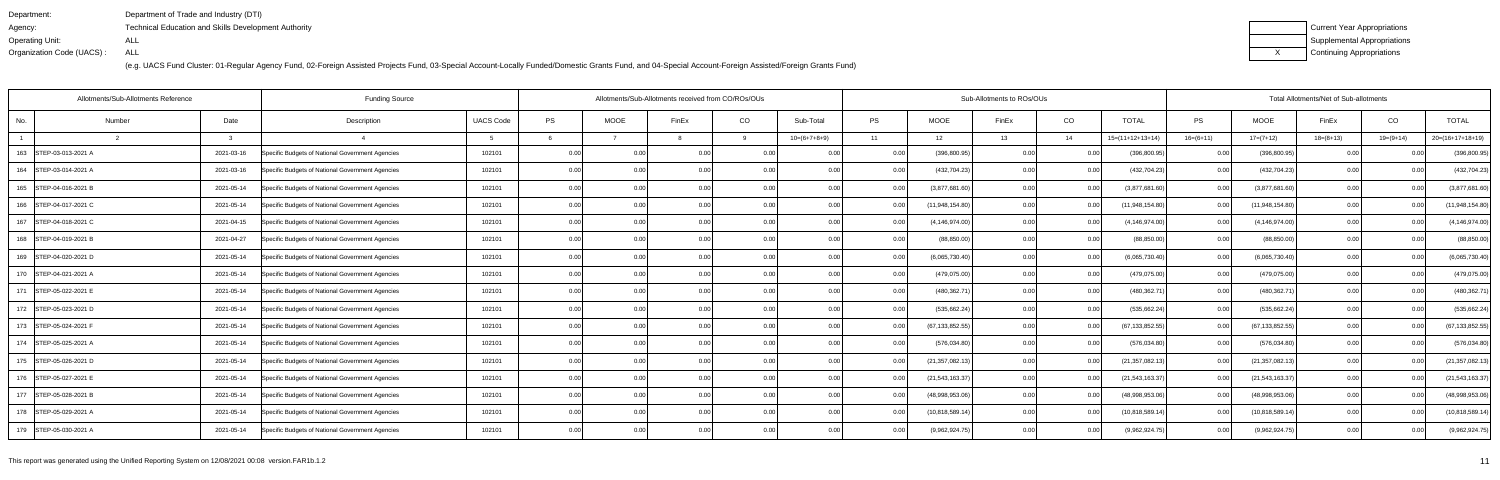| Department:               | Department of Trade and Industry (DTI)               |
|---------------------------|------------------------------------------------------|
| Agency:                   | Technical Education and Skills Development Authority |
| Operating Unit:           | ALL                                                  |
| Organization Code (UACS): | ALL                                                  |

| Current Year Appropriations |
|-----------------------------|
| Supplemental Appropriations |
| Continuing Appropriations   |

| Allotments/Sub-Allotments Reference |        |               | <b>Funding Source</b>                            |                  |      |             | Allotments/Sub-Allotments received from CO/ROs/OUs |      |                |      |                  | Sub-Allotments to ROs/OUs |        |                    |             |                   | Total Allotments/Net of Sub-allotments |             |                    |
|-------------------------------------|--------|---------------|--------------------------------------------------|------------------|------|-------------|----------------------------------------------------|------|----------------|------|------------------|---------------------------|--------|--------------------|-------------|-------------------|----------------------------------------|-------------|--------------------|
| No.                                 | Number | Date          | Description                                      | <b>UACS Code</b> | PS   | <b>MOOE</b> | FinEx                                              | CO   | Sub-Total      | PS   | <b>MOOE</b>      | FinEx                     | CO     | <b>TOTAL</b>       | PS          | <b>MOOE</b>       | FinEx                                  | CO          | <b>TOTAL</b>       |
|                                     |        | $\mathcal{R}$ |                                                  |                  |      |             |                                                    | q    | $10=(6+7+8+9)$ | 11   | 12               | 13                        | 14     | $15=(11+12+13+14)$ | $16=(6+11)$ | $17=(7+12)$       | $18=(8+13)$                            | $19=(9+14)$ | $20=(16+17+18+19)$ |
| 180 STEP-05-031-2021 A              |        | 2021-05-14    | Specific Budgets of National Government Agencies | 102101           | 0.00 |             | 0.0(                                               |      |                |      | (4,727,690.56)   | 0.00                      |        | (4,727,690.56)     | 0.00        | (4,727,690.56)    |                                        |             | (4,727,690.56)     |
| 181 STEP-05-032-2021 B              |        | 2021-05-14    | Specific Budgets of National Government Agencies | 102101           | 0.00 | 0.001       | 0.0(                                               | 0.00 | 0.00           | 0.00 | (319,669.15      | 0.00                      | 0.00   | (319, 669.15)      | 0.00        | (319,669.15       | 0.00                                   | 0.00        | (319,669.15)       |
| 182 STEP-05-033-2021 C              |        | 2021-05-14    | Specific Budgets of National Government Agencies | 102101           | 0.00 | 0.00        | 0.00                                               | 0.00 | 0.00           | 0.00 | (6,431,199.27)   | 0.00                      | 0.00   | (6,431,199.27)     | 0.00        | (6,431,199.27)    | 0.00                                   | 0.00        | (6,431,199.27)     |
| 183 STEP-05-034-2021 D              |        | 2021-05-14    | Specific Budgets of National Government Agencies | 102101           | 0.00 | 0.00        | 0.0(                                               | 0.00 | 0.00           |      | (9,047,070.07)   | 0.00                      | 0.00   | (9,047,070.07)     | 0.00        | (9,047,070.07)    | 0.00                                   | 0.00        | (9,047,070.07)     |
| 184 STEP-05-035-2021 B              |        | 2021-05-14    | Specific Budgets of National Government Agencies | 102101           | 0.00 | 0.00        | 0 <sub>0</sub>                                     | 0.00 | 0.00           | 0.00 | (3,534,280.89)   | 0.00                      | 0.00   | (3,534,280.89)     | 0.00        | (3,534,280.89)    | 0.00                                   | 0.00        | (3,534,280.89)     |
| 185 STEP-05-036-2021 B              |        | 2021-05-14    | Specific Budgets of National Government Agencies | 102101           | 0.00 | 0.00        | 0.0(                                               | 0.00 | 0.00           |      | (6,987,726.72)   | 0.00                      | 0.00   | (6,987,726.72)     | 0.00        | (6,987,726.72)    | 0.00                                   | 0.00        | (6,987,726.72)     |
| 186   STEP-05-037-2021 B            |        | 2021-05-14    | Specific Budgets of National Government Agencies | 102101           | 0.00 | 0.00        | 0.00                                               | 0.00 | 0.00           |      | (10,734,517.01   | 0.00                      | 0.00   | (10, 734, 517.01)  | 0.00        | (10, 734, 517.01) | 0.00                                   | 0.00        | (10, 734, 517.01)  |
| 187   TWSP 03-013-2021 A            |        | 2021-03-02    | Specific Budgets of National Government Agencies | 102101           | 0.00 | 0.00        | 0 <sub>0</sub>                                     | 0.00 | 0.00           |      | (6, 160, 776.80) | 0.00                      | 0.00   | (6, 160, 776.80)   | 0.00        | (6, 160, 776.80)  | 0.00                                   |             | (6, 160, 776.80)   |
| 188   TWSP 03-014-2021 B            |        | 2021-03-02    | Specific Budgets of National Government Agencies | 102101           | 0.00 | 0.00        | 0 <sub>0</sub>                                     | 0.00 | 0.00           |      | (24, 312.00)     | 0.00                      | 0.00   | (24, 312.00)       | 0.00        | (24, 312.00)      | 0.00                                   |             | (24, 312.00)       |
| 189   TWSP 03-015-2021 B            |        | 2021-03-02    | Specific Budgets of National Government Agencies | 102101           | 0.00 | 0.00        | 0.00                                               | 0.00 | 0.00           | 0.00 | (1,022,392.00)   | 0.00                      | 0.00   | (1,022,392.00)     | 0.00        | (1,022,392.00)    | 0.00                                   | 0.00        | (1,022,392.00)     |
| 190   TWSP 03-016-2021 B            |        | 2021-03-02    | Specific Budgets of National Government Agencies | 102101           | 0.00 |             |                                                    | 0.00 | 0.00           |      | (4,604,372.00)   | 0.00                      | 0.00   | (4,604,372.00)     | 0.00        | (4,604,372.00)    | 0.00                                   |             | (4,604,372.00)     |
| 191   TWSP 03-017-2021 A            |        | 2021-03-02    | Specific Budgets of National Government Agencies | 102101           | 0.00 | 0.00        |                                                    | 0.00 | 0.00           |      | (7,016,281.20)   | 0.00                      | 0.00   | (7,016,281.20)     | 0.00        | (7,016,281.20)    | 0.00                                   |             | (7,016,281.20)     |
| 192   TWSP 03-038-2021B             |        | 2021-03-12    | Specific Budgets of National Government Agencies | 102101           | 0.00 | 0.00        | 0.0(                                               | 0.00 | 0.00           |      | (4,509,370.00)   | 0.00                      | 0.00   | (4,509,370.00)     | 0.00        | (4,509,370.00)    | 0.00                                   | 0.00        | (4,509,370.00)     |
| 193   TWSP 05-069A-2021 L           |        | 2021-05-14    | Specific Budgets of National Government Agencies | 102101           | 0.00 | 0.00        |                                                    | 0.00 | 0.00           |      | 498,520.00       | 0.00                      |        | 498,520.00         | 0.00        | 498,520.00        | 0.00                                   |             | 498,520.00         |
| 194   TWSP 05-069AA-2021 I          |        | 2021-05-14    | Specific Budgets of National Government Agencies | 102101           | 0.00 | 0.00        |                                                    | 0.00 | 0.00           |      | (1,660,446.00)   | 0.00                      | . O OO | (1,660,446.00)     | 0.00        | (1,660,446.00)    | 0.00                                   |             | (1,660,446.00)     |
| 195   TWSP 05-069AB-2021            |        | 2021-05-14    | Specific Budgets of National Government Agencies | 102101           | 0.00 | 0.00        |                                                    | 0.00 | 0.00           |      | (1,435,204.00)   | 0.00                      | 0.00   | (1,435,204.00)     | 0.00        | (1,435,204.00)    | 0.00                                   |             | (1,435,204.00)     |
| 196   TWSP 05-069AC-2021 F          |        | 2021-05-14    | Specific Budgets of National Government Agencies | 102101           | 0.00 | 0.00        |                                                    | 0.00 | 0.00           |      | (442, 844.00)    | 0.00                      |        | (442, 844.00)      | 0.00        | (442, 844.00)     | 0.00                                   |             | (442, 844.00)      |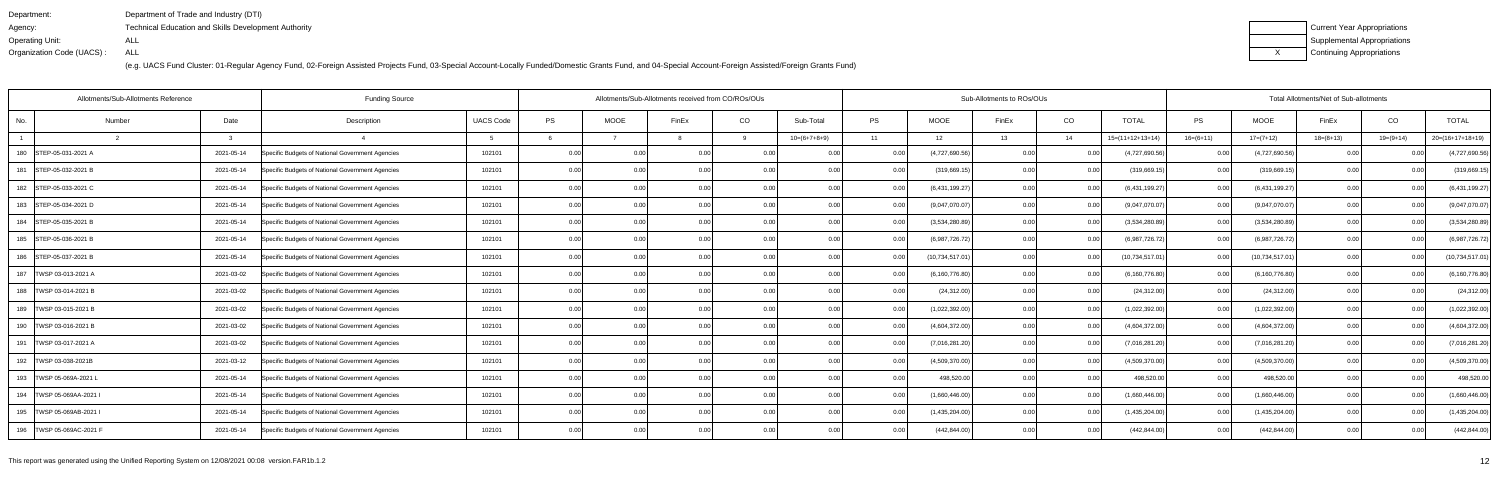| Department:               | Department of Trade and Industry (DTI)                      |
|---------------------------|-------------------------------------------------------------|
| Agency:                   | <b>Technical Education and Skills Development Authority</b> |
| Operating Unit:           | ALL                                                         |
| Organization Code (UACS): | ALL                                                         |

| Current Year Appropriations |
|-----------------------------|
| Supplemental Appropriations |
| Continuing Appropriations   |

|                             | Allotments/Sub-Allotments Reference | <b>Funding Source</b>                            |                  |      | Allotments/Sub-Allotments received from CO/ROs/OUs |                |      |                |      | Sub-Allotments to ROs/OUs |       | Total Allotments/Net of Sub-allotments |                    |             |                   |             |                |                    |
|-----------------------------|-------------------------------------|--------------------------------------------------|------------------|------|----------------------------------------------------|----------------|------|----------------|------|---------------------------|-------|----------------------------------------|--------------------|-------------|-------------------|-------------|----------------|--------------------|
| No.<br>Number               | Date                                | Description                                      | <b>UACS Code</b> | PS   | <b>MOOE</b>                                        | FinEx          | CO   | Sub-Total      | PS   | <b>MOOE</b>               | FinEx | CO                                     | <b>TOTAL</b>       | PS          | <b>MOOE</b>       | FinEx       | CO             | <b>TOTAL</b>       |
|                             | $\mathcal{R}$                       |                                                  |                  |      |                                                    |                | q    | $10=(6+7+8+9)$ | 11   | 12                        | 13    | 14                                     | $15=(11+12+13+14)$ | $16=(6+11)$ | $17=(7+12)$       | $18=(8+13)$ | $19=(9+14)$    | $20=(16+17+18+19)$ |
| 197<br>TWSP 05-069AD-2021 G | 2021-05-14                          | Specific Budgets of National Government Agencies | 102101           | 0.00 |                                                    | 0.0            |      |                |      | (592, 977.00)             | 0.00  |                                        | (592, 977.00)      | 0.00        | (592, 977.00)     |             |                | (592, 977.00)      |
| 198 TWSP 05-069AE-2021 K    | 2021-05-14                          | Specific Budgets of National Government Agencies | 102101           | 0.00 | 0.00                                               | 0 <sub>0</sub> | 0.00 | 0.00           | 0.00 | (2,250,000.00)            | 0.00  | 0.00                                   | (2,250,000.00)     | 0.00        | (2,250,000.00)    | 0.00        |                | (2,250,000.00)     |
| 199   TWSP 05-069AF-2021 H  | 2021-05-14                          | Specific Budgets of National Government Agencies | 102101           | 0.00 | 0.00                                               | 0.00           | 0.00 | 0.00           | 0.00 | (4,836,480.00)            | 0.00  | 0.00                                   | (4,836,480.00)     | 0.00        | (4,836,480.00)    | 0.00        | 0.00           | (4,836,480.00)     |
| 200   TWSP 05-069AI-2021 I  | 2021-05-14                          | Specific Budgets of National Government Agencies | 102101           | 0.00 | 0.00                                               | 0.00           | 0.00 | 0.00           |      | (6,224,220.00)            | 0.00  | 0.00                                   | (6,224,220.00)     | 0.00        | (6,224,220.00)    | 0.00        | 0.00           | (6,224,220.00)     |
| 201   TWSP 05-069AJ-2021 F  | 2021-05-14                          | Specific Budgets of National Government Agencies | 102101           | 0.00 | 0.00                                               | 0 <sub>0</sub> | 0.00 | 0.00           | 0.00 | (1,863,695.00)            | 0.00  | 0.00                                   | (1,863,695.00)     | 0.00        | (1,863,695.00)    | 0.00        | 0.00           | (1,863,695.00)     |
| 202 TWSP 05-069AL-2021 K    | 2021-05-14                          | Specific Budgets of National Government Agencies | 102101           | 0.00 | 0.00 <sub>1</sub>                                  | 0.0(           | 0.00 | 0.00           | 0.00 | (736, 695.00)             | 0.00  | 0.00                                   | (736, 695.00)      | 0.00        | (736, 695.00)     | 0.00        | 0.00           | (736, 695.00)      |
| 203 TWSP 05-069C-2021 I     | 2021-05-14                          | Specific Budgets of National Government Agencies | 102101           | 0.00 | 0.00                                               | 0.00           | 0.00 | 0.00           | 0.00 | (997, 824.00)             | 0.00  | 0.00                                   | (997, 824.00)      | 0.00        | (997, 824.00)     | 0.00        | 0.00           | (997, 824.00)      |
| 204   TWSP 05-069D-2021 E   | 2021-05-14                          | Specific Budgets of National Government Agencies | 102101           | 0.00 | 0.00                                               | 0 <sub>0</sub> | 0.00 | 0.00           |      | (9,995,297.00)            | 0.00  | 0.00                                   | (9,995,297.00)     | 0.00        | (9,995,297.00)    | 0.00        | 0.00           | (9,995,297.00)     |
| 205   TWSP 05-069E-2021 E   | 2021-05-14                          | Specific Budgets of National Government Agencies | 102101           | 0.00 | 0.00                                               | 0 <sub>0</sub> | 0.00 | 0.00           |      | (1,934,915.40)            | 0.00  | 0.00                                   | (1,934,915.40)     | 0.001       | (1,934,915.40)    | 0.00        |                | (1,934,915.40)     |
| 206   TWSP 05-069F-2021 E   | 2021-05-14                          | Specific Budgets of National Government Agencies | 102101           | 0.00 | 0.00                                               | 0.00           | 0.00 | 0.00           | 0.00 | (11, 157, 457.60)         | 0.00  | 0.00                                   | (11, 157, 457.60)  | 0.00        | (11, 157, 457.60) | 0.00        | 0.00           | (11, 157, 457.60)  |
| 207   TWSP 05-069G-2021 E   | 2021-05-14                          | Specific Budgets of National Government Agencies | 102101           | 0.00 | 0.00                                               | 0.0(           | 0.00 | 0.00           |      | (30, 286, 750.00)         | 0.00  | 0.00                                   | (30, 286, 750.00)  | 0.00        | (30, 286, 750.00) | 0.00        | 0 <sub>0</sub> | (30, 286, 750.00)  |
| 208   TWSP 05-069H-2021 E   | 2021-05-14                          | Specific Budgets of National Government Agencies | 102101           | 0.00 | 0.00                                               |                | 0.00 | 0.00           |      | (92, 784, 884.00)         | 0.00  | 0.00                                   | (92,784,884.00)    | 0.00        | (92, 784, 884.00) | 0.00        |                | (92, 784, 884.00)  |
| 209   TWSP 05-069I-2021 G   | 2021-05-14                          | Specific Budgets of National Government Agencies | 102101           | 0.00 | 0.00                                               | 0.0(           | 0.00 | 0.00           |      | (53,010,043.40)           | 0.00  | 0.00                                   | (53,010,043.40)    | 0.001       | (53,010,043.40)   | 0.00        | 0.00           | (53,010,043.40)    |
| 210   TWSP 05-069J-2021 F   | 2021-05-14                          | Specific Budgets of National Government Agencies | 102101           | 0.00 | 0.00                                               | 0.00           | 0.00 | 0.00           |      | (4,995,891.00)            | 0.00  | 0.00                                   | (4,995,891.00)     | 0.001       | (4,995,891.00)    | 0.00        | 0.00           | (4,995,891.00)     |
| 211   TWSP 05-069K-2021 H   | 2021-05-14                          | Specific Budgets of National Government Agencies | 102101           | 0.00 | 0.00                                               | 0 <sub>0</sub> | 0.00 | 0.00           |      | (22,662,714.00)           | 0.00  | 0.00                                   | (22,662,714.00)    | 0.00        | (22,662,714.00)   | 0.00        |                | (22,662,714.00)    |
| 212   TWSP 05-069L-2021 D   | 2021-05-14                          | Specific Budgets of National Government Agencies | 102101           | 0.00 | 0.00                                               |                | 0.00 | 0.00           |      | (11, 854, 699.40)         | 0.00  | 0.00                                   | (11, 854, 699.40)  | 0.001       | (11, 854, 699.40) | 0.00        |                | (11, 854, 699.40)  |
| 213   TWSP 05-069M-2021 J   | 2021-05-14                          | Specific Budgets of National Government Agencies | 102101           | 0.00 | 0.00                                               | 0 <sub>0</sub> | 0.00 | 0.00           |      | (55,704,526.00)           | 0.00  | 0.00                                   | (55,704,526.00)    | 0.001       | (55,704,526.00)   | 0.00        | 0.00           | (55,704,526.00)    |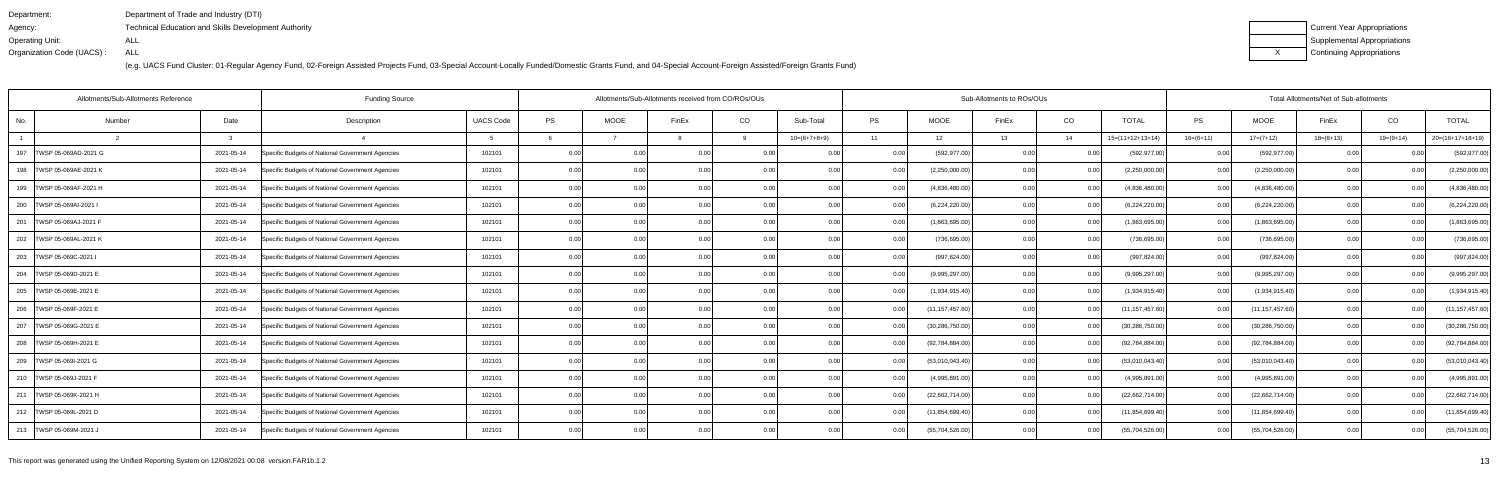| Department:               | Department of Trade and Industry (DTI)                      |
|---------------------------|-------------------------------------------------------------|
| Agency:                   | <b>Technical Education and Skills Development Authority</b> |
| Operating Unit:           | ALL                                                         |
| Organization Code (UACS): | ALL                                                         |

| Current Year Appropriations |
|-----------------------------|
| Supplemental Appropriations |
| Continuing Appropriations   |

| Allotments/Sub-Allotments Reference      |        |               | <b>Funding Source</b>                            | Allotments/Sub-Allotments received from CO/ROs/OUs |      |             |                |      |                |      | Sub-Allotments to ROs/OUs |       | Total Allotments/Net of Sub-allotments |                    |             |                 |             |             |                    |
|------------------------------------------|--------|---------------|--------------------------------------------------|----------------------------------------------------|------|-------------|----------------|------|----------------|------|---------------------------|-------|----------------------------------------|--------------------|-------------|-----------------|-------------|-------------|--------------------|
| No.                                      | Number | Date          | Description                                      | <b>UACS Code</b>                                   | PS   | <b>MOOE</b> | FinEx          | CO   | Sub-Total      | PS   | <b>MOOE</b>               | FinEx | CO                                     | <b>TOTAL</b>       | PS          | <b>MOOE</b>     | FinEx       | CO          | <b>TOTAL</b>       |
|                                          |        | $\mathcal{R}$ |                                                  |                                                    |      |             |                | q    | $10=(6+7+8+9)$ | 11   | 12                        | 13    | 14                                     | $15=(11+12+13+14)$ | $16=(6+11)$ | $17=(7+12)$     | $18=(8+13)$ | $19=(9+14)$ | $20=(16+17+18+19)$ |
| 214   TWSP 05-069N-2021 F                |        | 2021-05-14    | Specific Budgets of National Government Agencies | 102101                                             | 0.00 |             | 0.0(           |      | 0 Q            |      | (63,059,790.00)           | 0.00  |                                        | (63,059,790.00)    | 0.00        | (63,059,790.00) |             |             | (63,059,790.00)    |
| 215   TWSP 05-069O-2021 D                |        | 2021-05-14    | Specific Budgets of National Government Agencies | 102101                                             | 0.00 | 0.00        | 0.0(           | 0.00 | 0.00           | 0.00 | (5,238,758.00)            | 0.00  | 0.00                                   | (5,238,758.00)     | 0.00        | (5,238,758.00)  | 0.00        |             | (5,238,758.00)     |
| 216   TWSP 05-069P-2021 J                |        | 2021-05-14    | Specific Budgets of National Government Agencies | 102101                                             | 0.00 | 0.00        | 0.00           | 0.00 | 0.00           | 0.00 | (343, 402.00)             | 0.00  | 0.00                                   | (343, 402.00)      | 0.00        | (343, 402.00)   | 0.00        | 0.00        | (343, 402.00)      |
| 217 TWSP 05-069Q-2021 F                  |        | 2021-05-14    | Specific Budgets of National Government Agencies | 102101                                             | 0.00 | 0.00        | 0.0(           | 0.00 | 0.00           | 0.00 | (334, 871.00)             | 0.00  | 0.00                                   | (334, 871.00)      | 0.00        | (334, 871.00)   | 0.00        | 0.00        | (334, 871.00)      |
| 218   TWSP 05-069R-2021 F                |        | 2021-05-14    | Specific Budgets of National Government Agencies | 102101                                             | 0.00 | 0.00        | 0 <sub>0</sub> | 0.00 | 0.00           | 0.00 | (364, 405.00)             | 0.00  | 0.00                                   | (364, 405.00)      | 0.00        | (364, 405.00)   | 0.00        | 0.00        | (364, 405.00)      |
| 219   TWSP 05-069S-2021 D                |        | 2021-05-14    | Specific Budgets of National Government Agencies | 102101                                             | 0.00 | 0.00        | 0.0(           | 0.00 | 0.00           | 0.00 | (18,350.00)               | 0.00  | 0.00                                   | (18,350.00)        | 0.00        | (18,350.00)     | 0.00        | 0.00        | (18, 350.00)       |
| 220 TWSP 05-069T-2021 K                  |        | 2021-05-14    | Specific Budgets of National Government Agencies | 102101                                             | 0.00 | 0.00        | 0.00           | 0.00 | 0.00           | 0.00 | (1,541,279.00)            | 0.00  | 0.00                                   | (1,541,279.00)     | 0.00        | (1,541,279.00)  | 0.00        | 0.00        | (1,541,279.00)     |
| 221   TWSP 05-069U-2021 G                |        | 2021-05-14    | Specific Budgets of National Government Agencies | 102101                                             | 0.00 | 0.00        | 0 <sub>0</sub> | 0.00 | 0.00           |      | (385, 154.00)             | 0.00  | 0.00                                   | (385, 154.00)      | 0.00        | (385, 154.00)   | 0.00        |             | (385, 154.00)      |
| 222   TWSP 05-069V-2021 G                |        | 2021-05-14    | Specific Budgets of National Government Agencies | 102101                                             | 0.00 | 0.00        | 0 <sub>0</sub> | 0.00 | 0.00           |      | (1,696,619.00)            | 0.00  | 0.00                                   | (1,696,619.00)     | 0.00        | (1,696,619.00)  | 0.00        |             | (1,696,619.00)     |
| 223   TWSP 05-069W-2021 F                |        | 2021-05-14    | Specific Budgets of National Government Agencies | 102101                                             | 0.00 | 0.00        | 0.00           | 0.00 | 0.00           | 0.00 | (678, 937.00)             | 0.00  | 0.00                                   | (678, 937.00)      | 0.00        | (678, 937.00)   | 0.00        | 0.00        | (678, 937.00)      |
| 224   TWSP 05-069X-2021 E                |        | 2021-05-14    | Specific Budgets of National Government Agencies | 102101                                             | 0.00 |             |                | 0.00 | 0.00           |      | (363,780.00)              | 0.00  |                                        | (363,780.00)       | 0.00        | (363,780.00)    |             |             | (363,780.00)       |
| 225   TWSP 05-069Y-2021 C                |        | 2021-05-14    | Specific Budgets of National Government Agencies | 102101                                             | 0.00 | 0.00        |                | 0.00 | 0.00           |      | (78, 275.00)              | 0.00  | 0.00                                   | (78, 275.00)       | 0.00        | (78, 275.00)    | 0.00        |             | (78, 275.00)       |
| 226   TWSP 05-069Z-2021 E                |        | 2021-05-14    | Specific Budgets of National Government Agencies | 102101                                             | 0.00 | 0.00        | 0.0(           | 0.00 | 0.00           |      | (1,946,161.00)            | 0.00  | 0.00                                   | (1,946,161.00)     | 0.00        | (1,946,161.00)  | 0.00        | 0.00        | (1,946,161.00)     |
| 227   TWSP-02-001-2021 A                 |        | 2021-02-08    | Specific Budgets of National Government Agencies | 102101                                             | 0.00 | 0.00        |                | 0.00 |                |      | (2,769,913.70)            | 0.00  |                                        | (2,769,913.70)     | 0.00        | (2,769,913.70)  | 0.00        |             | (2,769,913.70)     |
| 228   TWSP-02-002-2021 A - April 8, 2021 |        | 2021-02-08    | Specific Budgets of National Government Agencies | 102101                                             | 0.00 | 0.00        |                | 0.00 | 0.00           |      | (1,996,160.00)            | 0.00  | . O OO                                 | (1,996,160.00)     | 0.00        | (1,996,160.00)  | 0.00        |             | (1,996,160.00)     |
| 229   TWSP-02-003-2021 A                 |        | 2021-02-08    | Specific Budgets of National Government Agencies | 102101                                             | 0.00 | 0.00        |                | 0.00 | 0.00           |      | (15,768.00)               | 0.00  | 0.00                                   | (15,768.00)        | 0.00        | (15,768.00)     | 0.00        |             | (15,768.00)        |
| 230 TWSP-02-003A-2021 A                  |        | 2021-02-08    | Specific Budgets of National Government Agencies | 102101                                             | 0.00 | 0.00        |                | 0.00 | 0.00           |      | (5,001,622.60)            | 0.00  |                                        | (5,001,622.60)     | 0.00        | (5,001,622.60)  | 0.00        |             | (5,001,622.60)     |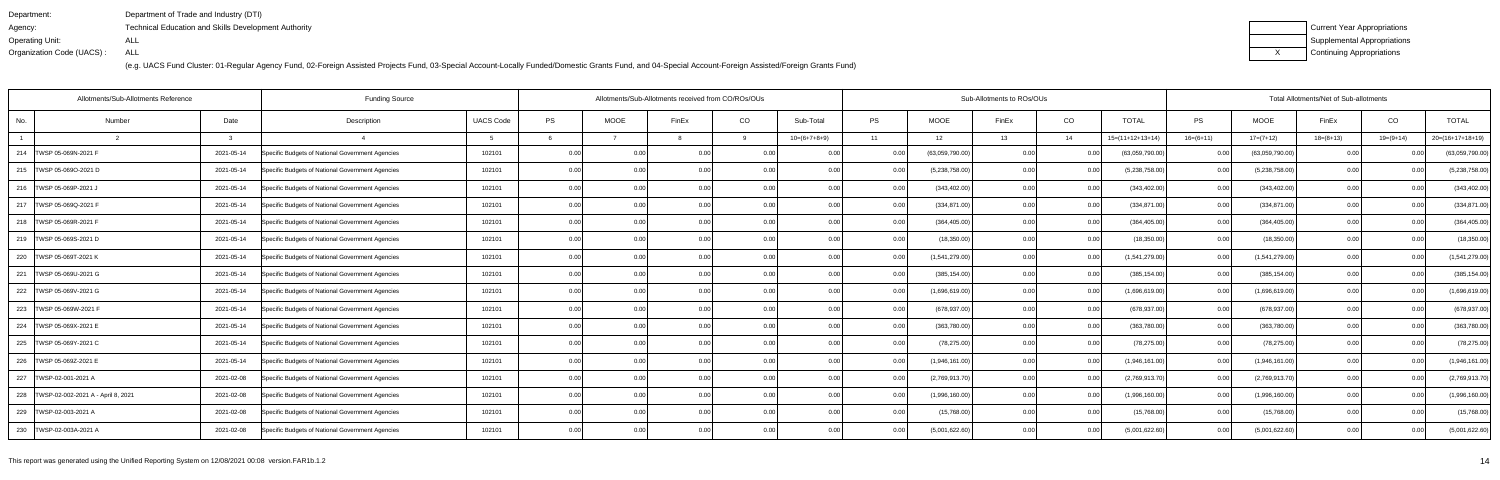| Department:               | Department of Trade and Industry (DTI)                      |
|---------------------------|-------------------------------------------------------------|
| Agency:                   | <b>Technical Education and Skills Development Authority</b> |
| Operating Unit:           | ALL                                                         |
| Organization Code (UACS): | ALL                                                         |

| Current Year Appropriations |
|-----------------------------|
| Supplemental Appropriations |
| Continuing Appropriations   |

| Allotments/Sub-Allotments Reference |                |  | <b>Funding Source</b>                            |                  |      | Allotments/Sub-Allotments received from CO/ROs/OUs |                |                |                |                   |                  | Sub-Allotments to ROs/OUs |            |                    |                   |                  | Total Allotments/Net of Sub-allotments |                |                    |
|-------------------------------------|----------------|--|--------------------------------------------------|------------------|------|----------------------------------------------------|----------------|----------------|----------------|-------------------|------------------|---------------------------|------------|--------------------|-------------------|------------------|----------------------------------------|----------------|--------------------|
| No.                                 | Date<br>Number |  | Description                                      | <b>UACS Code</b> | PS   | <b>MOOE</b>                                        | FinEx          | CO             | Sub-Total      | <b>PS</b>         | MOOE             | FinEx                     | CO         | <b>TOTAL</b>       | PS                | <b>MOOE</b>      | FinEx                                  | CO             | <b>TOTAL</b>       |
|                                     | 3              |  |                                                  |                  |      |                                                    |                | <b>Q</b>       | $10=(6+7+8+9)$ | 11                | 12               | 13                        | 14         | $15=(11+12+13+14)$ | $16=(6+11)$       | $17=(7+12)$      | $18=(8+13)$                            | $19=(9+14)$    | $20=(16+17+18+19)$ |
| 231<br>TWSP-02-004-2021 B           | 2021-02-16     |  | Specific Budgets of National Government Agencies | 102101           | 0.00 |                                                    | 0.00           |                |                | 0.00              | (2,054,109.80)   | 0.00                      | <u>ດ (</u> | (2,054,109.80)     | 0.00              | (2,054,109.80)   |                                        |                | (2,054,109.80)     |
| 232   TWSP-02-005-2021 A            | 2021-02-16     |  | Specific Budgets of National Government Agencies | 102101           | 0.00 | 0.00                                               |                | 0.00           |                | 0.00              | (2,249,061.00)   | 0.00                      | 0.0        | (2,249,061.00)     | 0.001             | (2,249,061.00)   | 0.00                                   | 0 <sub>0</sub> | (2,249,061.00)     |
| 233 TWSP-02-006-2021 A              | 2021-02-16     |  | Specific Budgets of National Government Agencies | 102101           | 0.00 | 0.00                                               | 0.00           | 0.00           | 0.00           | 0.00              | (6, 133, 350.20) | 0.00                      | 0.0        | (6, 133, 350.20)   | 0.00              | (6, 133, 350.20) | 0.00                                   | 0.00           | (6, 133, 350.20)   |
| 234   TWSP-02-007-2021 A            | 2021-02-16     |  | Specific Budgets of National Government Agencies | 102101           | 0.00 | 0.00                                               | 0.00           | 0.00           | 0.00           | 0.00              | (297, 895.00)    | 0.00                      | 0.0        | (297, 895.00)      | 0.00 <sub>l</sub> | (297, 895.00)    | 0.00                                   | 0.00           | (297, 895.00)      |
| 235 TWSP-02-008-2021 A              | 2021-02-16     |  | Specific Budgets of National Government Agencies | 102101           | 0.00 | 0 <sub>0</sub>                                     | 0 <sub>0</sub> | 0 <sub>0</sub> | 0.00           | 0.00              | (5,219,394.00)   | 0.OC                      | 0.0        | (5,219,394.00)     | 0.00              | (5,219,394.00)   | 0.00                                   | 0 <sub>0</sub> | (5,219,394.00)     |
| 236   TWSP-02-009-2021 A            | 2021-02-16     |  | Specific Budgets of National Government Agencies | 102101           | 0.00 | 0.00                                               | 0.00           | 0.00           | 0.00           | 0.00              | (1,623,745.00)   | 0.00                      | 0.0        | (1,623,745.00)     | 0.00              | (1,623,745.00)   | 0.00                                   | 0.00           | (1,623,745.00)     |
| 237 TWSP-02-010-2021 A              | 2021-03-16     |  | Specific Budgets of National Government Agencies | 102101           | 0.00 | 0.00                                               | 0.00           | 0.001          | 0.00           | 0.001             | (1,247,600.00)   | 0.00                      | 0.00       | (1,247,600.00)     | 0.00              | (1,247,600.00)   | 0.00                                   | 0.00           | (1,247,600.00)     |
| 238   TWSP-02-011-2021 B            | 2021-02-16     |  | Specific Budgets of National Government Agencies | 102101           | 0.00 | 0.00                                               | 0.0(           |                | 0.00           |                   | (6,012,105.40)   | 0.00                      | 0.(        | (6,012,105.40)     | 0.00              | (6,012,105.40)   | 0.00                                   |                | (6,012,105.40)     |
| 239   TWSP-02-012-2021 B            | 2021-02-16     |  | Specific Budgets of National Government Agencies | 102101           | 0.00 | 0.00                                               | 0.00           | 0.00           | 0.00           | 0.00              | (9,833,730.00)   | 0.00                      | 0.0        | (9,833,730.00)     | 0.00 <sub>l</sub> | (9,833,730.00)   | 0.00                                   | 0.00           | (9,833,730.00)     |
| 240 TWSP-03-018-2021A               | 2021-03-08     |  | Specific Budgets of National Government Agencies | 102101           | 0.00 | 0.00                                               | 0.00           | 0.00           | 0.00           | 0.00              | (97, 353.60)     | 0.00                      | 0.00       | (97, 353.60)       | 0.00              | (97, 353.60)     | 0.00                                   | 0.00           | (97, 353.60)       |
| 241   TWSP-03-019-2021C             | 2021-03-08     |  | Specific Budgets of National Government Agencies | 102101           | 0.00 | 0.00                                               | 0.00           | 0.00           | 0.00           | 0.00              | (381, 863.31)    | 0.00                      | 0.0        | (381,863.31        | 0.00              | (381, 863.31)    | 0.00                                   | 0.00           | (381, 863.31)      |
| 242   TWSP-03-020-2021B             | 2021-03-08     |  | Specific Budgets of National Government Agencies | 102101           | 0.00 | 0.00                                               | 0 <sub>0</sub> | 0.00           | 0.00           | 0.00              | (258, 430.00)    | 0.00                      | 0.0        | (258, 430.00)      | 0.00              | (258, 430.00)    | 0.00                                   | 0.0(           | (258, 430.00)      |
| 243   TWSP-03-021-2021B             | 2021-03-08     |  | Specific Budgets of National Government Agencies | 102101           | 0.00 | 0.00                                               | 0.00           | 0.00           | 0.00           | 0.00              | (172, 228.36)    | 0.00                      | 0.00       | (172, 228.36)      | 0.00              | (172, 228.36)    | 0.00                                   | 0.00           | (172, 228.36)      |
| 244   TWSP-03-022-2021C             | 2021-03-08     |  | Specific Budgets of National Government Agencies | 102101           | 0.00 | 0.00                                               | 0.00           | 0.001          | 0.00           | 0.00              | (344, 744.81)    | 0.00                      | 0.00       | (344,744.81        | 0.00              | (344, 744.81)    | 0.00                                   | 0.00           | (344, 744.81)      |
| 245   TWSP-03-023-2021B             | 2021-03-08     |  | Specific Budgets of National Government Agencies | 102101           | 0.00 | 0.00                                               | 0.00           | 0.00           | 0.00           | 0.00              | (653,077.88)     | 0.00                      | 0.0        | (653,077.88        | 0.00              | (653,077.88)     | 0.00                                   | 0.00           | (653,077.88)       |
| 246   TWSP-03-024-2021A             | 2021-03-08     |  | Specific Budgets of National Government Agencies | 102101           | 0.00 | 0.00                                               | 0.00           | 0.00           | 0.00           | 0.00              | (102, 490.50)    | 0.OC                      | 0.00       | (102, 490.50)      | 0.00 <sub>l</sub> | (102, 490.50)    | 0.00                                   | 0.00           | (102, 490.50)      |
| 247   TWSP-03-025-2021C             | 2021-03-08     |  | Specific Budgets of National Government Agencies | 102101           | 0.00 | 0.00                                               | 0.00           | 0.00           | 0.00           | 0.00 <sub>l</sub> | (231, 437.82)    | 0.00                      | 0.00       | (231, 437.82)      | 0.00 <sub>l</sub> | (231, 437.82)    | 0.00                                   | 0.00           | (231, 437.82)      |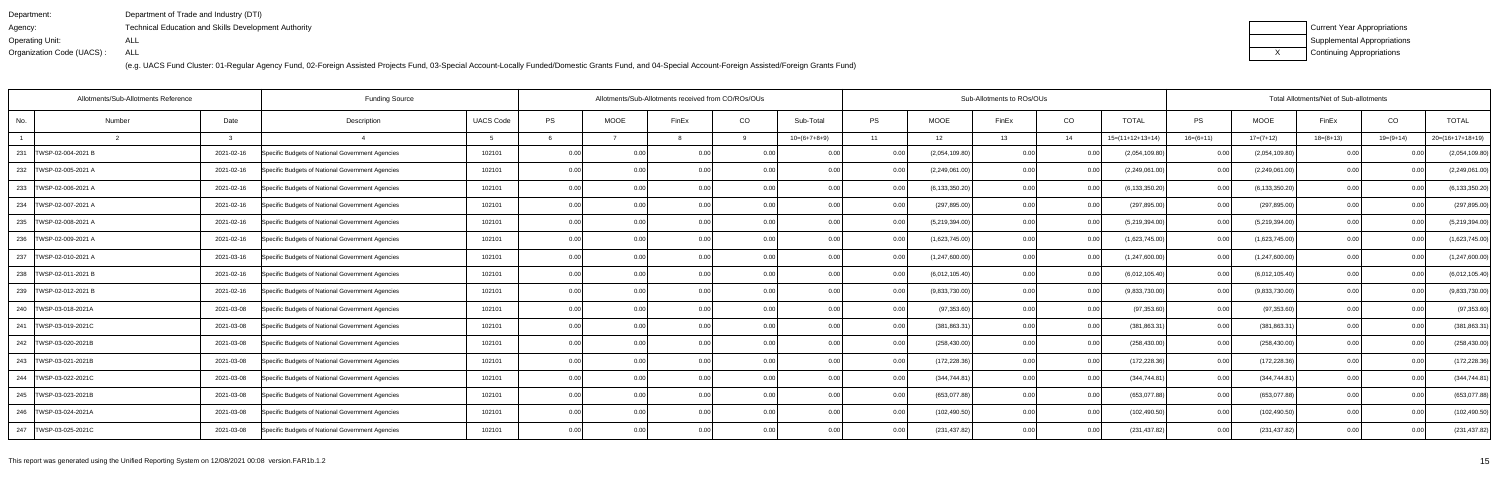| Department:               | Department of Trade and Industry (DTI)                      |
|---------------------------|-------------------------------------------------------------|
| Agency:                   | <b>Technical Education and Skills Development Authority</b> |
| Operating Unit:           | ALL                                                         |
| Organization Code (UACS): | ALL                                                         |

| Current Year Appropriations |
|-----------------------------|
| Supplemental Appropriations |
| Continuing Appropriations   |

| Allotments/Sub-Allotments Reference |        |            | <b>Funding Source</b>                            |                  |      | Allotments/Sub-Allotments received from CO/ROs/OUs |                |                |                |           |                 | Sub-Allotments to ROs/OUs |      |                    | Total Allotments/Net of Sub-allotments |                   |                |                |                    |  |
|-------------------------------------|--------|------------|--------------------------------------------------|------------------|------|----------------------------------------------------|----------------|----------------|----------------|-----------|-----------------|---------------------------|------|--------------------|----------------------------------------|-------------------|----------------|----------------|--------------------|--|
| No.                                 | Number | Date       | Description                                      | <b>UACS Code</b> | PS   | <b>MOOE</b>                                        | FinEx          | CO             | Sub-Total      | <b>PS</b> | <b>MOOE</b>     | FinEx                     | CO   | <b>TOTAL</b>       | PS                                     | <b>MOOE</b>       | FinEx          | CO             | <b>TOTAL</b>       |  |
|                                     |        |            |                                                  |                  |      |                                                    |                |                | $10=(6+7+8+9)$ | 11        | 12              | 13                        | 14   | $15=(11+12+13+14)$ | $16=(6+11)$                            | $17=(7+12)$       | $18=(8+13)$    | $19=(9+14)$    | $20=(16+17+18+19)$ |  |
| 248   TWSP-03-026-2021C             |        | 2021-03-08 | Specific Budgets of National Government Agencies | 102101           | 0.00 | 0.00                                               | 0.00           |                | . റ റ          | 0.00      | (112, 503.89)   | n nc                      | 0.0  | (112,503.89)       | 0.00                                   | (112, 503.89)     | 0 <sub>0</sub> |                | (112, 503.89)      |  |
| 249 TWSP-03-027-2021A               |        | 2021-03-08 | Specific Budgets of National Government Agencies | 102101           | 0.00 | 0.00                                               |                | 0.00           |                | 0.00      | (981, 663.9     | 0.OC                      | 0.0  | (981,663.91        | 0.00                                   | (981,663.91       | 0.00           |                | (981, 663.91)      |  |
| 250 TWSP-03-028-2021B               |        | 2021-03-08 | Specific Budgets of National Government Agencies | 102101           | 0.00 | 0.00                                               |                | 0.00           | 0.00           | 0.00      | (285, 529.94)   | 0.OC                      | 0.00 | (285, 529.94)      | 0.00                                   | (285, 529.94)     | 0.00           |                | (285, 529.94)      |  |
| 251   TWSP-03-029-2021A             |        | 2021-03-08 | Specific Budgets of National Government Agencies | 102101           | 0.00 | 0.00                                               | 0.00           | 0.00           | 0.00           | 0.00      | (289,368.75)    | 0.00                      | 0.00 | (289,368.75        | 0.00 <sub>l</sub>                      | (289, 368.75)     | 0.00           | 0 <sub>0</sub> | (289, 368.75)      |  |
| 252<br>TWSP-03-030-2021C            |        | 2021-03-08 | Specific Budgets of National Government Agencies | 102101           | 0.00 | 0 <sub>0</sub>                                     | 0 <sub>0</sub> | 0 <sub>0</sub> | -0.00          | 0.00      | (671,989.03     | 0.OC                      | 0.0  | (671,989.03        | 0.00                                   | (671,989.03       | 0.00           | 0 <sub>0</sub> | (671, 989.03)      |  |
| 253 TWSP-03-031-2021C               |        | 2021-03-08 | Specific Budgets of National Government Agencies | 102101           | 0.00 | 0.00                                               | 0.00           | 0.00           | 0.00           | 0.00      | (641, 905.99)   | 0.00                      | 0.00 | (641, 905.99)      | 0.00                                   | (641, 905.99)     | 0.00           | 0.0(           | (641, 905.99)      |  |
| 254 TWSP-03-032-2021B               |        | 2021-03-08 | Specific Budgets of National Government Agencies | 102101           | 0.00 | 0.00                                               | 0.00           | 0.001          | 0.00           | 0.00      | (128, 770.13)   | 0.00                      | 0.00 | (128, 770.13)      | 0.00                                   | (128, 770.13)     | 0.00           | 0.00           | (128, 770.13)      |  |
| 255 TWSP-03-033-2021B               |        | 2021-03-08 | Specific Budgets of National Government Agencies | 102101           | 0.00 | 0.00                                               | 0.0(           |                | 0.00           |           | (270, 584.15)   | 0.00                      | 0.0  | (270,584.15        | 0.00                                   | (270,584.15       | 0.00           | 0 <sub>0</sub> | (270, 584.15)      |  |
| 256   TWSP-03-034-2021 C            |        | 2021-03-09 | Specific Budgets of National Government Agencies | 102101           | 0.00 | 0.00                                               | 0.00           | 0.00           | 0.00           | 0.00      | (924, 240.00)   | 0.00                      | 0.0  | (924, 240.00)      | 0.00 <sub>l</sub>                      | (924, 240.00)     | 0.00           | 0.00           | (924, 240.00)      |  |
| 257   TWSP-03-035-2021 D            |        | 2021-03-09 | Specific Budgets of National Government Agencies | 102101           | 0.00 | 0.00                                               | 0.00           | 0.00           | 0.00           | 0.00      | (227, 520.00)   | 0.00                      | 0.00 | (227, 520.00)      | 0.00                                   | (227, 520.00)     | 0.00           | 0.00           | (227, 520.00)      |  |
| 258   TWSP-03-036-2021 D            |        | 2021-03-09 | Specific Budgets of National Government Agencies | 102101           | 0.00 | 0.00                                               | 0.00           | 0.00           | 0.00           | 0.00      | (6,680,470.00)  | 0.00                      | 0.0  | (6,680,470.00)     | 0.00                                   | (6,680,470.00)    | 0.00           | 0.00           | (6,680,470.00)     |  |
| 259   TWSP-03-039-2021 D            |        | 2021-03-19 | Specific Budgets of National Government Agencies | 102101           | 0.00 | 0.00                                               | 0 <sub>0</sub> | 0.00           | 0.00           | 0.00      | (1,061,560.00)  | 0.00                      | 0.0  | (1,061,560.00)     | 0.00                                   | (1,061,560.00)    | 0.00           | 0 <sub>0</sub> | (1,061,560.00)     |  |
| 260   TWSP-04-040-2021 C            |        | 2021-04-05 | Specific Budgets of National Government Agencies | 102101           | 0.00 | 0.00                                               | 0.00           | 0.00           | 0.00           | 0.00      | (2,394,032.80)  | 0.00                      | 0.0  | (2,394,032.80)     | 0.00                                   | (2,394,032.80)    | 0.00           | 0.00           | (2,394,032.80)     |  |
| 261   TWSP-04-041-2021 D            |        | 2021-04-05 | Specific Budgets of National Government Agencies | 102101           | 0.00 | 0.00                                               | 0.00           | 0.00           | 0.00           | 0.00      | (6,871,392.00)  | 0.00                      | 0.0  | (6,871,392.00)     | 0.00                                   | (6,871,392.00)    | 0.00           | 0.00           | (6,871,392.00)     |  |
| 262   TWSP-04-042-2021 C            |        | 2021-04-05 | Specific Budgets of National Government Agencies | 102101           | 0.00 | 0.00                                               | 0.00           | 0.00           | 0.00           | 0.00      | (374, 316.00)   | 0.00                      | 0.0  | (374,316.00        | 0.00                                   | (374, 316.00)     | 0.00           | 0 <sub>0</sub> | (374, 316.00)      |  |
| 263   TWSP-04-043-2021 E            |        | 2021-04-05 | Specific Budgets of National Government Agencies | 102101           | 0.00 | 0.00                                               | 0.00           | 0.00           | 0.00           | 0.00      | (16,586,929.00) | 0.001                     | 0.00 | (16,586,929.00     | 0.00 <sub>l</sub>                      | (16, 586, 929.00) | 0.00           | 0.00           | (16,586,929.00)    |  |
| 264   TWSP-04-044-2021 C            |        | 2021-04-05 | Specific Budgets of National Government Agencies | 102101           | 0.00 | 0.00                                               | 0.00           | 0.001          | 0.00           | 0.00      | (11,509,967.40) | 0.00                      | 0.00 | (11,509,967.40)    | 0.00 <sub>1</sub>                      | (11,509,967.40)   | 0.00           | 0.00           | (11,509,967.40)    |  |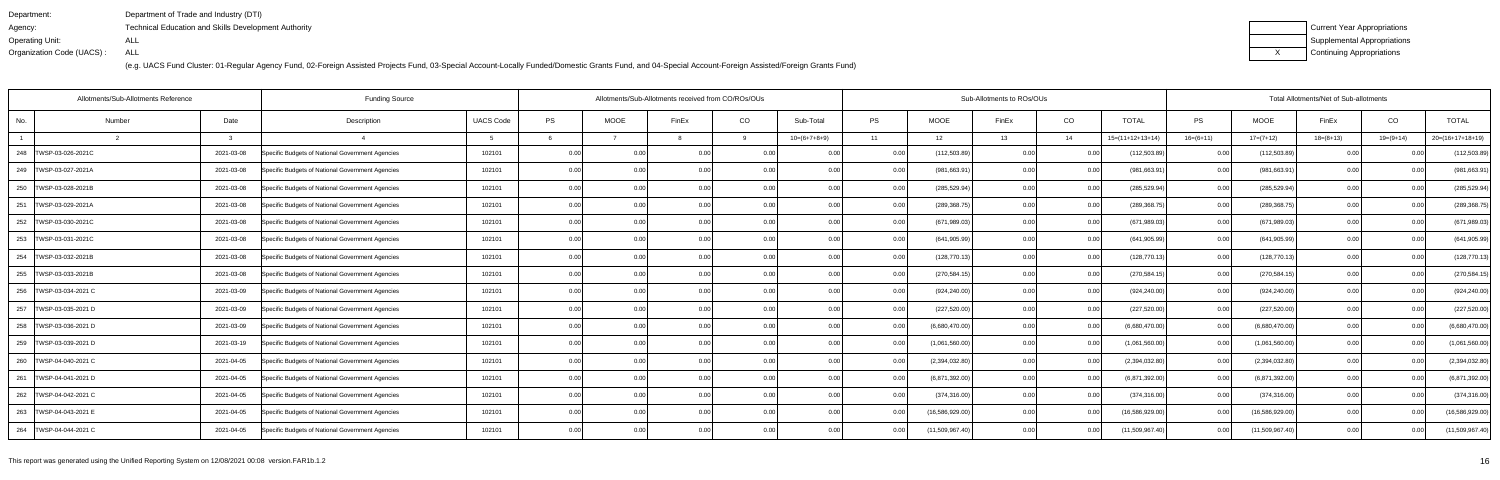| Department:               | Department of Trade and Industry (DTI)                      |
|---------------------------|-------------------------------------------------------------|
| Agency:                   | <b>Technical Education and Skills Development Authority</b> |
| Operating Unit:           | ALL                                                         |
| Organization Code (UACS): | ALL                                                         |

| Current Year Appropriations |
|-----------------------------|
| Supplemental Appropriations |
| Continuing Appropriations   |

|                           | Allotments/Sub-Allotments Reference | <b>Funding Source</b>                            | Allotments/Sub-Allotments received from CO/ROs/OUs |      |                   |                |       |                |      | Sub-Allotments to ROs/OUs |       | Total Allotments/Net of Sub-allotments |                    |             |                |             |           |                    |
|---------------------------|-------------------------------------|--------------------------------------------------|----------------------------------------------------|------|-------------------|----------------|-------|----------------|------|---------------------------|-------|----------------------------------------|--------------------|-------------|----------------|-------------|-----------|--------------------|
| No                        | Date<br>Number                      | Description                                      | <b>UACS Code</b>                                   | PS   | <b>MOOE</b>       | FinEx          | CO    | Sub-Total      | PS   | <b>MOOE</b>               | FinEx | CO                                     | <b>TOTAL</b>       | PS          | <b>MOOE</b>    | FinEx       | CO        | <b>TOTAL</b>       |
|                           | 3                                   |                                                  |                                                    |      |                   |                | Q     | $10=(6+7+8+9)$ | 11   | 12                        | 13    | 14                                     | $15=(11+12+13+14)$ | $16=(6+11)$ | $17=(7+12)$    | $18=(8+13)$ | 19=(9+14) | $20=(16+17+18+19)$ |
| 265<br>TWSP-04-045-2021 B | 2021-04-05                          | Specific Budgets of National Government Agencies | 102101                                             | 0.00 |                   | 0.0            |       |                |      | (3,548,997.00)            | 0.00  |                                        | (3,548,997.00)     | 0.00        | (3,548,997.00) |             |           | (3,548,997.00)     |
| 266   TWSP-04-046-2021 B  | 2021-04-05                          | Specific Budgets of National Government Agencies | 102101                                             | 0.00 | 0.00              | 0 <sub>0</sub> | 0.001 | 0.00           | 0.00 | (3,942,531.00)            | 0.00  | 0.00                                   | (3,942,531.00)     | 0.00        | (3,942,531.00) | 0.00        |           | (3,942,531.00)     |
| 267<br>TWSP-04-047-2021 E | 2021-04-05                          | Specific Budgets of National Government Agencies | 102101                                             | 0.00 | 0.00              | 0.00           | 0.00  | 0.00           | 0.00 | (5,430,070.00)            | 0.00  | 0.00                                   | (5,430,070.00)     | 0.00        | (5,430,070.00) | 0.00        | 0.00      | (5,430,070.00)     |
| 268   TWSP-04-048-2021 C  | 2021-04-05                          | Specific Budgets of National Government Agencies | 102101                                             | 0.00 | 0.00              | 0.0(           | 0.00  | 0.00           | 0.00 | (917, 415.00)             | 0.00  | 0.00                                   | (917, 415.00)      | 0.001       | (917, 415.00)  | 0.00        | 0.00      | (917, 415.00)      |
| 269   TWSP-04-049-2021 F  | 2021-04-12                          | Specific Budgets of National Government Agencies | 102101                                             | 0.00 | 0.00              | 0 <sub>0</sub> | 0.00  | 0.00           | 0.00 | (1,055,330.00)            | 0.00  | 0.00                                   | (1,055,330.00)     | 0.00        | (1,055,330.00) | 0.00        | 0.00      | (1,055,330.00)     |
| 270   TWSP-04-050-2021 D  | 2021-04-12                          | Specific Budgets of National Government Agencies | 102101                                             | 0.00 | 0.00 <sub>1</sub> | 0.0(           | 0.00  | 0.00           | 0.00 | (748, 632.00)             | 0.00  | 0.00                                   | (748, 632.00)      | 0.00        | (748, 632.00)  | 0.00        | 0.00      | (748, 632.00)      |
| 271   TWSP-04-051-2021 C  | 2021-04-12                          | Specific Budgets of National Government Agencies | 102101                                             | 0.00 | 0.00 <sub>1</sub> | 0.00           | 0.00  | 0.00           | 0.00 | (2,984,041.40)            | 0.00  | 0.00                                   | (2,984,041.40)     | 0.001       | (2,984,041.40) | 0.00        | 0.00      | (2,984,041.40)     |
| 272   TWSP-04-052-2021 F  | 2021-07-12                          | Specific Budgets of National Government Agencies | 102101                                             | 0.00 | 0.00              | 0 <sub>0</sub> | 0.00  | 0.00           |      | (1,493,140.40)            | 0.00  | 0.00                                   | (1,493,140.40)     | 0.00        | (1,493,140.40) | 0.00        |           | (1,493,140.40)     |
| 273   TWSP-04-055-2021 C  | 2021-04-15                          | Specific Budgets of National Government Agencies | 102101                                             | 0.00 | 0.00              | 0 <sub>0</sub> | 0.00  | 0.00           | 0.00 | (1,494,324.60)            | 0.00  | 0.00                                   | (1,494,324.60)     | 0.001       | (1,494,324.60) | 0.00        |           | (1,494,324.60)     |
| 274   TWSP-04-056-2021 E  | 2021-04-23                          | Specific Budgets of National Government Agencies | 102101                                             | 0.00 | 0.00              | 0.00           | 0.00  | 0.00           | 0.00 | (2,977,692.80)            | 0.00  | 0.00                                   | (2,977,692.80)     | 0.00        | (2,977,692.80) | 0.00        | 0.00      | (2,977,692.80)     |
| 275   TWSP-04-057-2021 D  | 2021-04-23                          | Specific Budgets of National Government Agencies | 102101                                             | 0.00 | 0.00              | 0.0(           | 0.00  | 0.00           |      | (661, 665.00)             | 0.00  | 0.00                                   | (661, 665.00)      | 0.00        | (661, 665.00)  | 0.00        | -0.00     | (661, 665.00)      |
| 276   TWSP-04-058-2021 H  | 2021-04-23                          | Specific Budgets of National Government Agencies | 102101                                             | 0.00 | 0.00              | 0 <sub>0</sub> | 0.00  | 0.00           | 0.00 | (4,032,027.20)            | 0.00  | 0.00                                   | (4,032,027.20)     | 0.00        | (4,032,027.20) | 0.00        | 0.00      | (4,032,027.20)     |
| 277   TWSP-04-059-2021 E  | 2021-04-23                          | Specific Budgets of National Government Agencies | 102101                                             | 0.00 | 0.00              | 0 <sub>0</sub> | 0.00  | 0.00           | 0.00 | (2,560,160.00)            | 0.00  | 0.00                                   | (2,560,160.00)     | 0.00        | (2,560,160.00) | 0.00        | 0.00      | (2,560,160.00)     |
| 278   TWSP-04-060-2021 D  | 2021-04-23                          | Specific Budgets of National Government Agencies | 102101                                             | 0.00 | 0.00              | 0.00           | 0.00  | 0.00           |      | (6,055,952.00)            | 0.00  | 0.00                                   | (6,055,952.00)     | 0.00        | (6,055,952.00) | 0.00        | 0.00      | (6,055,952.00)     |
| 279   TWSP-04-061-2021 D  | 2021-04-27                          | Specific Budgets of National Government Agencies | 102101                                             | 0.00 | 0.00              | 0.0(           | 0.00  | 0.00           |      | (144, 158.00)             | 0.00  | 0.00                                   | (144, 158.00)      | 0.00        | (144, 158.00)  | 0.00        | -0.00     | (144, 158.00)      |
| 280   TWSP-04-062-2021 G  | 2021-04-27                          | Specific Budgets of National Government Agencies | 102101                                             | 0.00 | 0.00              | 0 <sub>0</sub> | 0.001 | 0.00           |      | (1,342,249.20)            | 0.00  | 0.00                                   | (1,342,249.20)     | 0.00        | (1,342,249.20) | 0.00        |           | (1,342,249.20)     |
| 281   TWSP-04-063-2021 F  | 2021-04-27                          | Specific Budgets of National Government Agencies | 102101                                             | 0.00 | 0.00              | 0.00           | 0.00  | 0.00           | 0.00 | (988, 704.08)             | 0.00  | 0.00                                   | (988, 704.08)      | 0.001       | (988, 704.08)  | 0.00        | n nr      | (988, 704.08)      |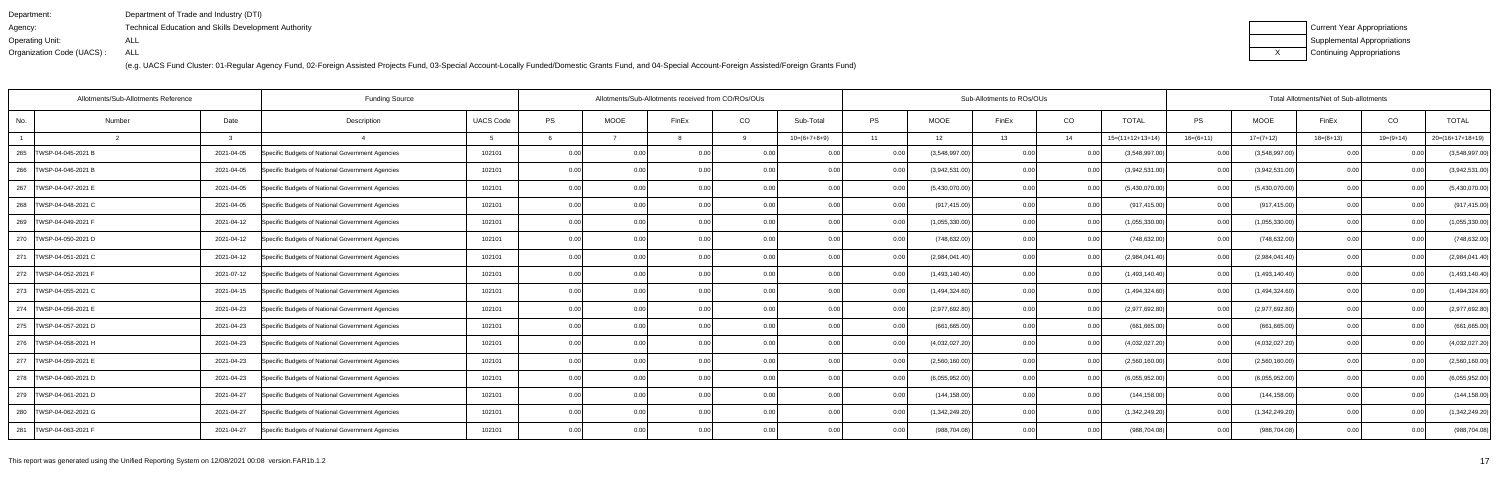| Department:               | Department of Trade and Industry (DTI)                      |
|---------------------------|-------------------------------------------------------------|
| Agency:                   | <b>Technical Education and Skills Development Authority</b> |
| Operating Unit:           | ALL                                                         |
| Organization Code (UACS): | ALL                                                         |

| Current Year Appropriations |
|-----------------------------|
| Supplemental Appropriations |
| Continuing Appropriations   |

|                            | Allotments/Sub-Allotments Reference | <b>Funding Source</b>                            | Allotments/Sub-Allotments received from CO/ROs/OUs |      |                   |                |      |                |           | Sub-Allotments to ROs/OUs |       | Total Allotments/Net of Sub-allotments |                    |             |                  |             |                |                    |
|----------------------------|-------------------------------------|--------------------------------------------------|----------------------------------------------------|------|-------------------|----------------|------|----------------|-----------|---------------------------|-------|----------------------------------------|--------------------|-------------|------------------|-------------|----------------|--------------------|
| No.                        | Date<br>Number                      | Description                                      | <b>UACS Code</b>                                   | PS   | <b>MOOE</b>       | FinEx          | CO   | Sub-Total      | <b>PS</b> | <b>MOOE</b>               | FinEx | CO                                     | <b>TOTAL</b>       | PS          | <b>MOOE</b>      | FinEx       | CO             | <b>TOTAL</b>       |
|                            | $\mathcal{R}$                       |                                                  |                                                    |      |                   |                | q    | $10=(6+7+8+9)$ | 11        | 12                        | 13    | 14                                     | $15=(11+12+13+14)$ | $16=(6+11)$ | $17=(7+12)$      | $18=(8+13)$ | $19=(9+14)$    | $20=(16+17+18+19)$ |
| 282<br>TWSP-04-064-2021 F  | 2021-04-30                          | Specific Budgets of National Government Agencies | 102101                                             | 0.00 |                   | 0.0(           |      |                |           | (997, 824.00)             | 0.00  |                                        | (997, 824.00)      | 0.00        | (997, 824.00)    |             |                | (997, 824.00)      |
| 283   TWSP-04-066-2021 E   | 2021-04-30                          | Specific Budgets of National Government Agencies | 102101                                             | 0.00 | 0.00              | 0 <sub>0</sub> | 0.00 | 0.00           | 0.00      | (5,269,145.00)            | 0.00  | 0.00                                   | (5,269,145.00)     | 0.00        | (5,269,145.00)   | 0.00        |                | (5,269,145.00)     |
| 284   TWSP-04-067-2021 E   | 2021-04-30                          | Specific Budgets of National Government Agencies | 102101                                             | 0.00 | 0.00              | 0.00           | 0.00 | 0.00           | 0.00      | (9,718,145.00)            | 0.00  | 0.00                                   | (9,718,145.00)     | 0.00        | (9,718,145.00)   | 0.00        | 0.00           | (9,718,145.00)     |
| 285   TWSP-05--071-2021 H  | 2021-05-17                          | Specific Budgets of National Government Agencies | 102101                                             | 0.00 | 0.00              | 0.00           | 0.00 | 0.00           |           | (59,998,761.60)           | 0.00  | 0.00                                   | (59,998,761.60)    | 0.00        | (59,998,761.60)  | 0.00        | 0.00           | (59,998,761.60)    |
| 286   TWSP-05-068-2021 G   | 2021-05-11                          | Specific Budgets of National Government Agencies | 102101                                             | 0.00 | 0.00              | 0 <sub>0</sub> | 0.00 | 0.00           | 0.00      | (1,814,871.20)            | 0.00  | 0.00                                   | (1,814,871.20)     | 0.00        | (1,814,871.20)   | 0.00        | 0.00           | (1,814,871.20)     |
| 287   TWSP-05-069-2021 D   | 2021-05-11                          | Specific Budgets of National Government Agencies | 102101                                             | 0.00 | 0.00 <sub>1</sub> | 0.0            | 0.00 | 0.00           | 0.00      | (3,417,680.00)            | 0.00  | 0.00                                   | (3,417,680.00)     | 0.00        | (3,417,680.00)   | 0.00        | 0.00           | (3,417,680.00)     |
| 288   TWSP-05-069AG-2021 G | 2021-05-14                          | Specific Budgets of National Government Agencies | 102101                                             | 0.00 | 0.00              | 0.00           | 0.00 | 0.00           | 0.00      | (7,365,870.00)            | 0.00  | 0.00                                   | (7,365,870.00)     | 0.00        | (7,365,870.00)   | 0.00        | 0.00           | (7,365,870.00)     |
| 289   TWSP-05-069AM-2021 J | 2021-05-14                          | Specific Budgets of National Government Agencies | 102101                                             | 0.00 | 0.00              | 0 <sub>0</sub> | 0.00 | 0.00           |           | (2,962,105.00)            | 0.00  | 0.00                                   | (2,962,105.00)     | 0.00        | (2,962,105.00)   | 0.00        | 0 <sub>0</sub> | (2,962,105.00)     |
| 290   TWSP-05-069AN-2021 G | 2021-05-14                          | Specific Budgets of National Government Agencies | 102101                                             | 0.00 | 0.00              | 0 <sub>0</sub> | 0.00 | 0.00           | 0.00      | (6,269,330.00)            | 0.00  | 0.00                                   | (6,269,330.00)     | 0.00        | (6,269,330.00)   | 0.00        |                | (6,269,330.00)     |
| 291   TWSP-05-069AO-2021 H | 2021-05-14                          | Specific Budgets of National Government Agencies | 102101                                             | 0.00 | 0.00              | 0.00           | 0.00 | 0.00           | 0.00      | (4, 187, 140.60)          | 0.00  | 0.00                                   | (4, 187, 140.60)   | 0.00        | (4, 187, 140.60) | 0.00        | 0.00           | (4, 187, 140.60)   |
| 292   TWSP-05-069AP-2021 H | 2021-05-14                          | Specific Budgets of National Government Agencies | 102101                                             | 0.00 | 0.00              | 0 <sub>0</sub> | 0.00 | 0.00           |           | (1, 163, 200.00)          | 0.00  | 0.00                                   | (1, 163, 200.00)   | 0.00        | (1, 163, 200.00) | 0.00        | 0.00           | (1, 163, 200.00)   |
| 293   TWSP-05-070-2021 E   | 2021-05-17                          | Specific Budgets of National Government Agencies | 102101                                             | 0.00 | 0.00              | 00             | 0.00 | 0.00           |           | (1,492,475.80)            | 0.00  | 0.00                                   | (1,492,475.80)     | 0.00        | (1,492,475.80)   | 0.00        |                | (1,492,475.80)     |
| 294<br>TWSP-05-072-2021 H  | 2021-05-26                          | Specific Budgets of National Government Agencies | 102101                                             | 0.00 | 0.00              | 0 <sub>0</sub> | 0.00 | 0.00           | 0.00      | (425, 232.00)             | 0.00  | 0.00                                   | (425, 232.00)      | 0.00        | (425, 232.00)    | 0.00        | 0.00           | (425, 232.00)      |
| 295   TWSP-05-073-2021 F   | 2021-05-28                          | Specific Budgets of National Government Agencies | 102101                                             | 0.00 | 0.00              | 0.00           | 0.00 | 0.00           |           | (1,871,580.00)            | 0.00  | 0.00                                   | (1,871,580.00)     | 0.00        | (1,871,580.00)   | 0.00        | 0.00           | (1,871,580.00)     |
| 296   TWSP2 03-008-2021 A  | 2021-03-01                          | Section 11(b), Republic Act No. 11494            | 102414                                             | 0.00 | 0.00              | 0 <sub>0</sub> | 0.00 | 0.00           |           | (849,064.80)              | 0.00  | 0.00                                   | (849,064.80)       | 0.00        | (849,064.80)     | 0.00        |                | (849,064.80)       |
| 297   TWSP2 03-009-2021 A  | 2021-03-01                          | Section 11(b), Republic Act No. 11494            | 102414                                             | 0.00 | 0.00              |                | 0.00 | 0.00           |           | (1,499,886.40)            | 0.00  | 0.00                                   | (1,499,886.40)     | 0.00        | (1,499,886.40)   | 0.00        |                | (1,499,886.40)     |
| 298   TWSP2 05-035-2021 G  | 2021-05-28                          | Section 11(b), Republic Act No. 11494            | 102414                                             | 0.00 | 0.00              | 0 <sub>0</sub> | 0.00 | 0.00           |           | (679, 690.00)             | 0.00  | 0.00                                   | (679, 690.00)      | 0.00        | (679, 690.00)    | 0.00        | 0 <sub>0</sub> | (679, 690.00)      |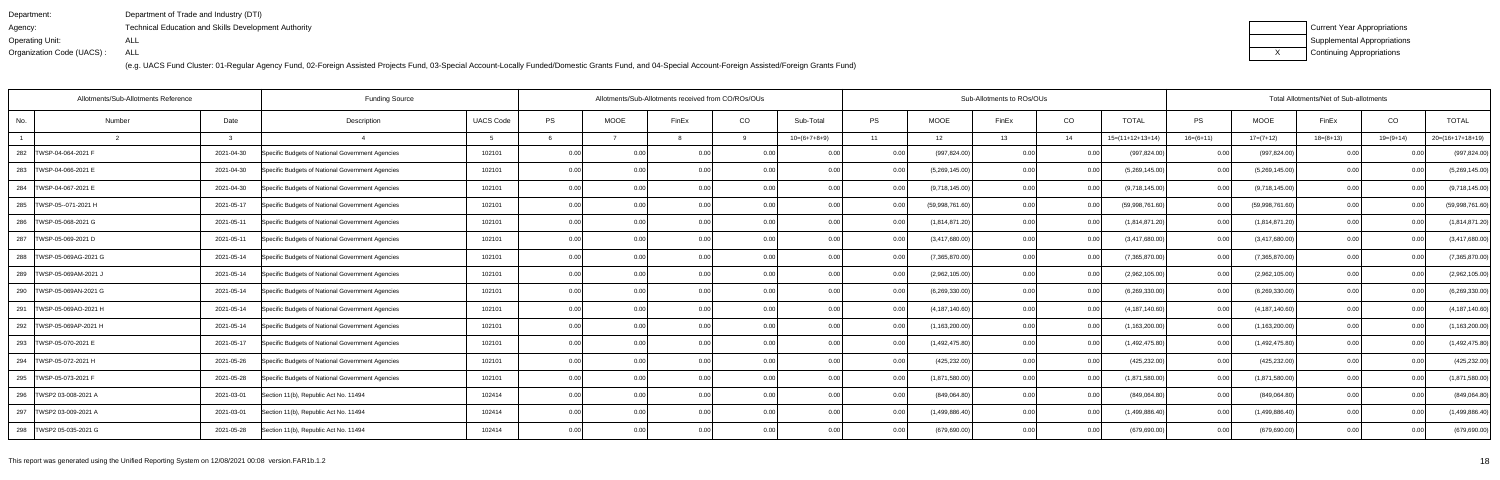| Department:               | Department of Trade and Industry (DTI)               |
|---------------------------|------------------------------------------------------|
| Agency:                   | Technical Education and Skills Development Authority |
| Operating Unit:           | ALL                                                  |
| Organization Code (UACS): | ALL                                                  |

| Current Year Appropriations |
|-----------------------------|
| Supplemental Appropriations |
| Continuing Appropriations   |

| Allotments/Sub-Allotments Reference<br><b>Funding Source</b> |        |            |                                       |                  | Allotments/Sub-Allotments received from CO/ROs/OUs |             |                |      |                |           | Sub-Allotments to ROs/OUs |       |      |                    | Total Allotments/Net of Sub-allotments |                   |             |                |                    |  |
|--------------------------------------------------------------|--------|------------|---------------------------------------|------------------|----------------------------------------------------|-------------|----------------|------|----------------|-----------|---------------------------|-------|------|--------------------|----------------------------------------|-------------------|-------------|----------------|--------------------|--|
| No.                                                          | Number | Date       | Description                           | <b>UACS Code</b> | PS                                                 | <b>MOOE</b> | FinEx          | CO   | Sub-Total      | <b>PS</b> | <b>MOOE</b>               | FinEx | CO   | <b>TOTAL</b>       | <b>PS</b>                              | <b>MOOE</b>       | FinEx       | CO             | <b>TOTAL</b>       |  |
|                                                              |        | ્વ         |                                       |                  |                                                    |             |                | q    | $10=(6+7+8+9)$ | 11        | 12                        | 13    | 14   | $15=(11+12+13+14)$ | $16=(6+11)$                            | $17=(7+12)$       | $18=(8+13)$ | $19=(9+14)$    | $20=(16+17+18+19)$ |  |
| 299<br>TWSP2 05-036-2021 E                                   |        | 2021-05-28 | Section 11(b), Republic Act No. 11494 | 102414           | 0.00                                               |             | 0.0(           |      |                | 0.00      | (926, 401.80)             | 0.00  |      | (926, 401.80)      | 0.00                                   | (926, 401.80)     |             |                | (926, 401.80)      |  |
| 300   TWSP2 05-037-2021 C                                    |        | 2021-05-28 | Section 11(b), Republic Act No. 11494 | 102414           | 0.00                                               | 0.00        | 0.00           | 0.00 | 0.00           | 0.001     | (29, 250.00)              | 0.00  | 0.00 | (29, 250.00)       | 0.001                                  | (29, 250.00)      | 0.001       | 0.00           | (29, 250.00)       |  |
| 301   TWSP2 05-038-2021 A                                    |        | 2021-05-28 | Section 11(b), Republic Act No. 11494 | 102414           | 0.00                                               | 0.00        | 0.00           | 0.00 | 0.00           | 0.001     | (13, 256, 795.00)         | 0.00  | 0.00 | (13, 256, 795.00)  | 0.00                                   | (13, 256, 795.00) | 0.00        | 0.00           | (13, 256, 795.00)  |  |
| 302   TWSP2-02-001-2021 A                                    |        | 2021-02-08 | Section 11(b), Republic Act No. 11494 | 102414           | 0.00                                               | 0.00        | 0.00           | 0.00 | 0.00           | 0.00      | (702, 624.00)             | 0.00  | 0.00 | (702, 624.00)      | 0.00                                   | (702, 624.00)     | 0.00        | 0.00           | (702, 624.00)      |  |
| 303 TWSP2-02-002-2021 A                                      |        | 2021-02-08 | Section 11(b), Republic Act No. 11494 | 102414           | 0.00                                               | 0.00        | 0 <sub>0</sub> | 0.00 | 0.00           | 0.00      | (1,341,057.60)            | 0.00  | 0.00 | (1,341,057.60)     | 0.00                                   | (1,341,057.60)    | 0.001       | 0.00           | (1,341,057.60)     |  |
| 304 TWSP2-02-003-2021 A                                      |        | 2021-02-08 | Section 11(b), Republic Act No. 11494 | 102414           | 0.00                                               | 0.00        | 0.00           | 0.00 | 0.00           | 0.00      | (2,988,307.20)            | 0.00  | 0.00 | (2,988,307.20)     | 0.001                                  | (2,988,307.20)    | 0.00        | 0.00           | (2,988,307.20)     |  |
| 305 TWSP2-02-004-2021 A                                      |        | 2021-02-08 | Section 11(b), Republic Act No. 11494 | 102414           | 0.00                                               | 0.00        | 0.00           | 0.00 | 0.00           | 0.001     | (10, 856, 087.40)         | 0.00  | 0.00 | (10,856,087.40)    | 0.001                                  | (10, 856, 087.40) | 0.00        | 0.00           | (10, 856, 087.40)  |  |
| 306 TWSP2-02-006-2021 A                                      |        | 2021-02-08 | Section 11(b), Republic Act No. 11494 | 102414           | 0.00                                               | 0.00        | 0.00           | 0.00 | 0.00           |           | (2,999,932.20)            | 0.00  | 0.00 | (2,999,932.20)     | 0.00                                   | (2,999,932.20)    | 0.00        | 0 <sub>0</sub> | (2,999,932.20)     |  |
| 307   TWSP2-02-007-2021 A                                    |        | 2021-02-08 | Section 11(b), Republic Act No. 11494 | 102414           | 0.00                                               | 0.00        | 0.00           | 0.00 | 0.00           | 0.00      | (2,998,047.60)            | 0.00  | 0.00 | (2,998,047.60)     | 0.001                                  | (2,998,047.60)    | 0.00        | 0.00           | (2,998,047.60)     |  |
| 308   TWSP2-03-010-2021 B                                    |        | 2021-03-17 | Section 11(b), Republic Act No. 11494 | 102414           | 0.00                                               | 0.00        | 0.00           | 0.00 | 0.00           | 0.00      | (2, 112, 123.40)          | 0.00  | 0.00 | (2, 112, 123.40)   | 0.00                                   | (2, 112, 123.40)  | 0.00        | 0.00           | (2, 112, 123.40)   |  |
| 309   TWSP2-03-011-2021 B                                    |        | 2021-03-17 | Section 11(b), Republic Act No. 11494 | 102414           | 0.00                                               | 0.00        | 0.00           | 0.00 | 0.00           |           | (1,060,693.60)            | 0.00  | 0.00 | (1,060,693.60)     | 0.00                                   | (1,060,693.60)    | 0.00        | 0.00           | (1,060,693.60)     |  |
| 310 TWSP2-03-012-2021 B                                      |        | 2021-03-17 | Section 11(b), Republic Act No. 11494 | 102414           | 0.00                                               | 0.00        | 0.00           | 0.00 | 0.00           | 0.00      | (721, 916.20)             | 0.00  | 0.00 | (721, 916.20)      | 0.00                                   | (721, 916.20)     | 0.00        | -0.00          | (721, 916.20)      |  |
| 311 TWSP2-03-013-2021 A                                      |        | 2021-03-17 | Section 11(b), Republic Act No. 11494 | 102414           | 0.00                                               | 0.00        | 0.00           | 0.00 | 0.00           | 0.00      | (1,884,048.80)            | 0.00  | 0.00 | (1,884,048.80)     | 0.00                                   | (1,884,048.80)    | 0.00        | 0.00           | (1,884,048.80)     |  |
| 312   TWSP2-04-014-2021 C                                    |        | 2021-04-12 | Section 11(b), Republic Act No. 11494 | 102414           | 0.00                                               | 0.00        | 0.00           | 0.00 | 0.00           | 0.001     | (6,841.00)                | 0.00  | 0.00 | (6,841.00)         | 0.001                                  | (6,841.00)        | 0.00        | 0.00           | (6,841.00)         |  |
| 313   TWSP2-04-015-2021 C                                    |        | 2021-04-12 | Section 11(b), Republic Act No. 11494 | 102414           | 0.00                                               | 0.00        | 0.00           | 0.00 | 0.00           | 0.00      | (1,550,100.00)            | 0.00  | 0.00 | (1,550,100.00)     | 0.001                                  | (1,550,100.00)    | 0.00        | 0.00           | (1,550,100.00)     |  |
| 314   TWSP2-04-016-2021 D                                    |        | 2021-04-15 | Section 11(b), Republic Act No. 11494 | 102414           | 0.00                                               | 0.00        | 0.00           | 0.00 | 0.00           | 0.00      | (2, 171, 888.00)          | 0.00  | 0.00 | (2, 171, 888.00)   | 0.001                                  | (2, 171, 888.00)  | 0.00        |                | (2, 171, 888.00)   |  |
| 315 TWSP2-04-017-2021 B                                      |        | 2021-04-23 | Section 11(b), Republic Act No. 11494 | 102414           | 0.00                                               | 0.00        | 0.00           | 0.00 | 0.00           | 0.001     | (960, 696.00)             | 0.00  | 0.00 | (960, 696.00)      | 0.001                                  | (960, 696.00)     | 0.00        | 0.00           | (960, 696.00)      |  |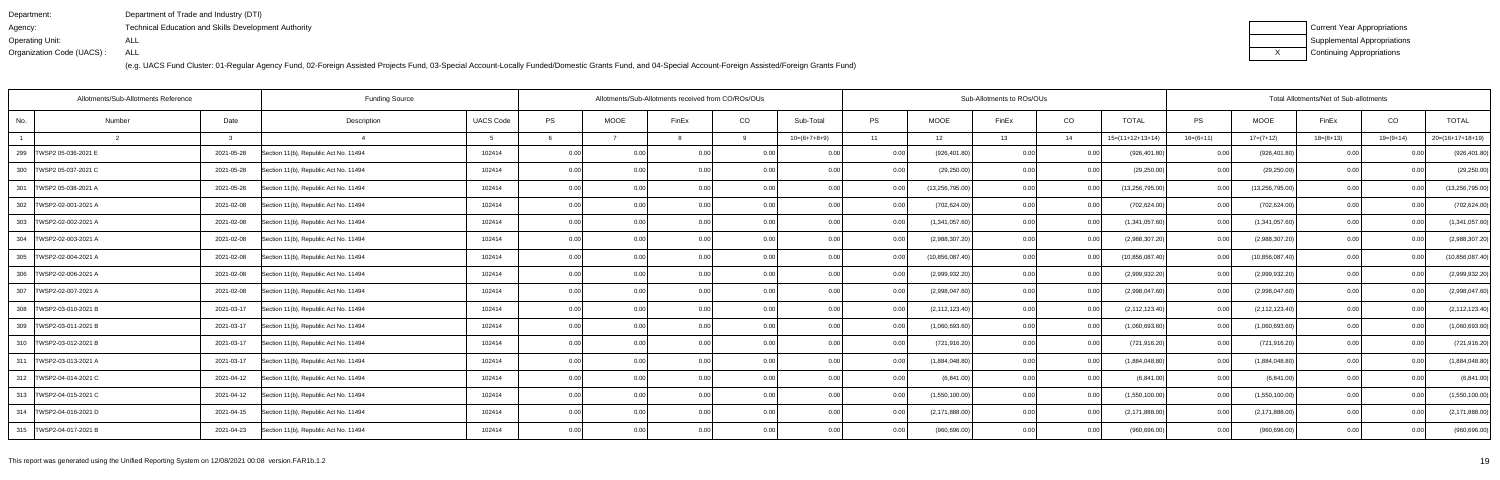| Department:               | Department of Trade and Industry (DTI)                      |
|---------------------------|-------------------------------------------------------------|
| Agency:                   | <b>Technical Education and Skills Development Authority</b> |
| Operating Unit:           | ALL                                                         |
| Organization Code (UACS): | ALL                                                         |

| Current Year Appropriations |
|-----------------------------|
| Supplemental Appropriations |
| Continuing Appropriations   |

|                           | Allotments/Sub-Allotments Reference | <b>Funding Source</b>                            |                  |           | Allotments/Sub-Allotments received from CO/ROs/OUs |                |       |                |           | Sub-Allotments to ROs/OUs |       | Total Allotments/Net of Sub-allotments |                    |             |                   |             |                |                    |
|---------------------------|-------------------------------------|--------------------------------------------------|------------------|-----------|----------------------------------------------------|----------------|-------|----------------|-----------|---------------------------|-------|----------------------------------------|--------------------|-------------|-------------------|-------------|----------------|--------------------|
| No.<br>Number             | Date                                | Description                                      | <b>UACS Code</b> | <b>PS</b> | <b>MOOE</b>                                        | FinEx          | CO    | Sub-Total      | <b>PS</b> | <b>MOOE</b>               | FinEx | CO                                     | <b>TOTAL</b>       | PS          | <b>MOOE</b>       | FinEx       | CO             | <b>TOTAL</b>       |
|                           | $\mathbf{B}$                        |                                                  |                  |           |                                                    |                | -9    | $10=(6+7+8+9)$ | 11        | 12                        | 13    | 14                                     | $15=(11+12+13+14)$ | $16=(6+11)$ | $17=(7+12)$       | $18=(8+13)$ | $19=(9+14)$    | $20=(16+17+18+19)$ |
| 316   TWSP2-04-018-2021 D | 2021-04-23                          | Section 11(b), Republic Act No. 11494            | 102414           | 0.00      |                                                    | 0.0(           |       | 0.00           |           | (3,234,706.40)            | 0.00  |                                        | (3,234,706.40)     | 0.00        | (3,234,706.40)    |             |                | (3,234,706.40)     |
| 317   TWSP2-04-019-2021 A | 2021-04-23                          | Section 11(b), Republic Act No. 11494            | 102414           | 0.00      | 0.00                                               | 0 <sub>0</sub> | 0.00  | 0.00           | 0.00      | (781,040.00)              | 0.00  | 0.00                                   | (781, 040.00)      | 0.001       | (781, 040.00)     | 0.00        |                | (781, 040.00)      |
| 318   TWSP2-04-020-2021 E | 2021-04-30                          | Specific Budgets of National Government Agencies | 102101           | 0.00      | 0.00                                               | 0.00           | 0.00  | 0.00           | 0.00      | (248, 849.60)             | 0.00  | 0.00                                   | (248, 849.60)      | 0.00        | (248, 849.60)     | 0.00        | 0.00           | (248, 849.60)      |
| 319   TWSP2-04-021-2021 C | 2021-04-30                          | Section 11(b), Republic Act No. 11494            | 102414           | 0.00      | 0.00                                               | 0.00           | 0.00  | 0.00           |           | (20, 891, 865.40)         | 0.00  | 0.00                                   | (20, 891, 865.40)  | 0.001       | (20,891,865.40)   | 0.00        | 0.00           | (20, 891, 865.40)  |
| 320 TWSP2-04-022-2021 B   | 2021-04-30                          | Section 11(b), Republic Act No. 11494            | 102414           | 0.00      | 0.001                                              | 0 <sub>0</sub> | 0.00  | 0.00           | 0.00      | (1,239,235.00)            | 0.00  | 0.00                                   | (1,239,235.00)     | 0.00        | (1,239,235.00)    | 0.001       | 0.00           | (1,239,235.00)     |
| 321   TWSP2-04-023-2021 E | 2021-04-30                          | Section 11(b), Republic Act No. 11494            | 102414           | 0.00      | 0.00                                               | 0.00           | 0.00  | 0.00           | 0.00      | (1,042,546.40)            | 0.00  | 0.00                                   | (1,042,546.40)     | 0.00        | (1,042,546.40)    | 0.00        | 0.00           | (1,042,546.40)     |
| 322 TWSP2-04-024-2021 A   | 2021-05-11                          | Specific Budgets of National Government Agencies | 102101           | 0.00      | 0.00                                               | 0.00           | 0.00  | 0.00           |           | (10, 101, 083.00)         | 0.00  | 0.00                                   | (10, 101, 083.00)  | 0.00        | (10, 101, 083.00) | 0.00        | 0.00           | (10, 101, 083.00)  |
| 323 TWSP2-04-025-2021 C   | 2021-05-11                          | Section 11(b), Republic Act No. 11494            | 102414           | 0.00      | 0.00                                               | 0 <sub>0</sub> | 0.00  | 0.00           |           | (2,999,266.00)            | 0.00  | 0.00                                   | (2,999,266.00)     | 0.00        | (2,999,266.00)    | 0.00        |                | (2,999,266.00)     |
| 324   TWSP2-04-026-2021 A | 2021-05-11                          | Section 11(b), Republic Act No. 11494            | 102414           | 0.00      | 0.00                                               | 0 <sub>0</sub> | 0.00  | 0.00           |           | (2,804,213.40)            | 0.00  | 0.00                                   | (2,804,213.40)     | 0.00        | (2,804,213.40)    | 0.00        |                | (2,804,213.40)     |
| 325 TWSP2-04-027-2021 A   | 2021-05-11                          | Section 11(b), Republic Act No. 11494            | 102414           | 0.00      | 0.00                                               | 0.00           | 0.00  | 0.00           | 0.00      | (8,647,535.00)            | 0.00  | 0.00                                   | (8,647,535.00)     | 0.00        | (8,647,535.00)    | 0.00        | 0.00           | (8,647,535.00)     |
| 326   TWSP2-04-028-2021 B | 2021-05-11                          | Section 11(b), Republic Act No. 11494            | 102414           | 0.00      | 0.00                                               | 0 <sub>0</sub> | 0.00  | 0.00           |           | (5,478,018.60)            | 0.00  | 0.00                                   | (5,478,018.60)     | 0.00        | (5,478,018.60)    | 0.00        | 0 <sub>0</sub> | (5,478,018.60)     |
| 327   TWSP2-04-029-2021 A | 2021-05-11                          | Section 11(b), Republic Act No. 11494            | 102414           | 0.00      | 0.00                                               | 00             | 0.001 | 0.00           |           | (1,218,245.00)            | 0.00  | 0.00                                   | (1,218,245.00)     | 0.00        | (1,218,245.00)    | 0.00        |                | (1,218,245.00)     |
| 328   TWSP2-05-030-2021 F | 2021-05-17                          | Section 11(b), Republic Act No. 11494            | 102414           | 0.00      | 0.001                                              | 0.00           | 0.00  | 0.00           | 0.00      | (366, 748.80)             | 0.00  | 0.00                                   | (366, 748.80)      | 0.00        | (366, 748.80)     | 0.00        | 0.00           | (366, 748.80)      |
| 329   TWSP2-05-031-2021 B | 2021-05-17                          | Section 11(b), Republic Act No. 11494            | 102414           | 0.00      | 0.00                                               | 0.00           | 0.00  | 0.00           |           | (22, 762, 984.80)         | 0.00  | 0.00                                   | (22, 762, 984.80)  | 0.001       | (22, 762, 984.80) | 0.00        | 0.00           | (22, 762, 984.80)  |
| 330   TWSP2-05-032-2021 B | 2021-05-17                          | Section 11(b), Republic Act No. 11494            | 102414           | 0.00      | 0.001                                              | 00             | 0.00  | 0.00           |           | (457, 895.00)             | 0.00  | 0.OO                                   | (457, 895.00)      | 0.00        | (457, 895.00)     | 0.00        |                | (457, 895.00)      |
| 331   TWSP2-05-033-2021 F | 2021-05-21                          | Section 11(b), Republic Act No. 11494            | 102414           | 0.00      | 0.00                                               |                | 0.00  | 0.00           |           | (581,310.00)              | 0.00  | 0.00                                   | (581, 310.00)      | 0.00        | (581, 310.00)     | 0.00        |                | (581, 310.00)      |
| 332  TWSP2-05-034-2021 B  | 2021-05-21                          | Section 11(b), Republic Act No. 11494            | 102414           | 0.00      | 0.00                                               | 0.00           | 0.00  | 0.00           |           | (1,261,210.00)            | 0.00  | 0.00                                   | (1,261,210.00)     | 0.00        | (1,261,210.00)    | 0.00        | 0.00           | (1,261,210.00)     |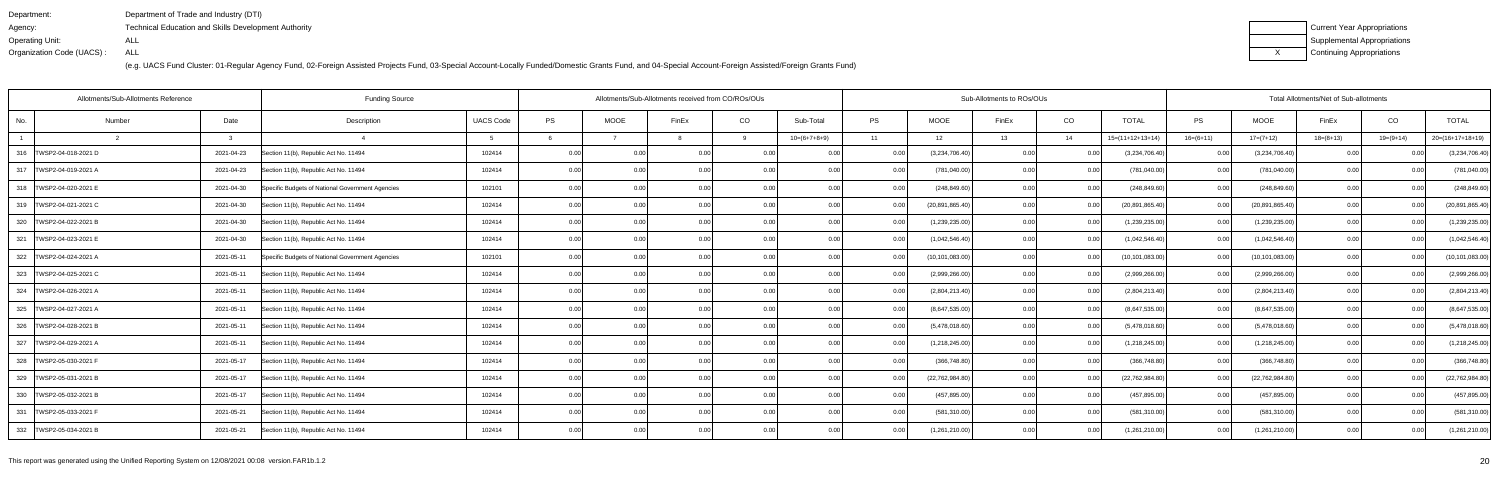| Department:               | Department of Trade and Industry (DTI)               |
|---------------------------|------------------------------------------------------|
| Agency:                   | Technical Education and Skills Development Authority |
| Operating Unit:           | ALL                                                  |
| Organization Code (UACS): | ALL                                                  |

| Current Year Appropriations |
|-----------------------------|
| Supplemental Appropriations |
| Continuing Appropriations   |

| Allotments/Sub-Allotments Reference<br><b>Funding Source</b> |               |            |                                                  |                  | Allotments/Sub-Allotments received from CO/ROs/OUs |                |                |      |                |           | Sub-Allotments to ROs/OUs |       | Total Allotments/Net of Sub-allotments |                    |             |                   |             |             |                    |
|--------------------------------------------------------------|---------------|------------|--------------------------------------------------|------------------|----------------------------------------------------|----------------|----------------|------|----------------|-----------|---------------------------|-------|----------------------------------------|--------------------|-------------|-------------------|-------------|-------------|--------------------|
| No.                                                          | Number        | Date       | Description                                      | <b>UACS Code</b> | PS                                                 | <b>MOOE</b>    | FinEx          | CO   | Sub-Total      | <b>PS</b> | <b>MOOE</b>               | FinEx | CO                                     | <b>TOTAL</b>       | <b>PS</b>   | <b>MOOE</b>       | FinEx       | CO          | <b>TOTAL</b>       |
|                                                              | $\mathcal{R}$ |            |                                                  |                  |                                                    |                |                | 9    | $10=(6+7+8+9)$ | 11        | 12                        | 13    | 14                                     | $15=(11+12+13+14)$ | $16=(6+11)$ | $17=(7+12)$       | $18=(8+13)$ | $19=(9+14)$ | $20=(16+17+18+19)$ |
| 333<br>TWSP2-06-039-2021 G                                   |               | 2021-06-03 | Section 11(b), Republic Act No. 11494            | 102414           | 0.00                                               | 0 <sub>0</sub> | 0.0(           |      | 0.00           |           | (2,363,865.20)            | 0.00  |                                        | (2,363,865.20)     | 0.00        | (2,363,865.20)    |             |             | (2,363,865.20)     |
| 334   TWSP2-06-040-2021 H                                    |               | 2021-06-03 | Section 11(b), Republic Act No. 11494            | 102414           | 0.00                                               | 0.00           | 0.00           | 0.00 | 0.00           | 0.00      | (5,719,165.00)            | 0.00  | 0.00                                   | (5,719,165.00)     | 0.001       | (5,719,165.00)    | 0.001       | 0.00        | (5,719,165.00)     |
| 335 TWSP2-06-041-2021 C                                      |               | 2021-06-03 | Section 11(b), Republic Act No. 11494            | 102414           | 0.00                                               | 0.00           | 0.00           | 0.00 | 0.00           | 0.00      | (3,846,465.00)            | 0.00  | 0.00                                   | (3,846,465.00)     | 0.00        | (3,846,465.00)    | 0.00        | 0.00        | (3,846,465.00)     |
| 336   TWSP2-06-042-2021 B                                    |               | 2021-06-03 | Section 11(b), Republic Act No. 11494            | 102414           | 0.00                                               | 0.00           | 0.00           | 0.00 | 0.00           | 0.00      | (5,832,632.00)            | 0.00  | 0.00                                   | (5,832,632.00)     | 0.00        | (5,832,632.00)    | 0.00        | 0.00        | (5,832,632.00)     |
| 337   TWSP2-06-043-2021 H                                    |               | 2021-06-10 | Section 11(b), Republic Act No. 11494            | 102414           | 0.00                                               | 0.00           | 0 <sub>0</sub> | 0.00 | 0.00           | 0.00      | (3,992,896.00)            | 0.00  | 0.00                                   | (3,992,896.00)     | 0.00        | (3,992,896.00)    | 0.00        | 0.00        | (3,992,896.00)     |
| 338   TWSP2-06-044-2021 D                                    |               | 2021-06-10 | Section 11(b), Republic Act No. 11494            | 102414           | 0.00                                               | 0.00           | 0.00           | 0.00 | 0.00           | 0.00      | (16, 155, 776.00)         | 0.00  | 0.00                                   | (16, 155, 776.00)  | 0.001       | (16, 155, 776.00) | 0.00        | 0.00        | (16, 155, 776.00)  |
| 339   TWSP2-06-045-2021 C                                    |               | 2021-06-11 | Section 11(b), Republic Act No. 11494            | 102414           | 0.00                                               | 0.00           | 0.00           | 0.00 | 0.00           | 0.00      | (6,833,580.00)            | 0.00  | 0.00                                   | (6,833,580.00)     | 0.00        | (6,833,580.00)    | 0.00        | 0.00        | (6,833,580.00)     |
| 340   TWSP2-06-046-2021 C                                    |               | 2021-06-16 | Section 11(b), Republic Act No. 11494            | 102414           | 0.00                                               | 0.00           | 0.00           | 0.00 | 0.00           | 0.00      | (108, 850.00)             | 0.00  | 0.00                                   | (108, 850.00)      | 0.001       | (108, 850.00)     | 0.00        | -0.00       | (108, 850.00)      |
| 341   TWSP2-06-047-2021                                      |               | 2021-06-30 | Section 11(b), Republic Act No. 11494            | 102414           | 0.00                                               | 0.00           | 0.00           | 0.00 | 0.00           | 0.00      | (8,995,366.00)            | 0.00  | 0.00                                   | (8,995,366.00)     | 0.00        | (8,995,366.00)    | 0.001       | -0.00       | (8,995,366.00)     |
| 342   TWSP2-06-048-2021                                      |               | 2021-06-30 | Section 11(b), Republic Act No. 11494            | 102414           | 0.00                                               | 0.00           | 0.00           | 0.00 | 0.00           | 0.00      | (277, 270.00)             | 0.00  | 0.00                                   | (277, 270.00)      | 0.00        | (277, 270.00)     | 0.00        | 0.00        | (277, 270.00)      |
| 343<br>TWSP2-06-049-2021 D                                   |               | 2021-06-30 | Section 11(b), Republic Act No. 11494            | 102414           | 0.00                                               |                | 0 <sub>0</sub> | 0.00 | 0.00           |           | (9,983,705.00)            | 0.00  | 0.00                                   | (9,983,705.00)     | 0.00        | (9,983,705.00)    | 0.00        | n nr        | (9,983,705.00)     |
| 344   TWSP2-06-050-2021                                      |               | 2021-06-30 | Section 11(b), Republic Act No. 11494            | 102414           | 0.00                                               | 0.00           | 0 <sub>0</sub> | 0.00 | 0.00           |           | (4,830,830.00)            | 0.00  | 0.00                                   | (4,830,830.00)     | 0.00        | (4,830,830.00)    | 0.00        |             | (4,830,830.00)     |
| 345   UAQTEA-04-001-2021 A                                   |               | 2021-04-15 | Specific Budgets of National Government Agencies | 102101           | 0.00                                               | 0.00           | 0.00           | 0.00 | 0.00           | 0.001     | (3,325,000.00)            | 0.00  | 0.00                                   | (3,325,000.00)     | 0.00        | (3,325,000.00)    | 0.00        | 0.00        | (3,325,000.00)     |
| 346   UAQTEA-04-002-2021 A                                   |               | 2021-04-15 | Specific Budgets of National Government Agencies | 102101           | 0.00                                               | 0.00           | 0.0(           | 0.00 | 0.00           |           | (25,620,000.00)           | 0.00  | 0.00                                   | (25,620,000.00)    | 0.00        | (25,620,000.00)   | 0.00        |             | (25,620,000.00)    |
| 347 UAQTEA-04-003-2021 A                                     |               | 2021-04-22 | Specific Budgets of National Government Agencies | 102101           | 0.00                                               | 0.00           | 0 <sub>0</sub> | 0.00 | 0.00           |           | (35,813,000.00)           | 0.00  | 0.00                                   | (35,813,000.00)    | 0.00        | (35,813,000.00)   | 0.00        |             | (35,813,000.00)    |
| 348   UAQTEA-04-004-2021 B                                   |               | 2021-04-30 | Specific Budgets of National Government Agencies | 102101           | 0.00                                               | 0.00           |                | 0.00 | 0.00           | 0.00      | (4,758,000.00)            | 0.00  | 0.00                                   | (4,758,000.00)     | 0.00        | (4,758,000.00)    | 0.00        |             | (4,758,000.00)     |
| 349   UAQTEA-05-005-2021 A                                   |               | 2021-05-11 | Specific Budgets of National Government Agencies | 102101           | 0.00                                               | 0.00           |                | 0.00 | 0.00           |           | (3,965,000.00)            | 0.00  |                                        | (3,965,000.00)     | 0.00        | (3,965,000.00)    | 0.00        |             | (3,965,000.00)     |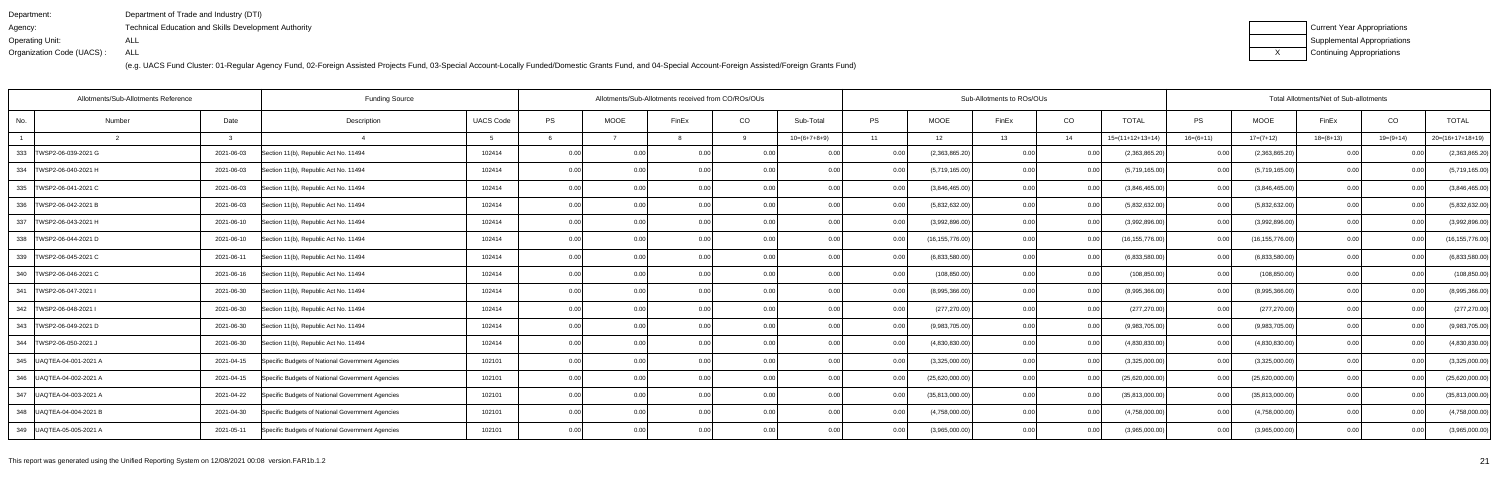| Department:               | Department of Trade and Industry (DTI)                      |
|---------------------------|-------------------------------------------------------------|
| Agency:                   | <b>Technical Education and Skills Development Authority</b> |
| Operating Unit:           | ALL                                                         |
| Organization Code (UACS): | ALL                                                         |

| Current Year Appropriations |
|-----------------------------|
| Supplemental Appropriations |
| Continuing Appropriations   |

| Allotments/Sub-Allotments Reference |                                                                            |              | <b>Funding Source</b>                            |                  |              |                   | Allotments/Sub-Allotments received from CO/ROs/OUs |      |                  |                |                    | Sub-Allotments to ROs/OUs |      |                    |                |                    | Total Allotments/Net of Sub-allotments |             |                    |  |  |  |  |
|-------------------------------------|----------------------------------------------------------------------------|--------------|--------------------------------------------------|------------------|--------------|-------------------|----------------------------------------------------|------|------------------|----------------|--------------------|---------------------------|------|--------------------|----------------|--------------------|----------------------------------------|-------------|--------------------|--|--|--|--|
| No.                                 | Number                                                                     | Date         | Description                                      | <b>UACS Code</b> | PS           | <b>MOOE</b>       | FinEx                                              | CO   | Sub-Total        | <b>PS</b>      | <b>MOOE</b>        | FinEx                     | CO   | <b>TOTAL</b>       | PS             | <b>MOOE</b>        | FinEx                                  | CO          | <b>TOTAL</b>       |  |  |  |  |
|                                     |                                                                            | $\mathbf{3}$ |                                                  |                  |              |                   |                                                    | -9   | $10=(6+7+8+9)$   | 11             | 12                 | 13                        | 14   | $15=(11+12+13+14)$ | $16=(6+11)$    | $17=(7+12)$        | $18=(8+13)$                            | $19=(9+14)$ | $20=(16+17+18+19)$ |  |  |  |  |
| 350                                 | UAQTEA-05-005A-2021 A                                                      | 2021-05-14   | Specific Budgets of National Government Agencies | 102101           | 0.00         | 0.00              | 0.0                                                | 0.00 | 0.00             | 0.00           | (27, 450, 000.00)  | 0.00                      |      | (27, 450, 000.00)  | 0.00           | (27, 450, 000.00)  | 0 <sub>0</sub>                         |             | (27, 450, 000.00)  |  |  |  |  |
| 351                                 | UAQTEA-05-005B-2021 A                                                      | 2021-05-14   | Specific Budgets of National Government Agencies | 102101           | 0.00         | 0.00 <sub>l</sub> | 0.00                                               | 0.00 | 0.00             | 0.00           | (23,546,000.00)    | 0.00 <sub>l</sub>         | 0.00 | (23,546,000.00)    | 0.00           | (23,546,000.00)    | 0.00                                   | 0.00        | (23,546,000.00)    |  |  |  |  |
| 352                                 | UAQTEA-05-006-2021 B                                                       | 2021-05-26   | Specific Budgets of National Government Agencies | 102101           | 0.00         | 0.00              | 0 <sub>0</sub>                                     | 0.00 | 0.00             |                | (31,699,000.00)    | 0.00                      | 0.00 | (31,699,000.00)    | 0.00           | (31,699,000.00)    | 0.00                                   | 0.00        | (31,699,000.00)    |  |  |  |  |
|                                     | Sub-TotaL                                                                  |              |                                                  |                  | 0.00         |                   |                                                    | 0.00 |                  | (7,665,070.77) | (1,293,427,612.66) | 0.00                      |      | (1,301,092,683.43) | (7,665,070.77) | (1,293,427,612.66) | 0.00                                   |             | (1,301,092,683.43) |  |  |  |  |
|                                     | D. Sub-allotments received from Central Office/Regional Office(Prior Year) |              |                                                  |                  | 7,665,070.77 | 1,293,427,612.66  | 0.00l                                              | 0.00 | 1,301,092,683.43 | 0.00           | 0.00               | 0.00                      | 0.00 | 0.00               | 7,665,070.77   | 1,293,427,612.66   | 0.00                                   |             | 1,301,092,683.43   |  |  |  |  |
|                                     | 353   TWSP-03-037-2021 D                                                   | 2021-03-09   | Specific Budgets of National Government Agencies | 102101           | 0.00         | 3,674,505.00      | 0 <sub>0</sub>                                     | 0.00 | 3,674,505.00     | 0.00           | 0.00               | 0.00                      | 0.00 | 0.00               | 0 <sub>0</sub> | 3,674,505.00       | 0.0                                    |             | 3,674,505.00       |  |  |  |  |
| 354                                 | TWSP-04-053-2021 D                                                         | 2021-04-15   | Specific Budgets of National Government Agencies | 102101           | 0.00         | 929,540.00        | 0.00                                               | 0.00 | 929,540.00       | 0.00           | 0.00               | 0.00                      | 0.00 | 0.00               | 0.00           | 929,540.00         | 0.00                                   | 0.00        | 929,540.00         |  |  |  |  |
| 355                                 | TWSP-04-054-2021 G                                                         | 2021-04-15   | Specific Budgets of National Government Agencies | 102101           | 0.00         | 498,520.00        | 0.00                                               | 0.00 | 498,520.00       | 0.00           | 0.00               | 0.00                      | 0.00 | 0.00               | 0.00           | 498,520.00         | 0.00                                   | 0.00        | 498,520.00         |  |  |  |  |
|                                     | 356 04-008-2021A                                                           | 2021-04-22   | Specific Budgets of National Government Agencies | 102101           | 1,233,282.54 | 0.00              | 0 <sub>0</sub>                                     | 0.00 | 1,233,282.54     | 0.00           | 0.00               | 0.00                      | 0.00 | 0.00               | 1,233,282.54   | 0.00               | 0.00                                   | 0.00        | 1,233,282.54       |  |  |  |  |
|                                     | 357 06-014-2021B                                                           | 2021-06-30   | Specific Budgets of National Government Agencies | 102101           | 476,366.98   | 0.00              | 0.00                                               | 0.00 | 476,366.98       | 0.00           | 0.00               | 0.00                      | 0.00 | 0.00               | 476,366.98     | 0.00               | 0.00                                   | 0.00        | 476,366.98         |  |  |  |  |
|                                     | 358 BDC 02-001-2021 A                                                      | 2021-02-10   | Specific Budgets of National Government Agencies | 102101           | 0.00         | 600,000.00        | 0.0                                                | 0.00 | 600,000.00       | 0.00           | 0.00               | 0.00                      | 0.00 | 0.00               | 0.00           | 600,000.00         | 0.00                                   | 0.00        | 600,000.00         |  |  |  |  |
|                                     | 359 BDC 02-002-2021 A                                                      | 2021-02-10   | Specific Budgets of National Government Agencies | 102101           | 0.00         | 600,000.00        | 0 <sub>0</sub>                                     | 0.00 | 600,000.00       | 0.00           | 0.00               | 0.00                      | 0.00 | 0.00               | 0.00           | 600,000.00         | 0.00                                   | 0.00        | 600,000.00         |  |  |  |  |
|                                     | 360 BDC 03-003-2021 A                                                      | 2021-03-23   | Specific Budgets of National Government Agencies | 102101           | 156,815.55   | 0.00              | 0.00                                               | 0.00 | 156,815.55       | 0.00           | 0.00               | 0.00                      | 0.00 | 0.00               | 156,815.55     | 0.00               | 0.00                                   | 0.00        | 156,815.55         |  |  |  |  |
|                                     | 361 BDC 04-004-2021 A                                                      | 2021-04-07   | Specific Budgets of National Government Agencies | 102101           | 1,918,465.54 | 0.00 <sub>l</sub> | 0 <sub>0</sub>                                     | 0.00 | 1,918,465.54     | 0.00           | 0.00               | 0.00                      | 0.00 | 0.00               | 1,918,465.54   | 0.00               | 0.00                                   | 0.00        | 1,918,465.54       |  |  |  |  |
|                                     | 362 BDC 04-007-2021 A                                                      | 2021-04-23   | Specific Budgets of National Government Agencies | 102101           | 367,660.84   | 0.00              | 0.00                                               | 0.00 | 367,660.84       | 0.00           | 0.00               | 0.00                      | 0.00 | 0.00               | 367,660.84     | 0.00               | 0.00                                   | 0.00        | 367,660.84         |  |  |  |  |
|                                     | 363 BDC 04-008-2021 A                                                      | 2021-04-23   | Specific Budgets of National Government Agencies | 102101           | 1,233,282.54 | 0.00              | 0 <sub>0</sub>                                     | 0.00 | 1,233,282.54     | 0.00           | 0.00               | 0.00                      | 0.00 | 0.OC               | 1,233,282.54   | 0.00               | 0.00                                   | 0.00        | 1,233,282.54       |  |  |  |  |
|                                     | 364 BDC 04-011-2021 A                                                      | 2021-04-23   | Specific Budgets of National Government Agencies | 102101           | 0.00         | 15,000.00         | 0 <sub>0</sub>                                     | 0.00 | 15,000.00        | 0.00           | 0.00               | 0.00                      | 0.00 | 0.00               | 0.00           | 15,000.00          | 0.00                                   | 0.00        | 15,000.00          |  |  |  |  |
|                                     | 365 BDC 04-012-2021 A                                                      | 2021-04-26   | Specific Budgets of National Government Agencies | 102101           | 0.00         | 600,000.00        | 0.00                                               | 0.00 | 600,000.00       | 0.00           | 0.00               | 0.00                      | 0.00 | 0.00               | 0.00           | 600,000.00         | 0.00                                   | 0.00        | 600,000.00         |  |  |  |  |

This report was generated using the Unified Reporting System on 12/08/2021 00:08 version.FAR1b.1.2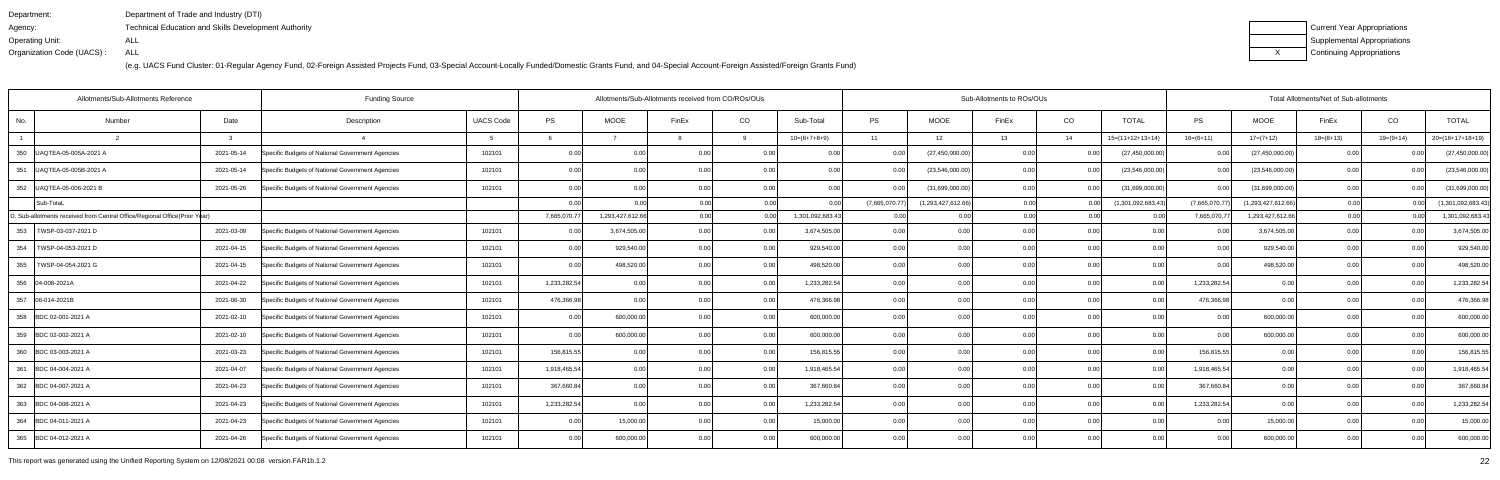| Department:               | Department of Trade and Industry (DTI)                      |
|---------------------------|-------------------------------------------------------------|
| Agency:                   | <b>Technical Education and Skills Development Authority</b> |
| Operating Unit:           | ALL                                                         |
| Organization Code (UACS): | ALL                                                         |

| Current Year Appropriations |
|-----------------------------|
| Supplemental Appropriations |
| Continuing Appropriations   |

| <b>Funding Source</b><br>Allotments/Sub-Allotments Reference |        |            |                                                  |                  |            |              | Sub-Allotments to ROs/OUs<br>Allotments/Sub-Allotments received from CO/ROs/OUs |      |                |           |             |       |      |                    | Total Allotments/Net of Sub-allotments |              |             |                |                    |
|--------------------------------------------------------------|--------|------------|--------------------------------------------------|------------------|------------|--------------|---------------------------------------------------------------------------------|------|----------------|-----------|-------------|-------|------|--------------------|----------------------------------------|--------------|-------------|----------------|--------------------|
| No.                                                          | Number | Date       | Description                                      | <b>UACS Code</b> | <b>PS</b>  | <b>MOOE</b>  | FinEx                                                                           | CO   | Sub-Total      | <b>PS</b> | <b>MOOE</b> | FinEx | CO   | <b>TOTAL</b>       | <b>PS</b>                              | <b>MOOE</b>  | FinEx       | CO             | <b>TOTAL</b>       |
|                                                              |        |            |                                                  |                  |            |              |                                                                                 |      | $10=(6+7+8+9)$ | 11        | 12          | 13    | 14   | $15=(11+12+13+14)$ | $16=(6+11)$                            | $17=(7+12)$  | $18=(8+13)$ | $19=(9+14)$    | $20=(16+17+18+19)$ |
| 366 BDC 05-013-2021 A                                        |        | 2021-05-27 | Specific Budgets of National Government Agencies | 102101           | 488,098.00 | 0.00         | 0.00                                                                            | 0.00 | 488,098.00     | 0.00      | 0.0         | 0.00  | 0.00 | 0.00               | 488,098.00                             | 0.00         | 0.00        |                | 488,098.00         |
| 367 BDC 06-014-2021 B                                        |        | 2021-06-30 | Specific Budgets of National Government Agencies | 102101           | 476,366.98 | 0.00         | 0.00                                                                            | 0.00 | 476,366.98     | 0.00      | 0.00        |       | 0.00 | 0.00               | 476,366.98                             | 0.00         | 0.00        | 0 <sub>0</sub> | 476,366.9          |
| 368 BDC 06-015-2021 B                                        |        | 2021-06-16 | Specific Budgets of National Government Agencies | 102101           | 0.00       | 82,500.00    | 0.00                                                                            | 0.00 | 82,500.00      | 0.00      | 0.00        | 0.00  | 0.00 | 0.00               | 0.00                                   | 82,500.00    | 0.00        | 0.00           | 82,500.00          |
| 369 BDC 06-016-2021 A                                        |        | 2021-06-16 | Specific Budgets of National Government Agencies | 102101           | 0.00       | 52,500.00    | 0.00                                                                            | 0.00 | 52,500.00      | 0.00      | 0.00        | 0.00  | 0.00 | 0.00               | 0.00                                   | 52,500.00    | 0.00        | 0.00           | 52,500.00          |
| 370 BDC 12-282-2020 V                                        |        | 2021-01-26 | Specific Budgets of National Government Agencies | 102101           | 197,246.4  | 0.00         | 0.00                                                                            | 0.00 | 197,246.41     | 0.00      | 0.00        |       | 0.00 | 0.00               | 197,246.41                             | 0.00         | 0.00        |                | 197,246.4          |
| 371 BDC No. 03-003-2021 A                                    |        | 2021-03-23 | Specific Budgets of National Government Agencies | 102101           | 156,815.55 | 0.00         | 0.00                                                                            | 0.00 | 156,815.55     | 0.00      | 0.00        | 0.00  | 0.00 | 0.00               | 156,815.55                             | 0.00         | 0.00        | 0.00           | 156,815.55         |
| 372 BDC No. 05-013-2021 B                                    |        | 2021-05-27 | Specific Budgets of National Government Agencies | 102101           | 488,098.00 | 0.00         | 0.00                                                                            | 0.00 | 488,098.00     | 0.00      | 0.00        | 0.00  | 0.00 | 0.00               | 488,098.00                             | 0.00         | 0.00        | 0.00           | 488,098.00         |
| 373 BDC No. 12-256-2020S                                     |        | 2020-12-29 | Specific Budgets of National Government Agencies | 102101           | 0.00       | 646,235.00   | 0.00                                                                            | 0.00 | 646,235.00     | 0.00      | 0.00        | 0.00  | 0.00 | 0.00               | 0.00                                   | 646,235.00   | 0.00        |                | 646,235.00         |
| 374 BDC No. 12-256-2020S                                     |        | 2020-12-29 | Specific Budgets of National Government Agencies | 102101           | 0.00       | 540,804.70   | 0.00                                                                            | 0.00 | 540,804.70     | 0.00      | 0.00        | 0.00  | 0.00 | 0.00               | 0.00                                   | 540,804.70   | 0.00        | 0 <sub>0</sub> | 540,804.7          |
| 375 BDC No. 12-256-2020S                                     |        | 2020-12-29 | Specific Budgets of National Government Agencies | 102101           | 0.00       | 539,444.48   | 0.00                                                                            | 0.00 | 539,444.48     | 0.00      | 0.00        | 0.00  | 0.00 | 0.00               | 0.00                                   | 539,444.48   | 0.00        | 0.00           | 539,444.48         |
| 376 BDC No: 06-101-2021 F                                    |        | 2021-06-16 | Specific Budgets of National Government Agencies | 102101           | 0.00       | 82,500.00    | 0.00                                                                            | 0.00 | 82,500.00      | 0.00      | 0.00        | 0.00  | 0.00 | 0.00               | 0.00                                   | 82,500.00    | 0.00        |                | 82,500.00          |
| 377 SARO # 04-007-2021A                                      |        | 2021-04-23 | Specific Budgets of National Government Agencies | 102101           | 367,660.84 | 0.00         | 0.00                                                                            | 0.00 | 367,660.84     | 0.00      | 0.00        | n nn  | 0.00 | 0.00               | 367,660.84                             | 0.00         | 0.0         | 0 <sub>0</sub> | 367,660.84         |
| 378 SARO-ROIVA-20-0016456                                    |        | 2020-10-02 | Miscellaneous Personnel Benefits Fund            | 102406           | 104,911.00 | 0.00         | 0.00                                                                            | 0.00 | 104,911.00     | 0.00      | 0.00        |       | 0.00 | 0.00               | 104,911.00                             | 0.00         | 0.00        | 0.00           | 104,911.00         |
| 379 STEP 03-001-2021 A                                       |        | 2021-03-01 | Specific Budgets of National Government Agencies | 102101           | 0.00       | 941,445.20   | 0.OC                                                                            | 0.00 | 941,445.20     | 0.00      | 0.00        | 0.00  | 0.00 | 0.00               | 0.00                                   | 941,445.20   | 0.00        |                | 941,445.20         |
| 380 STEP 03-002-2021 A                                       |        | 2021-03-01 | Specific Budgets of National Government Agencies | 102101           | 0.00       | 3,071,089.00 | 0.00                                                                            | 0.00 | 3,071,089.00   | 0.001     | 0.00        | 0.00  | 0.00 | 0.001              | 0 <sub>0</sub>                         | 3,071,089.00 | 0.00        | 0 <sub>0</sub> | 3,071,089.00       |
| 381 STEP 03-003-2021 A                                       |        | 2021-03-01 | Specific Budgets of National Government Agencies | 102101           | 0.00       | 3,673,355.00 | 0.00                                                                            | 0.00 | 3,673,355.00   | 0.00      | 0.00        |       | 0.00 | 0.00               | 0.00                                   | 3,673,355.00 | 0.00        |                | 3,673,355.00       |
| 382 STEP 03-004-2021 A                                       |        | 2021-03-01 | Specific Budgets of National Government Agencies | 102101           | 0.00       | 1,574,164.80 | n nr                                                                            | 0.00 | 1,574,164.80   | 0.00      | 0.00        | 0.00  | 0.00 | 0.00               | 0.00                                   | 1,574,164.80 | 0.00        |                | 1,574,164.80       |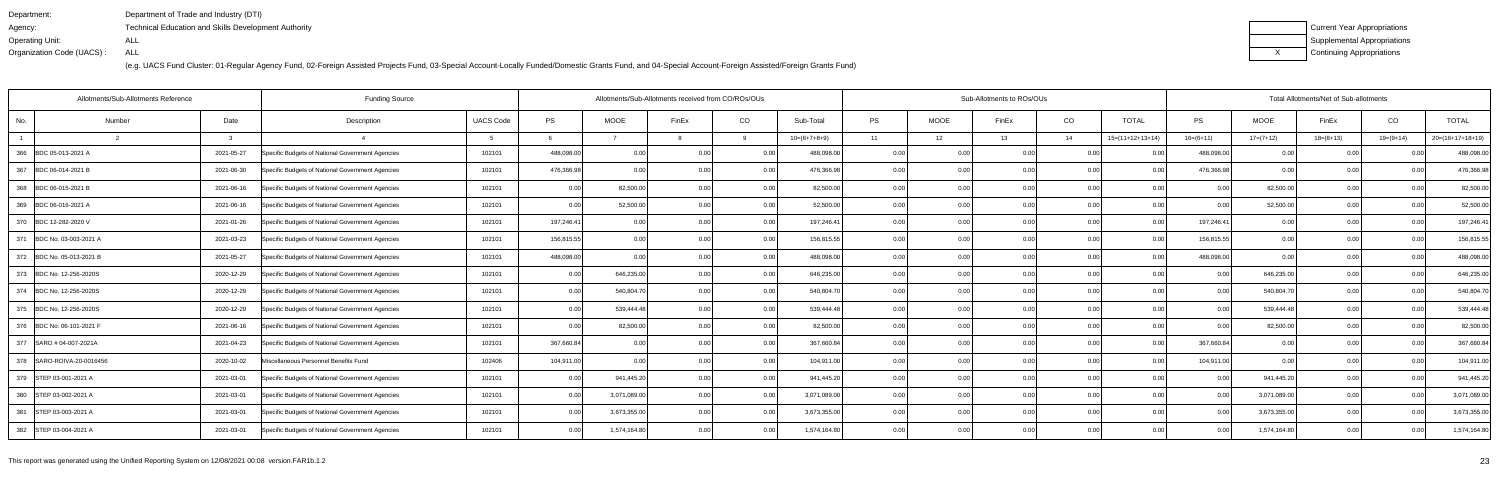| Department:               | Department of Trade and Industry (DTI)                      |
|---------------------------|-------------------------------------------------------------|
| Agency:                   | <b>Technical Education and Skills Development Authority</b> |
| Operating Unit:           | ALL                                                         |
| Organization Code (UACS): | ALL                                                         |

| Current Year Appropriations |
|-----------------------------|
| Supplemental Appropriations |
| Continuing Appropriations   |

| <b>Funding Source</b><br>Allotments/Sub-Allotments Reference |        |            |                                                  |                  | Allotments/Sub-Allotments received from CO/ROs/OUs |               |       |      |                | Sub-Allotments to ROs/OUs |      | Total Allotments/Net of Sub-allotments |      |                    |             |               |             |                |                    |
|--------------------------------------------------------------|--------|------------|--------------------------------------------------|------------------|----------------------------------------------------|---------------|-------|------|----------------|---------------------------|------|----------------------------------------|------|--------------------|-------------|---------------|-------------|----------------|--------------------|
| No.                                                          | Number | Date       | Description                                      | <b>UACS Code</b> | PS                                                 | <b>MOOE</b>   | FinEx | CO   | Sub-Total      | <b>PS</b>                 | MOOE | FinEx                                  | CO   | <b>TOTAL</b>       | PS          | <b>MOOE</b>   | FinEx       | CO             | <b>TOTAL</b>       |
|                                                              |        |            |                                                  |                  |                                                    |               |       | q    | $10=(6+7+8+9)$ | 11                        | 12   | 13                                     | 14   | $15=(11+12+13+14)$ | $16=(6+11)$ | $17=(7+12)$   | $18=(8+13)$ | $19=(9+14)$    | $20=(16+17+18+19)$ |
| 383 STEP 03-015-2021 C                                       |        | 2021-03-23 | Specific Budgets of National Government Agencies | 102101           | 0.00                                               | 324,020.00    | 0.00  | 0.00 | 324,020.00     | 0.00                      | 0.00 | 0.00                                   | 0.0  |                    | 0.00        | 324,020.00    | 0.00        | 0.0(           | 324,020.00         |
| 384 STEP-03-005-2021 B                                       |        | 2021-03-16 | Specific Budgets of National Government Agencies | 102101           | 0.00                                               | 2,780,244.00  | 0.00  | 0.00 | 2,780,244.00   | 0.00                      | 0.00 | ი იი                                   | 0.00 | 0.00               | 0.00        | 2,780,244.00  | 0.00        | 0 <sub>0</sub> | 2,780,244.00       |
| 385 STEP-03-006-2021 A                                       |        | 2021-03-01 | Specific Budgets of National Government Agencies | 102101           | 0.00                                               | 1,715,832.00  | 0.00  | 0.00 | 1,715,832.00   | 0.00                      | 0.00 | ስ በ(                                   | 0.00 | 0.00               | 0.00        | 1,715,832.00  | 0.00        | 0.00           | 1,715,832.00       |
| 386 STEP-03-007-2021 C                                       |        | 2021-03-16 | Specific Budgets of National Government Agencies | 102101           | 0.00                                               | 118,938.68    | 0.00  | 0.00 | 118,938.68     | 0.00                      | 0.00 | 0.00                                   | 0.00 | 0.00               | 0.00        | 118,938.68    | 0.00        | 0.00           | 118,938.68         |
| 387<br>STEP-03-008-2021 A                                    |        | 2021-03-16 | Specific Budgets of National Government Agencies | 102101           | 0.00                                               | 194,916.61    | 0.00  | 0.00 | 194,916.61     | 0.00                      | 0.00 | ስ በ(                                   | 0.0  | 0.00               | 0.00        | 194,916.6     | 0.00        | 0 <sub>0</sub> | 194,916.61         |
| 388 STEP-03-009-2021 B                                       |        | 2021-03-16 | Specific Budgets of National Government Agencies | 102101           | 0.00                                               | 404,027.15    | 0.00  | 0.00 | 404,027.15     | 0.00                      | 0.00 |                                        | 0.0  | 0.00               | 0.00        | 404,027.15    | 0.00        | 0.0(           | 404,027.15         |
| 389 STEP-03-010-2021 A                                       |        | 2021-03-16 | Specific Budgets of National Government Agencies | 102101           | 0.00                                               | 649,137.90    | 0.00  | 0.00 | 649,137.90     | 0.00                      | 0.00 | 0.00                                   | 0.00 | 0.00               | 0.00        | 649,137.90    | 0.00        | 0.00           | 649,137.90         |
| 390 STEP-03-011-2021 B                                       |        | 2021-03-16 | Specific Budgets of National Government Agencies | 102101           | 0.00                                               | 1,063,180.84  |       | 0.00 | 1,063,180.84   | 0.00                      | 0.00 |                                        | 0.0  | 0.00               | 0.00        | 1,063,180.84  | 0.00        | 0 <sub>0</sub> | 1,063,180.84       |
| 391<br>STEP-03-012-2021 A                                    |        | 2021-03-16 | Specific Budgets of National Government Agencies | 102101           | 0.00                                               | 246,757.65    |       | 0.00 | 246,757.65     | 0.00                      | 0.00 | ი იი                                   | 0.0  | 0.00               | 0.00        | 246,757.65    | 0.00        |                | 246,757.65         |
| 392 STEP-03-013-2021 A                                       |        | 2021-03-16 | Specific Budgets of National Government Agencies | 102101           | 0.00                                               | 396,800.95    | 0.00  | 0.00 | 396,800.95     | 0.00                      | 0.00 | 0.00                                   | 0.00 | 0.00               | 0.00        | 396,800.95    | 0.00        | 0.00           | 396,800.95         |
| 393 STEP-03-014-2021 A                                       |        | 2021-03-16 | Specific Budgets of National Government Agencies | 102101           | 0.00                                               | 432,704.23    |       | 0.00 | 432,704.23     | 0.00                      | 0.0  |                                        | 0.0  |                    | 0.00        | 432,704.23    | 0.00        | 0 <sub>0</sub> | 432,704.23         |
| 394 STEP-04-016-2021 B                                       |        | 2021-05-14 | Specific Budgets of National Government Agencies | 102101           | 0.00                                               | 3,877,681.60  |       | 0.00 | 3,877,681.60   | 0.00                      | 0.00 | n nr                                   | 0.0  | 0.00               | 0.00        | 3,877,681.60  | 0.00        | 0 <sub>0</sub> | 3,877,681.60       |
| 395 STEP-04-017-2021 C                                       |        | 2021-05-14 | Specific Budgets of National Government Agencies | 102101           | 0.00                                               | 11,948,154.80 | 0.00  | 0.00 | 11,948,154.80  | 0.00                      | 0.00 | ი იი                                   | 0.00 | 0.00               | 0.00        | 11,948,154.80 | 0.00        | 0.00           | 11,948,154.80      |
| 396 STEP-04-018-2021 C                                       |        | 2021-04-15 | Specific Budgets of National Government Agencies | 102101           | 0.00                                               | 4,146,974.00  |       | 0.00 | 4,146,974.00   | 0.00                      | 0.00 | 0.00                                   | 0.0  | 0.00               | 0.00        | 4,146,974.00  | 0.00        | 0.00           | 4,146,974.00       |
| 397 STEP-04-019-2021 B                                       |        | 2021-04-27 | Specific Budgets of National Government Agencies | 102101           | 0.00                                               | 88,850.00     |       | 0.00 | 88,850.00      | 0.00                      | 0.00 | n nn                                   | 0.0  | 0.00               | 0.00        | 88,850.00     | 0.00        | 0 <sub>0</sub> | 88,850.00          |
| 398 STEP-04-020-2021 D                                       |        | 2021-05-14 | Specific Budgets of National Government Agencies | 102101           | 0.00                                               | 6,065,730.40  |       | 0.00 | 6,065,730.40   | 0.00                      | 0.00 |                                        | 0.00 | 0.00               | 0.00        | 6,065,730.40  | 0.00        | 0 <sub>0</sub> | 6,065,730.40       |
| 399 STEP-04-021-2021 A                                       |        | 2021-05-14 | Specific Budgets of National Government Agencies | 102101           | 0.00                                               | 479,075.00    | 0.00  | 0.00 | 479,075.00     | 0.001                     | 0.00 | 0.00                                   | 0.00 | 0.00               | 0.001       | 479,075.00    | 0.00        | 0.00           | 479,075.00         |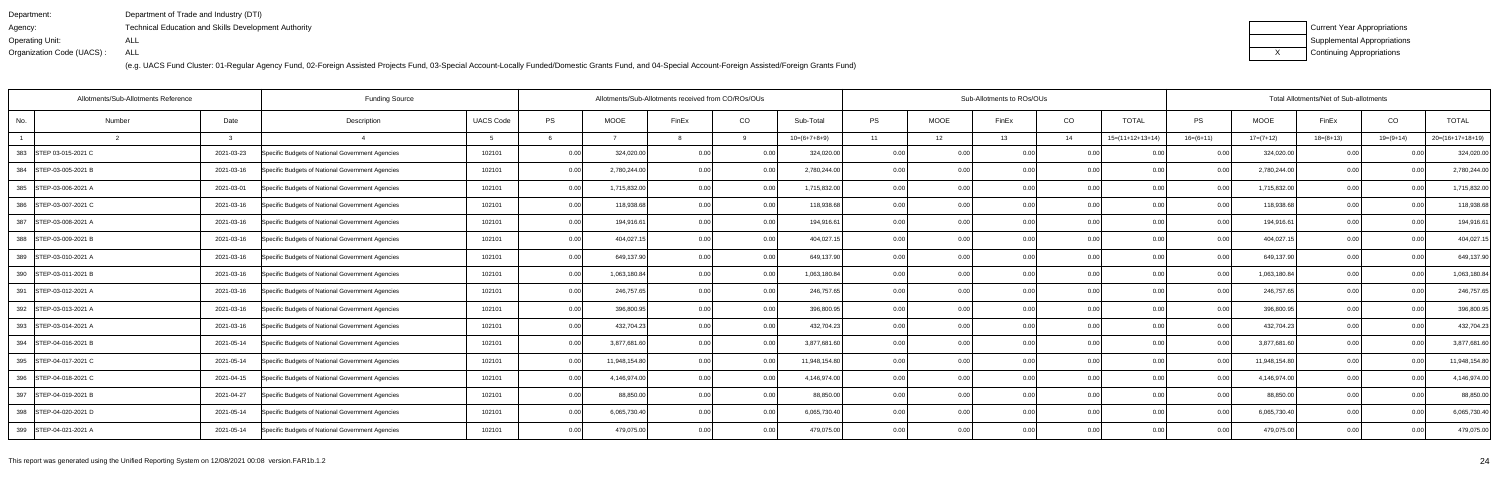| Department:               | Department of Trade and Industry (DTI)                      |
|---------------------------|-------------------------------------------------------------|
| Agency:                   | <b>Technical Education and Skills Development Authority</b> |
| Operating Unit:           | ALL                                                         |
| Organization Code (UACS): | ALL                                                         |

| Current Year Appropriations |
|-----------------------------|
| Supplemental Appropriations |
| Continuing Appropriations   |

| Allotments/Sub-Allotments Reference |        |              | <b>Funding Source</b>                            | Allotments/Sub-Allotments received from CO/ROs/OUs |      |               |                |       |                 | Sub-Allotments to ROs/OUs |             |       |                |                    | Total Allotments/Net of Sub-allotments |               |             |                |                    |
|-------------------------------------|--------|--------------|--------------------------------------------------|----------------------------------------------------|------|---------------|----------------|-------|-----------------|---------------------------|-------------|-------|----------------|--------------------|----------------------------------------|---------------|-------------|----------------|--------------------|
| No.                                 | Number | Date         | Description                                      | <b>UACS Code</b>                                   | PS   | <b>MOOE</b>   | FinEx          | CO    | Sub-Total       | <b>PS</b>                 | <b>MOOE</b> | FinEx | CO             | <b>TOTAL</b>       | PS                                     | <b>MOOE</b>   | FinEx       | CO             | <b>TOTAL</b>       |
|                                     |        | $\mathbf{r}$ |                                                  |                                                    |      |               |                | Q     | $10=(6+7+8+9)$  | 11                        | 12          | 13    | 14             | $15=(11+12+13+14)$ | $16=(6+11)$                            | $17=(7+12)$   | $18=(8+13)$ | $19=(9+14)$    | $20=(16+17+18+19)$ |
| 400 STEP-05-022-2021 E              |        | 2021-05-14   | Specific Budgets of National Government Agencies | 102101                                             | 0.00 | 480,362.7     | 0.00           | 0.00  | 480,362.7       | 0.00                      | 0.00        | 0.00  | 0.0            |                    | 0.00                                   | 480,362.7     | 0.00        |                | 480,362.71         |
| 401 STEP-05-023-2021 D              |        | 2021-05-14   | Specific Budgets of National Government Agencies | 102101                                             | 0.00 | 535,662.24    | 0.00           | 0.00  | 535,662.24      | 0.00                      | 0.00        | n nc  | 0.00           | 0.00               | 0.00                                   | 535,662.24    | 0.00        | 0 <sub>0</sub> | 535,662.24         |
| 402 STEP-05-024-2021 F              |        | 2021-05-14   | Specific Budgets of National Government Agencies | 102101                                             | 0.00 | 67,133,852.55 | 0 <sub>0</sub> | 0.00  | 67, 133, 852.55 | 0.00                      | 0.00        | n nc  | 0.00           | 0.00               | 0.00                                   | 67,133,852.55 | 0.00        | 0.00           | 67,133,852.55      |
| 403 STEP-05-025-2021 A              |        | 2021-05-14   | Specific Budgets of National Government Agencies | 102101                                             | 0.00 | 576,034.80    | 0.00           | 0.001 | 576,034.80      | 0.00                      | 0.00        | 0.00  | 0.00           | 0.00               | 0.00                                   | 576,034.80    | 0.00        | 0.00           | 576,034.80         |
| 404 STEP-05-026-2021 D              |        | 2021-05-14   | Specific Budgets of National Government Agencies | 102101                                             | 0.00 | 21,357,082.13 | 0.00           | 0.00  | 21,357,082.13   | 0.00                      | 0.00        | n nr  | 0.0            | 0.00               | 0.00                                   | 21,357,082.13 | 0.00        | 0 <sub>0</sub> | 21,357,082.13      |
| 405 STEP-05-027-2021 E              |        | 2021-05-14   | Specific Budgets of National Government Agencies | 102101                                             | 0.00 | 21,543,163.37 | 0.00           | 0.00  | 21,543,163.37   | 0.00                      | 0.00        | n nr  | 0.0            | 0.00               | 0.00                                   | 21,543,163.37 | 0.00        | 0.00           | 21,543,163.37      |
| 406   STEP-05-028-2021 B            |        | 2021-05-14   | Specific Budgets of National Government Agencies | 102101                                             | 0.00 | 48,998,953.06 | 0.00           | 0.00  | 48,998,953.06   | 0.00                      | 0.00        | 0.00  | 0.00           | 0.00               | 0.00                                   | 48,998,953.06 | 0.00        | 0.00           | 48,998,953.06      |
| 407 STEP-05-029-2021 A              |        | 2021-05-14   | Specific Budgets of National Government Agencies | 102101                                             | 0.00 | 10,818,589.14 | $\cap$ $\cap$  | 0.00  | 10,818,589.14   | 0.00                      | 0.00        |       | 0.0            | 0.00               |                                        | 10,818,589.14 | 0.00        |                | 10,818,589.14      |
| 408 STEP-05-030-2021 A              |        | 2021-05-14   | Specific Budgets of National Government Agencies | 102101                                             | 0.00 | 9,962,924.75  |                | 0.00  | 9,962,924.75    | 0.001                     | 0.00        | 0.OC  | 0.0            | 0.00               | 0.00                                   | 9,962,924.75  | 0.00        |                | 9,962,924.75       |
| 409 STEP-05-031-2021 A              |        | 2021-05-14   | Specific Budgets of National Government Agencies | 102101                                             | 0.00 | 4,727,690.56  | 0.00           | 0.00  | 4,727,690.56    | 0.001                     | 0.00        | 0.00  | 0.00           | 0.00               | 0.00                                   | 4,727,690.56  | 0.00        | 0.00           | 4,727,690.56       |
| 410 STEP-05-032-2021 B              |        | 2021-05-14   | Specific Budgets of National Government Agencies | 102101                                             | 0.00 | 319,669.15    |                | 0.00  | 319,669.1       | 0.00                      | 0.0         |       | $\Omega$       |                    | 0.00                                   | 319,669.1     | 0.00        | 0 <sub>0</sub> | 319,669.15         |
| 411 STEP-05-033-2021 C              |        | 2021-05-14   | Specific Budgets of National Government Agencies | 102101                                             | 0.00 | 6,431,199.27  |                | 0.00  | 6,431,199.27    | 0.00                      | 0.00        | n nr  | 0 <sub>0</sub> | ი იი               | 0.00                                   | 6,431,199.27  | 0.00        | 0 <sub>0</sub> | 6,431,199.27       |
| 412 STEP-05-034-2021 D              |        | 2021-05-14   | Specific Budgets of National Government Agencies | 102101                                             | 0.00 | 9,047,070.07  | 0.00           | 0.00  | 9,047,070.07    | 0.001                     | 0.00        | 0.OC  | 0.00           | 0.00               | 0.00                                   | 9,047,070.07  | 0.00        | 0.00           | 9,047,070.07       |
| 413 STEP-05-035-2021 B              |        | 2021-05-14   | Specific Budgets of National Government Agencies | 102101                                             | 0.00 | 3,534,280.89  |                | 0.00  | 3,534,280.89    | 0.00                      | 0.00        | 0.00  | 0.0            | 0.00               | 0.00                                   | 3,534,280.89  | 0.00        | 0 <sub>0</sub> | 3,534,280.89       |
| 414 STEP-05-036-2021 B              |        | 2021-05-14   | Specific Budgets of National Government Agencies | 102101                                             | 0.00 | 6,987,726.72  |                | 0.00  | 6,987,726.72    | 0.001                     | 0.00        | n nr  | 0.0            | 0.00               | n nr                                   | 6,987,726.72  | 0.00        |                | 6,987,726.72       |
| 415 STEP-05-037-2021 B              |        | 2021-05-14   | Specific Budgets of National Government Agencies | 102101                                             | 0.00 | 10,734,517.01 |                | 0.00  | 10,734,517.01   | 0.00                      | 0.00        | n nr  | 0.00           | 0.00               | 0.00                                   | 10,734,517.01 | 0.00        |                | 10,734,517.01      |
| 416   TWSP 03-013-2021 A            |        | 2021-03-02   | Specific Budgets of National Government Agencies | 102101                                             | 0.00 | 6,160,776.80  | 0.00           | 0.00  | 6,160,776.80    | 0.001                     | 0.00        | 0.00  | 0.00           | 0.00               | 0.001                                  | 6,160,776.80  | 0.00        | 0.00           | 6,160,776.80       |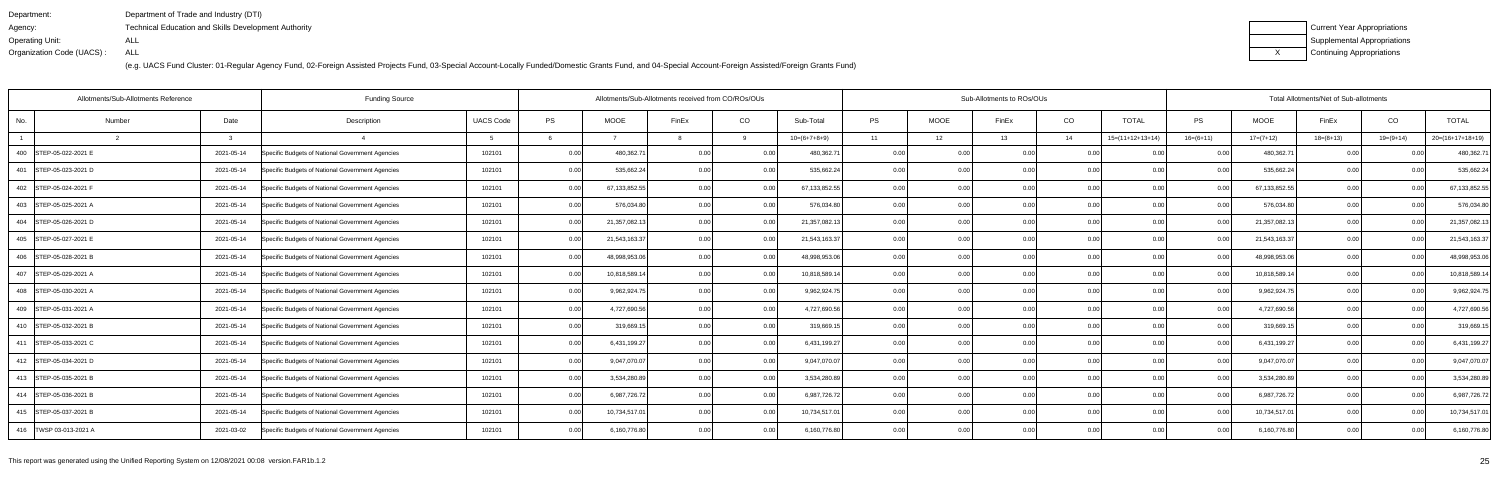| Department:               | Department of Trade and Industry (DTI)                      |
|---------------------------|-------------------------------------------------------------|
| Agency:                   | <b>Technical Education and Skills Development Authority</b> |
| Operating Unit:           | ALL                                                         |
| Organization Code (UACS): | ALL                                                         |

| Current Year Appropriations |
|-----------------------------|
| Supplemental Appropriations |
| Continuing Appropriations   |

| Allotments/Sub-Allotments Reference |        |            | <b>Funding Source</b>                            | Allotments/Sub-Allotments received from CO/ROs/OUs |      |               |                |       |                | Sub-Allotments to ROs/OUs |      |       |                |                    | Total Allotments/Net of Sub-allotments |               |                |                |                    |
|-------------------------------------|--------|------------|--------------------------------------------------|----------------------------------------------------|------|---------------|----------------|-------|----------------|---------------------------|------|-------|----------------|--------------------|----------------------------------------|---------------|----------------|----------------|--------------------|
| No.                                 | Number | Date       | Description                                      | <b>UACS Code</b>                                   | PS   | <b>MOOE</b>   | FinEx          | CO    | Sub-Total      | <b>PS</b>                 | MOOE | FinEx | CO             | <b>TOTAL</b>       | PS                                     | <b>MOOE</b>   | FinEx          | CO             | <b>TOTAL</b>       |
|                                     |        |            |                                                  |                                                    |      |               |                |       | $10=(6+7+8+9)$ | 11                        | 12   | 13    | 14             | $15=(11+12+13+14)$ | $16=(6+11)$                            | $17=(7+12)$   | $18=(8+13)$    | $19=(9+14)$    | $20=(16+17+18+19)$ |
| 417   TWSP 03-014-2021 B            |        | 2021-03-02 | Specific Budgets of National Government Agencies | 102101                                             | 0.00 | 24,312.00     | 0.00           | 0.00  | 24,312.00      | 0.00                      |      | 0.00  | 0.0            |                    | 0.00                                   | 24,312.00     | 0.00           |                | 24,312.00          |
| 418   TWSP 03-015-2021 B            |        | 2021-03-02 | Specific Budgets of National Government Agencies | 102101                                             | 0.00 | 1,022,392.00  |                | 0.00  | 1,022,392.00   | 0.001                     | 0.00 | n nr  | 0.0            | በ በበ               | n nr                                   | 1,022,392.00  | 0.00           | 0 <sub>0</sub> | 1,022,392.00       |
| 419   TWSP 03-016-2021 B            |        | 2021-03-02 | Specific Budgets of National Government Agencies | 102101                                             | 0.00 | 4,604,372.00  |                | 0.00  | 4,604,372.00   | 0.00                      | 0.00 |       | 0.00           | 0.00               | 0.00                                   | 4,604,372.00  | 0.00           | 0 <sub>0</sub> | 4,604,372.00       |
| 420   TWSP 03-017-2021 A            |        | 2021-03-02 | Specific Budgets of National Government Agencies | 102101                                             | 0.00 | 7,016,281.20  | 0.00           | 0.00  | 7,016,281.20   | 0.00                      | 0.00 | 0.00  | 0.00           | 0.00               | 0.00                                   | 7,016,281.20  | 0.00           | 0.00           | 7,016,281.20       |
| 421   TWSP 03-038-2021B             |        | 2021-03-12 | Specific Budgets of National Government Agencies | 102101                                             | 0.00 | 4,509,370.00  | 0 <sub>0</sub> | 0.00  | 4,509,370.00   | 0.00                      | 0.0  |       | 0.0            |                    |                                        | 4,509,370.00  | 0.00           | 0 <sub>0</sub> | 4,509,370.00       |
| 422   TWSP 05-069A-2021 L           |        | 2021-05-14 | Specific Budgets of National Government Agencies | 102101                                             | 0.00 | (498, 520.00) | 0.00           | 0.00  | (498, 520.00)  | 0.001                     | 0.00 | 0.OC  | 0.0            | ი იი               | 0.00                                   | (498, 520.00) | 0.00           | 0.0(           | (498, 520.00)      |
| 423   TWSP 05-069AA-2021 I          |        | 2021-05-14 | Specific Budgets of National Government Agencies | 102101                                             | 0.00 | 1,660,446.00  | 0.00           | 0.00  | 1,660,446.00   | 0.001                     | 0.00 | 0.00  | 0.00           | 0.00               | 0.00                                   | 1,660,446.00  | 0.00           | 0.00           | 1,660,446.00       |
| 424   TWSP 05-069AB-2021 I          |        | 2021-05-14 | Specific Budgets of National Government Agencies | 102101                                             | 0.00 | 1,435,204.00  | 0 <sub>0</sub> | 0.00  | 1,435,204.00   | 0.00                      | 0.00 |       | 0 <sub>0</sub> |                    |                                        | 1,435,204.00  | 0 <sub>0</sub> | 0 <sub>0</sub> | 1,435,204.00       |
| 425   TWSP 05-069AC-2021 F          |        | 2021-05-14 | Specific Budgets of National Government Agencies | 102101                                             | 0.00 | 442,844.00    | 0.00           | 0.00  | 442,844.00     | 0.00                      | 0.00 | 0.00  | 0.0            | 0.00               | 0.00                                   | 442,844.00    | 0.00           | 0 <sub>0</sub> | 442,844.00         |
| 426   TWSP 05-069AD-2021 G          |        | 2021-05-14 | Specific Budgets of National Government Agencies | 102101                                             | 0.00 | 592,977.00    | 0.00           | 0.00  | 592,977.00     | 0.001                     | 0.00 | 0.00  | 0.00           | 0.00               | 0.00                                   | 592,977.00    | 0.00           | 0.00           | 592,977.00         |
| 427 TWSP 05-069AE-2021 K            |        | 2021-05-14 | Specific Budgets of National Government Agencies | 102101                                             | 0.00 | 2,250,000.00  | 0.00           | 0.00  | 2,250,000.00   | 0.00                      | 0.00 | 0.00  | 0.0            | 0.00               | 0.00                                   | 2,250,000.00  | 0.00           | 0.00           | 2,250,000.00       |
| 428 TWSP 05-069AF-2021 H            |        | 2021-05-14 | Specific Budgets of National Government Agencies | 102101                                             | 0.00 | 4,836,480.00  | 0.00           | 0.00  | 4.836.480.00   | 0.00                      | 0.00 | 0.00  | 0.0            | 0.00               | 0.00                                   | 4,836,480.00  | 0.00           | 0.0(           | 4,836,480.00       |
| 429 TWSP 05-069AI-2021 I            |        | 2021-05-14 | Specific Budgets of National Government Agencies | 102101                                             | 0.00 | 6,224,220.00  | 0.00           | 0.00  | 6,224,220.00   | 0.00                      | 0.00 | 0.OC  | 0.0            | 0.00               | 0.00                                   | 6,224,220.00  | 0.00           | 0.00           | 6,224,220.00       |
| 430   TWSP 05-069AJ-2021 F          |        | 2021-05-14 | Specific Budgets of National Government Agencies | 102101                                             | 0.00 | 1,863,695.00  | 0.00           | 0.00  | 1,863,695.00   | 0.00                      | 0.00 | 0.00  | 0.00           | 0.00               | 0.00                                   | 1,863,695.00  | 0.00           | 0.00           | 1,863,695.00       |
| 431   TWSP 05-069AL-2021 K          |        | 2021-05-14 | Specific Budgets of National Government Agencies | 102101                                             | 0.00 | 736,695.00    | 0.00           | 0.00  | 736,695.00     | 0.001                     | 0.00 | 0.00  | 0.0            | 0.00               | 0.00                                   | 736,695.00    | 0.00           | 0.00           | 736,695.00         |
| 432   TWSP 05-069C-2021 I           |        | 2021-05-14 | Specific Budgets of National Government Agencies | 102101                                             | 0.00 | 997,824.00    | 0.00           | 0.00  | 997,824.00     | 0.00                      | 0.00 | 0.00  | 0.0            | 0.00               | 0.00                                   | 997,824.00    | 0.00           | 0.00           | 997,824.00         |
| 433   TWSP 05-069D-2021 E           |        | 2021-05-14 | Specific Budgets of National Government Agencies | 102101                                             | 0.00 | 9,995,297.00  | 0.00           | 0.001 | 9,995,297.00   | 0.001                     | 0.00 | 0.00  | 0.00           | 0.00               | 0.00 <sub>l</sub>                      | 9,995,297.00  | 0.00           | 0.00           | 9,995,297.00       |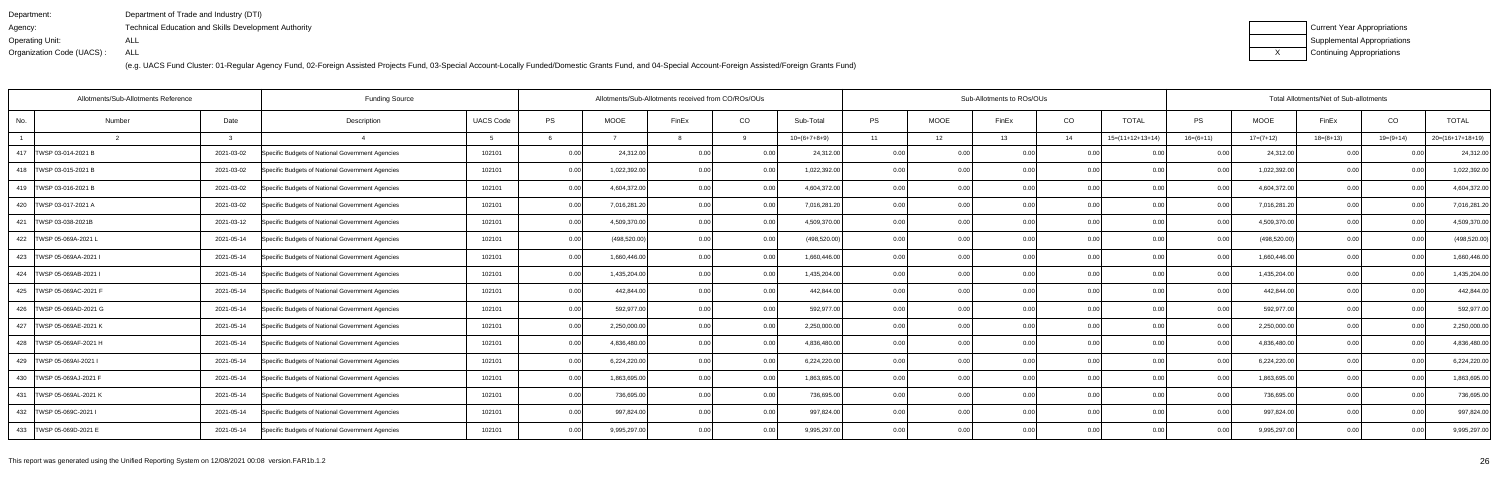| Department:               | Department of Trade and Industry (DTI)               |
|---------------------------|------------------------------------------------------|
| Agency:                   | Technical Education and Skills Development Authority |
| Operating Unit:           | ALL                                                  |
| Organization Code (UACS): | ALL                                                  |

| Current Year Appropriations |
|-----------------------------|
| Supplemental Appropriations |
| Continuing Appropriations   |

| Allotments/Sub-Allotments Reference |              | <b>Funding Source</b>                            |                  |      |               | Allotments/Sub-Allotments received from CO/ROs/OUs |       |                |           |             | Sub-Allotments to ROs/OUs |      |                    | Total Allotments/Net of Sub-allotments |                 |             |                |                    |  |
|-------------------------------------|--------------|--------------------------------------------------|------------------|------|---------------|----------------------------------------------------|-------|----------------|-----------|-------------|---------------------------|------|--------------------|----------------------------------------|-----------------|-------------|----------------|--------------------|--|
| No.<br>Number                       | Date         | Description                                      | <b>UACS Code</b> | PS   | <b>MOOE</b>   | FinEx                                              | CO    | Sub-Total      | <b>PS</b> | <b>MOOE</b> | FinEx                     | CO   | <b>TOTAL</b>       | PS                                     | <b>MOOE</b>     | FinEx       | CO             | <b>TOTAL</b>       |  |
|                                     | $\mathbf{R}$ |                                                  |                  |      |               |                                                    |       | $10=(6+7+8+9)$ | 11        | 12          | 13                        | 14   | $15=(11+12+13+14)$ | $16=(6+11)$                            | $17=(7+12)$     | $18=(8+13)$ | $19=(9+14)$    | $20=(16+17+18+19)$ |  |
| 434   TWSP 05-069E-2021 E           | 2021-05-14   | Specific Budgets of National Government Agencies | 102101           | 0.00 | 1,934,915.40  | 0 <sub>0</sub>                                     | 0.001 | 1,934,915.40   | 0.00      |             | 0.00                      |      |                    |                                        | 1,934,915.40    |             |                | 1,934,915.40       |  |
| 435   TWSP 05-069F-2021 E           | 2021-05-14   | Specific Budgets of National Government Agencies | 102101           | 0.00 | 11,157,457.60 | 0 <sub>0</sub>                                     | 0.00  | 11,157,457.60  | 0.00      | 0.00        | 0.00                      | 0.00 | 0.00               | 0 <sub>0</sub>                         | 11, 157, 457.60 | 0.001       |                | 11,157,457.60      |  |
| 436   TWSP 05-069G-2021 E           | 2021-05-14   | Specific Budgets of National Government Agencies | 102101           | 0.00 | 18,875,680.00 | 0.00                                               | 0.00  | 18,875,680.00  | 0.00      | 0.00        | 0.00                      | 0.00 | 0.00               | 0.00                                   | 18,875,680.00   | 0.00        | 0.00           | 18,875,680.00      |  |
| 437   TWSP 05-069G-2021 E           | 2021-05-14   | Specific Budgets of National Government Agencies | 102101           | 0.00 | 11,411,070.00 | 0.00                                               | 0.00  | 11,411,070.00  | 0.00      | 0.00        | 0.00                      | 0.00 | 0.00               | 0.00                                   | 11,411,070.00   | 0.00        | 0.00           | 11,411,070.00      |  |
| 438   TWSP 05-069H-2021 E           | 2021-05-14   | Specific Budgets of National Government Agencies | 102101           | 0.00 | 92,784,884.00 | 0 <sub>0</sub>                                     | 0.00  | 92,784,884.00  | 0.00      | 0.00        | 0.00                      | 0.00 | 0.00               | 0 <sub>0</sub>                         | 92,784,884.00   | 0.00        | 0.00           | 92,784,884.00      |  |
| 439   TWSP 05-069I-2021 G           | 2021-05-14   | Specific Budgets of National Government Agencies | 102101           | 0.00 | 53,010,043.40 | 0.00                                               | 0.00  | 53,010,043.40  | 0.00      | 0.00        | 0.00                      | 0.00 | 0.00               | 0.00                                   | 53,010,043.40   | 0.00        | 0.00           | 53,010,043.40      |  |
| 440 TWSP 05-069J-2021 F             | 2021-05-14   | Specific Budgets of National Government Agencies | 102101           | 0.00 | 4,995,891.00  | 0.00                                               | 0.00  | 4,995,891.00   | 0.00      | 0.00        | 0.00                      | 0.00 | 0.00               | 0.00                                   | 4,995,891.00    | 0.00        | 0.00           | 4,995,891.00       |  |
| 441   TWSP 05-069K-2021 H           | 2021-05-14   | Specific Budgets of National Government Agencies | 102101           | 0.00 | 22,662,714.00 | 0.00                                               | 0.00  | 22,662,714.00  | 0.00      | 0.00        | 0.00                      | 0.00 | 0.00               | 0 <sub>0</sub>                         | 22,662,714.00   | 0.00        | 0 <sub>0</sub> | 22,662,714.00      |  |
| 442   TWSP 05-069L-2021 D           | 2021-05-14   | Specific Budgets of National Government Agencies | 102101           | 0.00 | 11,854,699.40 | 0.00                                               | 0.00  | 11,854,699.40  | 0.00      | 0.00        | 0.00                      | 0.00 | 0.00               | 0.00                                   | 11,854,699.40   | 0.00        | 0.00           | 11,854,699.40      |  |
| 443   TWSP 05-069M-2021 J           | 2021-05-14   | Specific Budgets of National Government Agencies | 102101           | 0.00 | 55,704,526.00 | 0.00                                               | 0.00  | 55,704,526.00  | 0.00      | 0.00        | 0.00                      | 0.00 | 0.00               | 0.00                                   | 55,704,526.00   | 0.00        | 0.00           | 55,704,526.00      |  |
| 444   TWSP 05-069N-2021 F           | 2021-05-14   | Specific Budgets of National Government Agencies | 102101           | 0.00 | 63,059,790.00 | 0.00                                               | 0.00  | 63,059,790.00  | 0.00      | 0.00        | 0.00                      | 0.00 | 0.00               | 0.00                                   | 63,059,790.00   | 0.00        | 0.00           | 63,059,790.00      |  |
| 445   TWSP 05-069O-2021 D           | 2021-05-14   | Specific Budgets of National Government Agencies | 102101           | 0.00 | 5,238,758.00  | 0 <sub>0</sub>                                     | 0.00  | 5,238,758.00   | 0.00      | 0.00        | 0.00                      | 0.00 | 0.00               | 0.00                                   | 5,238,758.00    | 0.00        | 0 <sub>0</sub> | 5,238,758.00       |  |
| 446 TWSP 05-069P-2021 J             | 2021-05-14   | Specific Budgets of National Government Agencies | 102101           | 0.00 | 343,402.00    | 0.00                                               | 0.00  | 343,402.00     | 0.00      | 0.00        | 0.00                      | 0.00 | 0.00               | 0.00                                   | 343,402.00      | 0.00        | 0.00           | 343,402.00         |  |
| 447   TWSP 05-069Q-2021 F           | 2021-05-14   | Specific Budgets of National Government Agencies | 102101           | 0.00 | 334,871.00    | 0.00                                               | 0.00  | 334,871.00     | 0.00      | 0.00        | 0.00                      | 0.00 | 0.00               | 0.00                                   | 334,871.00      | 0.00        | 0.00           | 334,871.00         |  |
| 448   TWSP 05-069R-2021 F           | 2021-05-14   | Specific Budgets of National Government Agencies | 102101           | 0.00 | 364,405.00    | $\Omega$                                           | 0.00  | 364,405.00     | 0.00      | 0.00        | 0.00                      | 0.00 | 0.00               | 0.00                                   | 364,405.00      | 0.00        | 0.00           | 364,405.00         |  |
| 449   TWSP 05-069S-2021 D           | 2021-05-14   | Specific Budgets of National Government Agencies | 102101           | 0.00 | 18,350.00     |                                                    | 0.00  | 18,350.00      | 0.00      | 0.00        | 0.00                      | 0.00 | 0.00               | 0.00                                   | 18,350.00       | 0.00        |                | 18,350.00          |  |
| 450 TWSP 05-069T-2021 K             | 2021-05-14   | Specific Budgets of National Government Agencies | 102101           | 0.00 | 1,541,279.00  |                                                    | 0.00  | 1,541,279.00   | 0.00      | 0.00        | 0.00                      | 0.00 | 0.00               | 0.00                                   | 1,541,279.00    | 0.00        | 0.00           | 1,541,279.00       |  |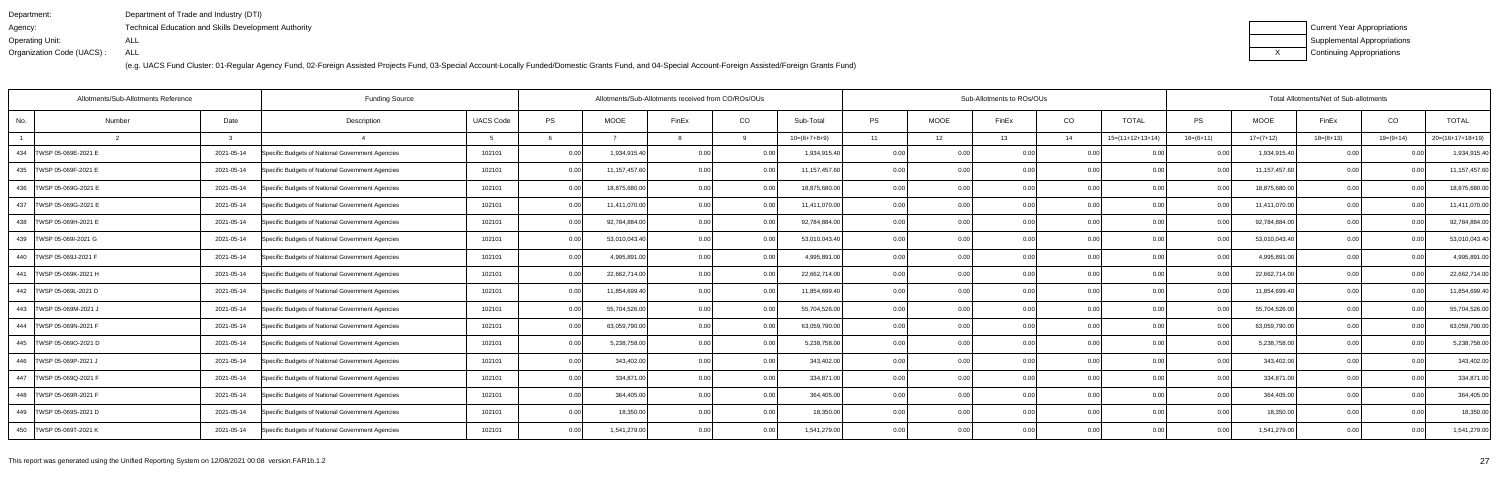| Department:               | Department of Trade and Industry (DTI)                      |
|---------------------------|-------------------------------------------------------------|
| Agency:                   | <b>Technical Education and Skills Development Authority</b> |
| Operating Unit:           | ALL                                                         |
| Organization Code (UACS): | ALL                                                         |

| Current Year Appropriations |
|-----------------------------|
| Supplemental Appropriations |
| Continuing Appropriations   |

| <b>Funding Source</b><br>Allotments/Sub-Allotments Reference |            |                                                  |                  |      |              | Allotments/Sub-Allotments received from CO/ROs/OUs |          |                |      |             | Sub-Allotments to ROs/OUs |      |                    |                |              | Total Allotments/Net of Sub-allotments |             |                    |  |  |  |
|--------------------------------------------------------------|------------|--------------------------------------------------|------------------|------|--------------|----------------------------------------------------|----------|----------------|------|-------------|---------------------------|------|--------------------|----------------|--------------|----------------------------------------|-------------|--------------------|--|--|--|
| Number<br>No.                                                | Date       | Description                                      | <b>UACS Code</b> | PS   | <b>MOOE</b>  | FinEx                                              | CO       | Sub-Total      | PS   | <b>MOOE</b> | FinEx                     | CO   | <b>TOTAL</b>       | <b>PS</b>      | MOOE         | FinEx                                  | CO          | <b>TOTAL</b>       |  |  |  |
|                                                              |            |                                                  |                  |      |              |                                                    | $\alpha$ | $10=(6+7+8+9)$ | 11   | 12          | 13                        | 14   | $15=(11+12+13+14)$ | $16=(6+11)$    | $17=(7+12)$  | $18=(8+13)$                            | $19=(9+14)$ | $20=(16+17+18+19)$ |  |  |  |
| 451   TWSP 05-069U-2021 G                                    | 2021-05-14 | Specific Budgets of National Government Agencies | 102101           | 0.00 | 385,154.00   | 0.00                                               | 0.00     | 385,154.00     | 0.00 | 0.00        | 0.00                      | 0.00 |                    | 0.00           | 385,154.00   | 0.00                                   | 0.00        | 385,154.00         |  |  |  |
| 452   TWSP 05-069V-2021 G                                    | 2021-05-14 | Specific Budgets of National Government Agencies | 102101           | 0.00 | 1,696,619.00 | 0.00                                               | 0.00     | 1,696,619.00   | 0.00 | 0.00        | 0.00                      | 0.00 | 0.00               | 0.00           | 1,696,619.00 | 0.00                                   | 0.00        | 1,696,619.00       |  |  |  |
| 453   TWSP 05-069W-2021 F                                    | 2021-05-14 | Specific Budgets of National Government Agencies | 102101           | 0.00 | 678,937.00   | 0.00                                               | 0.00     | 678,937.00     | 0.00 | 0.00        | 0.00                      | 0.00 | 0.00               | 0.00           | 678,937.00   | 0.00                                   | 0.00        | 678,937.00         |  |  |  |
| 454   TWSP 05-069X-2021 E                                    | 2021-05-14 | Specific Budgets of National Government Agencies | 102101           | 0.00 | 363,780.00   | 0.00                                               | 0.00     | 363,780.00     | 0.00 | 0.00        | 0.00                      | 0.00 | 0.00               | 0.00           | 363,780.00   | 0.00                                   | 0.00        | 363,780.00         |  |  |  |
| 455   TWSP 05-069Y-2021 C                                    | 2021-05-14 | Specific Budgets of National Government Agencies | 102101           | 0.00 | 78,275.00    | 0.00                                               | 0.00     | 78,275.00      | 0.0( | 0.00        | 0.00                      | 0.00 |                    | 0.00           | 78,275.00    | 0.00                                   | 0.00        | 78,275.00          |  |  |  |
| 456   TWSP 05-069Z-2021 E                                    | 2021-05-14 | Specific Budgets of National Government Agencies | 102101           | 0.00 | 1,946,161.00 | 0 <sub>0</sub>                                     | 0.00     | 1,946,161.00   | 0.00 | 0.00        | 0.00                      | 0.00 | 0 <sub>0</sub>     | 0 <sub>0</sub> | 1,946,161.00 | 0.00                                   | 0.00        | 1,946,161.00       |  |  |  |
| 457   TWSP-02-001-2021 A                                     | 2021-02-08 | Specific Budgets of National Government Agencies | 102101           | 0.00 | 2,769,913.70 | 0.00                                               | 0.00     | 2,769,913.70   | 0.00 | 0.00        | 0.00                      | 0.00 | 0.00               | 0.00           | 2,769,913.7  | 0.00                                   | 0.00        | 2,769,913.70       |  |  |  |
| 458   TWSP-02-002-2021 A - April 8, 2021                     | 2021-02-08 | Specific Budgets of National Government Agencies | 102101           | 0.00 | 1,996,160.00 | 0 <sub>0</sub>                                     | 0.00     | 1,996,160.00   | 0.00 | 0.00        | 0.00                      | 0.00 |                    | 0 <sub>0</sub> | 1,996,160.00 | 0.00                                   | 0.00        | 1,996,160.00       |  |  |  |
| 459   TWSP-02-003-2021 A                                     | 2021-02-08 | Specific Budgets of National Government Agencies | 102101           | 0.00 | 15,768.00    | n nr                                               | 0.00     | 15,768.00      | 0.00 | 0.00        | 0.00                      | 0.00 | 0.00               |                | 15,768.00    | 0.00                                   | 0.OC        | 15,768.00          |  |  |  |
| 460   TWSP-02-003A-2021 A                                    | 2021-02-08 | Specific Budgets of National Government Agencies | 102101           | 0.00 | 5,001,622.60 | 0 <sub>0</sub>                                     | 0.00     | 5,001,622.60   | 0.00 | 0.00        | 0.00                      | 0.00 | 0.00               | 0.00           | 5,001,622.60 | 0.00                                   | 0.00        | 5,001,622.60       |  |  |  |
| 461   TWSP-02-004-2021 B                                     | 2021-02-16 | Specific Budgets of National Government Agencies | 102101           | 0.00 | 2,054,109.80 | 0 <sub>0</sub>                                     | 0.00     | 2,054,109.80   | 0.00 | 0.00        | 0.00                      | 0.00 | 0.00               | 0.00           | 2,054,109.80 | 0.00                                   | 0.00        | 2,054,109.80       |  |  |  |
| 462   TWSP-02-005-2021 A                                     | 2021-02-16 | Specific Budgets of National Government Agencies | 102101           | 0.00 | 2,249,061.00 | 0 <sub>0</sub>                                     | 0.00     | 2,249,061.00   | 0.00 | 0.00        | 0.00                      | 0.00 | 0.00               | 0 <sub>0</sub> | 2,249,061.00 | 0.00                                   | 0.00        | 2,249,061.00       |  |  |  |
| 463 TWSP-02-006-2021 A                                       | 2021-02-16 | Specific Budgets of National Government Agencies | 102101           | 0.00 | 6,133,350.20 | 0.00                                               | 0.00     | 6,133,350.20   | 0.00 | 0.00        | 0.00                      | 0.00 | 0 <sub>0</sub>     | 0 <sub>0</sub> | 6,133,350.20 | 0.00                                   | 0.00        | 6,133,350.20       |  |  |  |
| 464   TWSP-02-007-2021 A                                     | 2021-02-16 | Specific Budgets of National Government Agencies | 102101           | 0.00 | 297,895.00   | 0.00                                               | 0.00     | 297,895.00     | 0.00 | 0.00        | 0.001                     | 0.00 | 0.00               | 0.00           | 297,895.00   | 0.00                                   | 0.00        | 297,895.00         |  |  |  |
| 465   TWSP-02-008-2021 A                                     | 2021-02-16 | Specific Budgets of National Government Agencies | 102101           | 0.00 | 5,219,394.00 | 0.00                                               | 0.00     | 5,219,394.00   | 0.00 | 0.00        | 0.00                      | 0.00 | 0.00               | 0.00           | 5,219,394.00 | 0.00                                   | 0.00        | 5,219,394.00       |  |  |  |
| 466   TWSP-02-009-2021 A                                     | 2021-02-16 | Specific Budgets of National Government Agencies | 102101           | 0.00 | 1,623,745.00 | 0.00                                               | 0.00     | 1,623,745.00   | 0.00 | 0.00        | 0.00                      | 0.00 | 0.00               | 0 <sub>0</sub> | 1,623,745.00 | 0.00                                   | 0.00        | 1,623,745.00       |  |  |  |
| 467 TWSP-02-010-2021 A                                       | 2021-03-16 | Specific Budgets of National Government Agencies | 102101           | 0.00 | 1,247,600.00 | 0.00                                               | 0.00     | 1,247,600.00   | 0.00 | 0.00        | 0.00                      | 0.00 | 0.00               | 0.00           | 1,247,600.00 | 0.00                                   | 0.00        | 1,247,600.00       |  |  |  |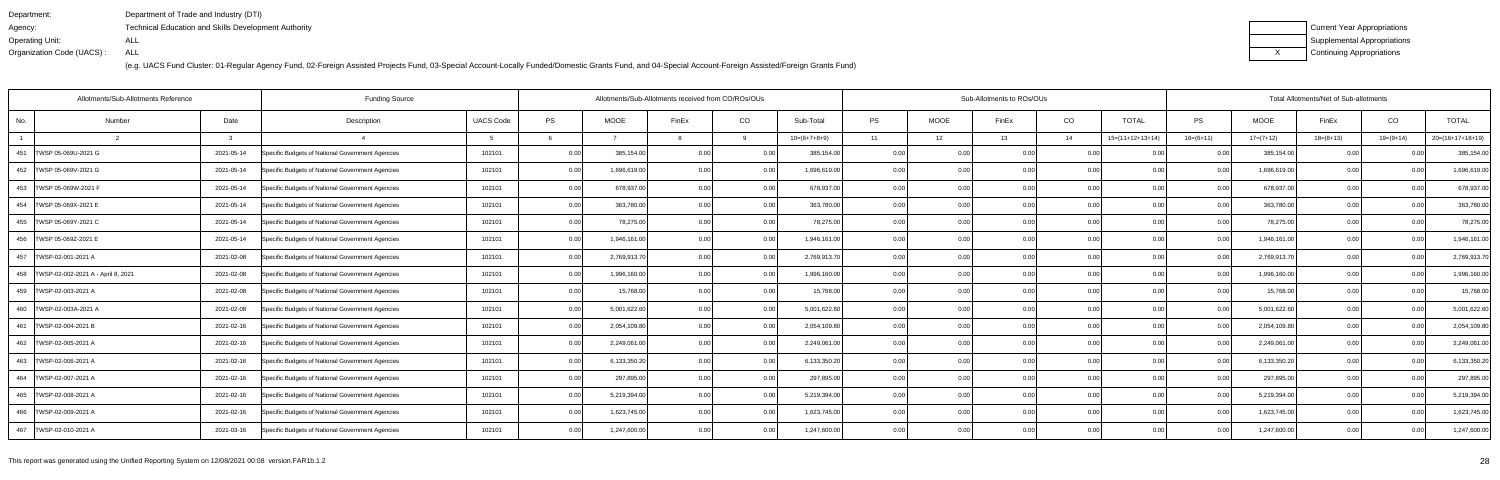| Department:               | Department of Trade and Industry (DTI)                      |
|---------------------------|-------------------------------------------------------------|
| Agency:                   | <b>Technical Education and Skills Development Authority</b> |
| Operating Unit:           | ALL                                                         |
| Organization Code (UACS): | ALL                                                         |

| Current Year Appropriations |
|-----------------------------|
| Supplemental Appropriations |
| Continuing Appropriations   |

| <b>Funding Source</b><br>Allotments/Sub-Allotments Reference |        |            |                                                  |                  |      |              | Allotments/Sub-Allotments received from CO/ROs/OUs |      |                |       |             | Sub-Allotments to ROs/OUs |      |                    |                |              | Total Allotments/Net of Sub-allotments |                |                    |
|--------------------------------------------------------------|--------|------------|--------------------------------------------------|------------------|------|--------------|----------------------------------------------------|------|----------------|-------|-------------|---------------------------|------|--------------------|----------------|--------------|----------------------------------------|----------------|--------------------|
| No.                                                          | Number | Date       | Description                                      | <b>UACS Code</b> | PS   | <b>MOOE</b>  | FinEx                                              | CO   | Sub-Total      | PS    | <b>MOOE</b> | FinEx                     | CO   | <b>TOTAL</b>       | <b>PS</b>      | MOOE         | FinEx                                  | CO             | <b>TOTAL</b>       |
|                                                              |        |            |                                                  |                  |      |              |                                                    | റ    | $10=(6+7+8+9)$ | 11    | 12          | 13                        | 14   | $15=(11+12+13+14)$ | $16=(6+11)$    | $17=(7+12)$  | $18=(8+13)$                            | $19=(9+14)$    | $20=(16+17+18+19)$ |
| 468   TWSP-02-011-2021 B                                     |        | 2021-02-16 | Specific Budgets of National Government Agencies | 102101           | 0.00 | 6,012,105.40 | 0.00                                               | 0.00 | 6,012,105.40   | 0.00  | 0.00        | 0.00                      | 0.00 | 0.00               | 0.00           | 6,012,105.40 | 0.00                                   |                | 6,012,105.40       |
| 469   TWSP-02-012-2021 B                                     |        | 2021-02-16 | Specific Budgets of National Government Agencies | 102101           | 0.00 | 9,833,730.00 | 0.00                                               | 0.00 | 9,833,730.00   | 0.00  | 0.00        | 0.00                      | 0.00 | 0.00               | 0 Q            | 9,833,730.00 | 0.00                                   | ი იი           | 9,833,730.00       |
| 470   TWSP-03-018-2021A                                      |        | 2021-03-08 | Specific Budgets of National Government Agencies | 102101           | 0.00 | 97,353.60    | 0.00                                               | 0.00 | 97,353.60      | 0.00  | 0.00        | 0.00                      | 0.00 | 0.00               | 0 <sub>0</sub> | 97,353.60    | 0.00                                   | 0.00           | 97,353.60          |
| 471   TWSP-03-019-2021C                                      |        | 2021-03-08 | Specific Budgets of National Government Agencies | 102101           | 0.00 | 381,863.3    | 0.00                                               | 0.00 | 381,863.31     | 0.00  | 0.00        | 0.00                      | 0.00 | 0.00               | 0.00           | 381,863.31   | 0.00                                   | 0.00           | 381,863.31         |
| 472   TWSP-03-020-2021B                                      |        | 2021-03-08 | Specific Budgets of National Government Agencies | 102101           | 0.00 | 258,430.00   | 0 <sub>0</sub>                                     | 0.00 | 258,430.00     | 0.0(  | 0.00        |                           | 0.00 | 0.00               |                | 258,430.00   | 0.0                                    |                | 258,430.00         |
| 473   TWSP-03-021-2021B                                      |        | 2021-03-08 | Specific Budgets of National Government Agencies | 102101           | 0.00 | 172,228.36   | 0.OC                                               | 0.00 | 172,228.36     | 0.00  | 0.00        | 0.00                      | 0.00 | 0.00               |                | 172,228.36   | 0.00                                   | ი იი           | 172,228.36         |
| 474   TWSP-03-022-2021C                                      |        | 2021-03-08 | Specific Budgets of National Government Agencies | 102101           | 0.00 | 344,744.8    | 0.00                                               | 0.00 | 344,744.81     | 0.00  | 0.00        | 0.00                      | 0.00 | 0.001              | 0.00           | 344,744.81   | 0.00                                   | 0.00           | 344,744.81         |
| 475   TWSP-03-023-2021B                                      |        | 2021-03-08 | Specific Budgets of National Government Agencies | 102101           | 0.00 | 653,077.88   | 0 <sub>0</sub>                                     | 0.00 | 653,077.88     | 0.0(  | 0.00        |                           | 0.00 |                    |                | 653,077.88   | 0.0                                    |                | 653,077.88         |
| 476   TWSP-03-024-2021A                                      |        | 2021-03-08 | Specific Budgets of National Government Agencies | 102101           | 0.00 | 102,490.50   | 0 <sub>0</sub>                                     | 0.00 | 102,490.50     | 0.00  | 0.00        | 0.00                      | 0.00 | 0.00               |                | 102,490.50   | 0.00                                   | n nn           | 102,490.50         |
| 477   TWSP-03-025-2021C                                      |        | 2021-03-08 | Specific Budgets of National Government Agencies | 102101           | 0.00 | 231,437.82   | 0.00                                               | 0.00 | 231,437.82     | 0.00  | 0.00        | 0.00 <sub>1</sub>         | 0.00 | 0.00               | 0.00           | 231,437.82   | 0.00                                   | 0.00           | 231,437.82         |
| 478   TWSP-03-026-2021C                                      |        | 2021-03-08 | Specific Budgets of National Government Agencies | 102101           | 0.00 | 112,503.89   | 0.00                                               | 0.00 | 112,503.89     | 0.00  | 0.00        | 0.00                      | 0.00 | 0.00               | 0.00           | 112,503.89   | 0.00                                   | ი იი           | 112,503.89         |
| 479   TWSP-03-027-2021A                                      |        | 2021-03-08 | Specific Budgets of National Government Agencies | 102101           | 0.00 | 981,663.9    | 0.00                                               | 0.00 | 981,663.91     | 0.00  | 0.00        | 0.00                      | 0.00 | 0.00               | 0 <sub>0</sub> | 981,663.91   | 0.00                                   | 0 <sub>0</sub> | 981,663.91         |
| 480 TWSP-03-028-2021B                                        |        | 2021-03-08 | Specific Budgets of National Government Agencies | 102101           | 0.00 | 285,529.94   | 0.00                                               | 0.00 | 285,529.94     | 0.00  | 0.00        | 0.00                      | 0.00 | 0.00               | 0 <sub>0</sub> | 285,529.94   | 0.00                                   | 0.00           | 285,529.94         |
| 481   TWSP-03-029-2021A                                      |        | 2021-03-08 | Specific Budgets of National Government Agencies | 102101           | 0.00 | 289,368.7    | 0.00                                               | 0.00 | 289,368.75     | 0.001 | 0.00        | 0.00                      | 0.00 | 0.00               | 0.00           | 289,368.75   | 0.00                                   | 0.00           | 289,368.75         |
| 482   TWSP-03-030-2021C                                      |        | 2021-03-08 | Specific Budgets of National Government Agencies | 102101           | 0.00 | 671,989.03   | 0.00                                               | 0.00 | 671,989.0      | 0.00  | 0.00        | 0.00                      | 0.00 | 0.00               | 0 <sub>0</sub> | 671,989.0    | 0.00                                   | n nn           | 671,989.03         |
| 483   TWSP-03-031-2021C                                      |        | 2021-03-08 | Specific Budgets of National Government Agencies | 102101           | 0.00 | 641,905.99   | 0.00                                               | 0.00 | 641,905.99     | 0.00  | 0.00        | 0.00                      | 0.00 | 0.00               |                | 641,905.99   | 0.00                                   | 0.00           | 641,905.99         |
| 484   TWSP-03-032-2021B                                      |        | 2021-03-08 | Specific Budgets of National Government Agencies | 102101           | 0.00 | 128,770.13   | 0.00                                               | 0.00 | 128,770.13     | 0.00  | 0.00        | 0.00                      | 0.00 | 0.00               | 0.00           | 128,770.13   | 0.00                                   | 0.00           | 128,770.13         |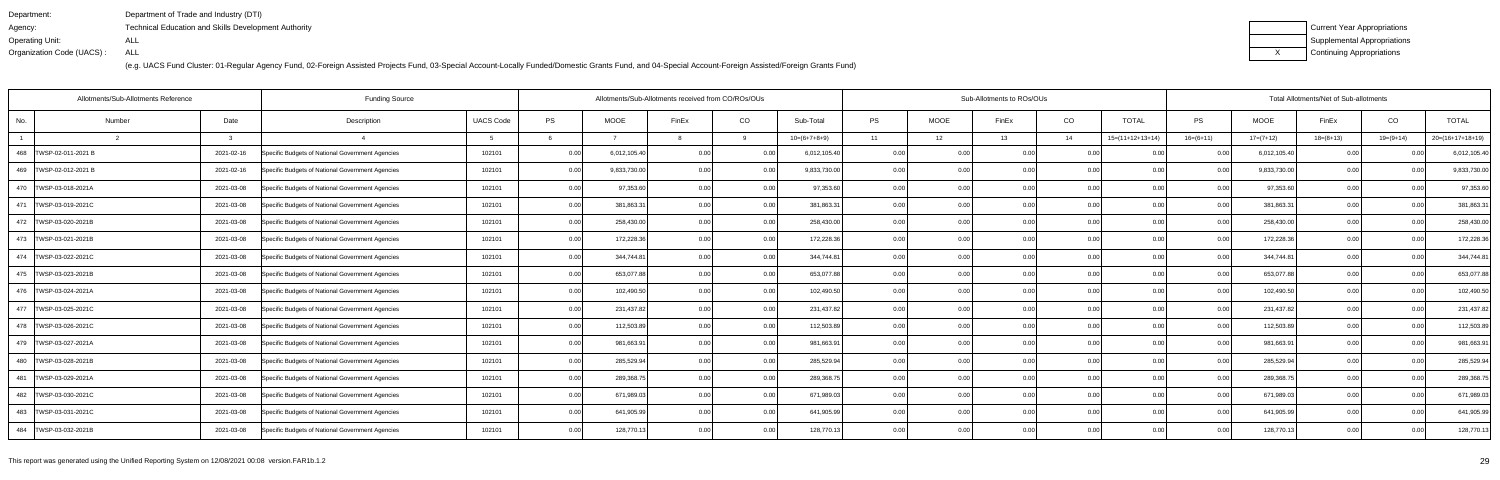| Department:               | Department of Trade and Industry (DTI)                      |
|---------------------------|-------------------------------------------------------------|
| Agency:                   | <b>Technical Education and Skills Development Authority</b> |
| Operating Unit:           | ALL                                                         |
| Organization Code (UACS): | ALL                                                         |

| Current Year Appropriations |
|-----------------------------|
| Supplemental Appropriations |
| Continuing Appropriations   |

| Allotments/Sub-Allotments Reference |        |            | <b>Funding Source</b>                            |                  |      | Allotments/Sub-Allotments received from CO/ROs/OUs |                |       |                |           |      | Sub-Allotments to ROs/OUs |      |                    |                   |               | Total Allotments/Net of Sub-allotments |                |                    |
|-------------------------------------|--------|------------|--------------------------------------------------|------------------|------|----------------------------------------------------|----------------|-------|----------------|-----------|------|---------------------------|------|--------------------|-------------------|---------------|----------------------------------------|----------------|--------------------|
| No.                                 | Number | Date       | Description                                      | <b>UACS Code</b> | PS   | <b>MOOE</b>                                        | FinEx          | CO    | Sub-Total      | <b>PS</b> | MOOE | FinEx                     | CO   | <b>TOTAL</b>       | PS                | <b>MOOE</b>   | FinEx                                  | CO             | <b>TOTAL</b>       |
|                                     |        |            |                                                  |                  |      |                                                    |                |       | $10=(6+7+8+9)$ | 11        | 12   | 13                        | 14   | $15=(11+12+13+14)$ | $16=(6+11)$       | $17=(7+12)$   | $18=(8+13)$                            | $19=(9+14)$    | $20=(16+17+18+19)$ |
| 485   TWSP-03-033-2021B             |        | 2021-03-08 | Specific Budgets of National Government Agencies | 102101           | 0.00 | 270,584.1                                          | 0.00           | 0.00  | 270,584.15     | 0.00      |      | 0.00                      | 0.0  |                    | 0.00              | 270,584.1     | 0.00                                   |                | 270,584.15         |
| 486   TWSP-03-034-2021 C            |        | 2021-03-09 | Specific Budgets of National Government Agencies | 102101           | 0.00 | 924,240.00                                         |                | 0.00  | 924,240.00     | 0.001     | 0.00 | n nr                      | 0.0  | 0.00               | 0.00              | 924,240.00    | 0.00                                   | 0 <sub>0</sub> | 924,240.00         |
| 487   TWSP-03-035-2021 D            |        | 2021-03-09 | Specific Budgets of National Government Agencies | 102101           | 0.00 | 227,520.00                                         |                | 0.00  | 227,520.00     | 0.00      | 0.00 | n nc                      | 0.00 | 0.00               | 0.00              | 227,520.00    | 0.00                                   | 0 <sub>0</sub> | 227,520.00         |
| 488   TWSP-03-036-2021 D            |        | 2021-03-09 | Specific Budgets of National Government Agencies | 102101           | 0.00 | 6,680,470.00                                       | 0.00           | 0.00  | 6,680,470.00   | 0.001     | 0.00 | 0.00                      | 0.00 | 0.00               | 0.00              | 6,680,470.00  | 0.00                                   | 0 <sub>0</sub> | 6,680,470.00       |
| 489   TWSP-03-039-2021 D            |        | 2021-03-19 | Specific Budgets of National Government Agencies | 102101           | 0.00 | 1,061,560.00                                       | 0 <sub>0</sub> | 0.00  | 1,061,560.00   | 0.00      | 0.0  |                           | 0.0  | 0.00               |                   | 1,061,560.00  | 0.00                                   | 0 <sub>0</sub> | 1,061,560.00       |
| 490   TWSP-04-040-2021 C            |        | 2021-04-05 | Specific Budgets of National Government Agencies | 102101           | 0.00 | 2,394,032.80                                       | 0.00           | 0.00  | 2,394,032.80   | 0.00      | 0.00 | 0.OC                      | 0.0  | ი იი               | 0.00              | 2,394,032.80  | 0.00                                   | 0.0(           | 2,394,032.80       |
| 491   TWSP-04-041-2021 D            |        | 2021-04-05 | Specific Budgets of National Government Agencies | 102101           | 0.00 | 6,871,392.00                                       | 0.00           | 0.00  | 6,871,392.00   | 0.001     | 0.00 | 0.00                      | 0.00 | 0.00               | 0.00              | 6,871,392.00  | 0.00                                   | 0.00           | 6,871,392.00       |
| 492   TWSP-04-042-2021 C            |        | 2021-04-05 | Specific Budgets of National Government Agencies | 102101           | 0.00 | 374,316.00                                         | 0 <sub>0</sub> | 0.00  | 374,316.00     | 0.00      | 0.00 |                           | 0.0  |                    | 0.OC              | 374,316.00    | 0.00                                   | 0 <sub>0</sub> | 374,316.00         |
| 493   TWSP-04-043-2021 E            |        | 2021-04-05 | Specific Budgets of National Government Agencies | 102101           | 0.00 | 16,586,929.00                                      | 0.00           | 0.00  | 16,586,929.00  | 0.00      | 0.00 | 0.00                      | 0.0  | 0.00               | 0.00              | 16,586,929.00 | 0.00                                   | 0 <sub>0</sub> | 16,586,929.00      |
| 494   TWSP-04-044-2021 C            |        | 2021-04-05 | Specific Budgets of National Government Agencies | 102101           | 0.00 | 11,509,967.40                                      | 0.00           | 0.00  | 11,509,967.40  | 0.00      | 0.00 | 0.00                      | 0.00 | 0.00               | 0.00              | 11,509,967.40 | 0.00                                   | 0.00           | 11,509,967.40      |
| 495   TWSP-04-045-2021 B            |        | 2021-04-05 | Specific Budgets of National Government Agencies | 102101           | 0.00 | 3,548,997.00                                       | 0.00           | 0.00  | 3,548,997.00   | 0.00      | 0.00 | 0.00                      | 0.0  | 0.00               | 0.00              | 3,548,997.00  | 0.00                                   | 0.00           | 3,548,997.00       |
| 496   TWSP-04-046-2021 B            |        | 2021-04-05 | Specific Budgets of National Government Agencies | 102101           | 0.00 | 3,942,531.00                                       | 0.00           | 0.00  | 3,942,531.00   | 0.00      | 0.00 | 0.00                      | 0.0  | 0.00               | 0.00              | 3,942,531.00  | 0.00                                   | 0.00           | 3,942,531.00       |
| 497   TWSP-04-047-2021 E            |        | 2021-04-05 | Specific Budgets of National Government Agencies | 102101           | 0.00 | 5,430,070.00                                       | 0.00           | 0.00  | 5,430,070.00   | 0.00      | 0.00 | 0.OC                      | 0.0  | 0.00               | 0.00              | 5,430,070.00  | 0.00                                   | 0.00           | 5,430,070.00       |
| 498   TWSP-04-048-2021 C            |        | 2021-04-05 | Specific Budgets of National Government Agencies | 102101           | 0.00 | 917,415.00                                         | 0.00           | 0.00  | 917,415.00     | 0.00      | 0.00 | 0.00                      | 0.00 | 0.00               | 0.00              | 917,415.00    | 0.00                                   | 0.00           | 917,415.00         |
| 499   TWSP-04-049-2021 F            |        | 2021-04-12 | Specific Budgets of National Government Agencies | 102101           | 0.00 | 1,055,330.00                                       | 0.00           | 0.00  | 1,055,330.00   | 0.00      | 0.00 | 0.00                      | 0.00 | 0.00               | 0.00              | 1,055,330.00  | 0.00                                   | 0.00           | 1,055,330.00       |
| 500   TWSP-04-050-2021 D            |        | 2021-04-12 | Specific Budgets of National Government Agencies | 102101           | 0.00 | 748,632.00                                         | 0.00           | 0.00  | 748,632.00     | 0.00      | 0.00 | 0.00                      | 0.0  | 0.00               | 0.00              | 748,632.00    | 0.00                                   | 0.00           | 748,632.00         |
| 501   TWSP-04-051-2021 C            |        | 2021-04-12 | Specific Budgets of National Government Agencies | 102101           | 0.00 | 2,984,041.40                                       | 0.00           | 0.001 | 2,984,041.40   | 0.001     | 0.00 | 0.00                      | 0.00 | 0.00               | 0.00 <sub>l</sub> | 2,984,041.40  | 0.00                                   | 0.00           | 2,984,041.40       |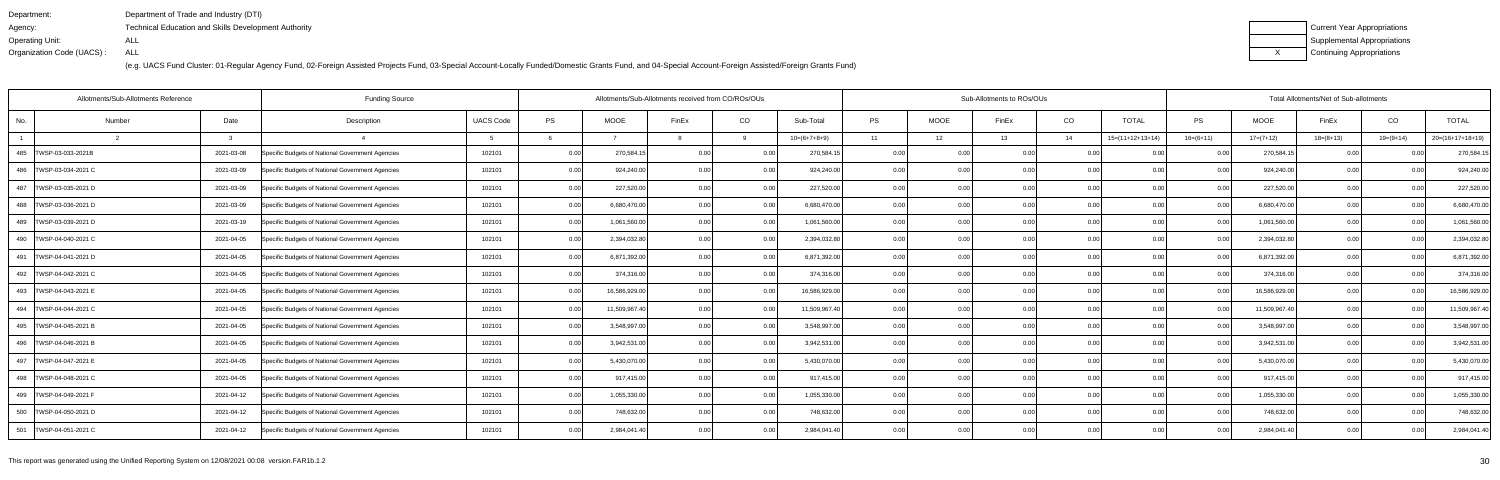| Department:               | Department of Trade and Industry (DTI)                      |
|---------------------------|-------------------------------------------------------------|
| Agency:                   | <b>Technical Education and Skills Development Authority</b> |
| Operating Unit:           | ALL                                                         |
| Organization Code (UACS): | ALL                                                         |

| Current Year Appropriations |
|-----------------------------|
| Supplemental Appropriations |
| Continuing Appropriations   |

| Allotments/Sub-Allotments Reference |        |            | <b>Funding Source</b>                            |                  |      | Allotments/Sub-Allotments received from CO/ROs/OUs |                |       |                |           |      | Sub-Allotments to ROs/OUs |      |                    |             |               | Total Allotments/Net of Sub-allotments |                |                    |
|-------------------------------------|--------|------------|--------------------------------------------------|------------------|------|----------------------------------------------------|----------------|-------|----------------|-----------|------|---------------------------|------|--------------------|-------------|---------------|----------------------------------------|----------------|--------------------|
| No.                                 | Number | Date       | Description                                      | <b>UACS Code</b> | PS   | <b>MOOE</b>                                        | FinEx          | CO    | Sub-Total      | <b>PS</b> | MOOE | FinEx                     | CO   | <b>TOTAL</b>       | PS          | <b>MOOE</b>   | FinEx                                  | CO             | <b>TOTAL</b>       |
|                                     |        |            |                                                  |                  |      |                                                    |                | Q     | $10=(6+7+8+9)$ | 11        | 12   | 13                        | 14   | $15=(11+12+13+14)$ | $16=(6+11)$ | $17=(7+12)$   | $18=(8+13)$                            | $19=(9+14)$    | $20=(16+17+18+19)$ |
| 502   TWSP-04-052-2021 F            |        | 2021-07-12 | Specific Budgets of National Government Agencies | 102101           | 0.00 | 1,493,140.40                                       | 0.00           | 0.00  | 1,493,140.40   | 0.00      |      | 0.00                      | 0.0  |                    | 0.00        | 1,493,140.40  | 0.00                                   |                | 1,493,140.40       |
| 503<br>TWSP-04-055-2021 C           |        | 2021-04-15 | Specific Budgets of National Government Agencies | 102101           | 0.00 | 1,494,324.60                                       | 0.00           | 0.00  | 1,494,324.60   | 0.001     | 0.00 | n nr                      | 0.0  | 0.00               | 0.OC        | 1,494,324.60  | 0.00                                   | 0 <sub>0</sub> | 1,494,324.60       |
| 504 TWSP-04-056-2021 E              |        | 2021-04-23 | Specific Budgets of National Government Agencies | 102101           | 0.00 | 2,977,692.80                                       |                | 0.00  | 2,977,692.80   | 0.00      | 0.00 |                           | 0.00 | 0.00               | 0.00        | 2,977,692.80  | 0.00                                   | 0 <sub>0</sub> | 2,977,692.80       |
| 505   TWSP-04-057-2021 D            |        | 2021-04-23 | Specific Budgets of National Government Agencies | 102101           | 0.00 | 661,665.00                                         | 0.00           | 0.00  | 661,665.00     | 0.001     | 0.00 | 0.00                      | 0.00 | 0.00               | 0.00        | 661,665.00    | 0.00                                   | 0 <sub>0</sub> | 661,665.00         |
| 506 TWSP-04-058-2021 H              |        | 2021-04-23 | Specific Budgets of National Government Agencies | 102101           | 0.00 | 4,032,027.20                                       | 0 <sub>0</sub> | 0.00  | 4,032,027.20   | 0.00      | 0.0  |                           | 0.0  | 0.00               |             | 4,032,027.20  | 0.00                                   | 0 <sub>0</sub> | 4,032,027.20       |
| 507   TWSP-04-059-2021 E            |        | 2021-04-23 | Specific Budgets of National Government Agencies | 102101           | 0.00 | 2,560,160.00                                       | 0.00           | 0.00  | 2,560,160.00   | 0.001     | 0.00 | 0.OC                      | 0.0  | ი იი               | 0.00        | 2,560,160.00  | 0.00                                   | 0.0(           | 2,560,160.00       |
| 508   TWSP-04-060-2021 D            |        | 2021-04-23 | Specific Budgets of National Government Agencies | 102101           | 0.00 | 6,055,952.00                                       | 0.00           | 0.00  | 6,055,952.00   | 0.001     | 0.00 | 0.00                      | 0.00 | 0.00               | 0.00        | 6,055,952.00  | 0.00                                   | 0.00           | 6,055,952.00       |
| 509   TWSP-04-061-2021 D            |        | 2021-04-27 | Specific Budgets of National Government Agencies | 102101           | 0.00 | 144,158.00                                         | 0 <sub>0</sub> | 0.00  | 144,158.00     | 0.00      | 0.00 |                           | 0.0  |                    |             | 144,158.00    | 0.00                                   |                | 144,158.00         |
| 510   TWSP-04-062-2021 G            |        | 2021-04-27 | Specific Budgets of National Government Agencies | 102101           | 0.00 | 1,342,249.20                                       | 0.00           | 0.00  | 1,342,249.20   | 0.00      | 0.00 | 0.00                      | 0.0  | 0.00               | 0.00        | 1,342,249.20  | 0.00                                   | 0.00           | 1,342,249.20       |
| 511   TWSP-04-063-2021 F            |        | 2021-04-27 | Specific Budgets of National Government Agencies | 102101           | 0.00 | 988,704.08                                         | 0.00           | 0.00  | 988,704.08     | 0.001     | 0.00 | 0.00                      | 0.00 | 0.00               | 0.00        | 988,704.08    | 0.00                                   | 0.00           | 988,704.08         |
| 512   TWSP-04-064-2021 F            |        | 2021-04-30 | Specific Budgets of National Government Agencies | 102101           | 0.00 | 997,824.00                                         | 0.00           | 0.00  | 997,824.00     | 0.00      | 0.00 | 0.00                      | 0.0  | 0.00               | 0.00        | 997,824.00    | 0.00                                   | 0.00           | 997,824.00         |
| 513   TWSP-04-066-2021 E            |        | 2021-04-30 | Specific Budgets of National Government Agencies | 102101           | 0.00 | 5,269,145.00                                       | 0.00           | 0.00  | 5,269,145.00   | 0.00      | 0.00 | 0.00                      | 0.0  | 0.00               | 0.00        | 5,269,145.00  | 0.00                                   | 0.0(           | 5,269,145.00       |
| 514   TWSP-04-067-2021 E            |        | 2021-04-30 | Specific Budgets of National Government Agencies | 102101           | 0.00 | 9,718,145.00                                       | 0.00           | 0.00  | 9,718,145.00   | 0.00      | 0.00 | 0.OC                      | 0.0  | 0.00               | 0.00        | 9,718,145.00  | 0.00                                   | 0.00           | 9,718,145.00       |
| 515   TWSP-05--071-2021 H           |        | 2021-05-17 | Specific Budgets of National Government Agencies | 102101           | 0.00 | 59,998,761.60                                      | 0.00           | 0.00  | 59,998,761.60  | 0.00      | 0.00 | 0.00                      | 0.00 | 0.00               | 0.00        | 59,998,761.60 | 0.00                                   | 0.00           | 59,998,761.60      |
| 516   TWSP-05-068-2021 G            |        | 2021-05-11 | Specific Budgets of National Government Agencies | 102101           | 0.00 | 1,814,871.20                                       | 0.00           | 0.00  | 1,814,871.20   | 0.00      | 0.00 | 0.00                      | 0.00 | 0.00               | 0.00        | 1,814,871.20  | 0.00                                   | 0.00           | 1,814,871.20       |
| 517   TWSP-05-069-2021 D            |        | 2021-05-11 | Specific Budgets of National Government Agencies | 102101           | 0.00 | 3,417,680.00                                       | 0.00           | 0.00  | 3,417,680.00   | 0.00      | 0.00 | 0.00                      | 0.00 | 0.00               | 0.00        | 3,417,680.00  | 0.00                                   | 0.00           | 3,417,680.00       |
| 518   TWSP-05-069AG-2021 G          |        | 2021-05-14 | Specific Budgets of National Government Agencies | 102101           | 0.00 | 7,365,870.00                                       | 0.00           | 0.001 | 7,365,870.00   | 0.001     | 0.00 | 0.00                      | 0.00 | 0.00               | 0.00        | 7,365,870.00  | 0.00                                   | 0.00           | 7,365,870.00       |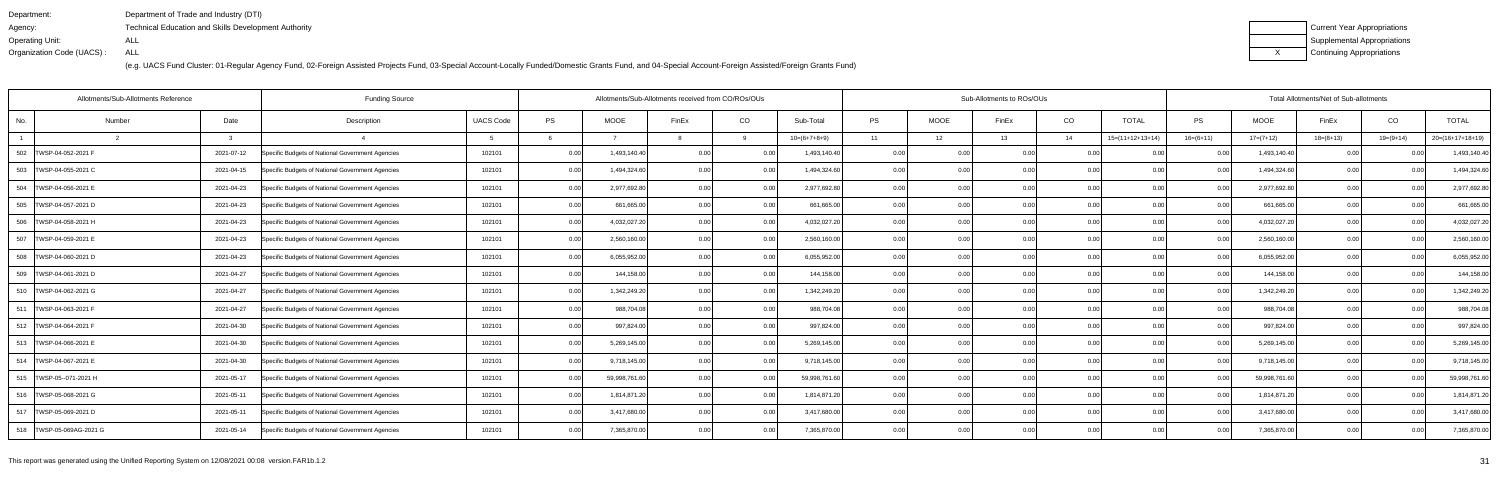| Department:               | Department of Trade and Industry (DTI)               |
|---------------------------|------------------------------------------------------|
| Agency:                   | Technical Education and Skills Development Authority |
| Operating Unit:           | ALL                                                  |
| Organization Code (UACS): | ALL                                                  |

| Current Year Appropriations |
|-----------------------------|
| Supplemental Appropriations |
| Continuing Appropriations   |

|                            | Allotments/Sub-Allotments Reference | <b>Funding Source</b>                            |                  |      | Allotments/Sub-Allotments received from CO/ROs/OUs |                |       |                |           |             | Sub-Allotments to ROs/OUs |                |                    |                   |               | Total Allotments/Net of Sub-allotments |                |                  |
|----------------------------|-------------------------------------|--------------------------------------------------|------------------|------|----------------------------------------------------|----------------|-------|----------------|-----------|-------------|---------------------------|----------------|--------------------|-------------------|---------------|----------------------------------------|----------------|------------------|
| No.                        | Date<br>Number                      | Description                                      | <b>UACS Code</b> | PS   | <b>MOOE</b>                                        | FinEx          | CO    | Sub-Total      | <b>PS</b> | <b>MOOE</b> | FinEx                     | CO             | <b>TOTAL</b>       | PS                | <b>MOOE</b>   | FinEx                                  | CO             | <b>TOTAL</b>     |
|                            | $\mathbf{r}$                        |                                                  |                  |      |                                                    |                | Q     | $10=(6+7+8+9)$ | 11        | 12          | 13                        | 14             | $15=(11+12+13+14)$ | $16=(6+11)$       | $17=(7+12)$   | $18=(8+13)$                            | $19=(9+14)$    | 20=(16+17+18+19) |
| 519   TWSP-05-069AM-2021 J | 2021-05-14                          | Specific Budgets of National Government Agencies | 102101           | 0.00 | 2,962,105.00                                       | 0.00           | 0.00  | 2,962,105.00   | 0.00      |             | 0.00                      | 0.0            |                    | 0.00              | 2,962,105.00  | 0.00                                   |                | 2,962,105.00     |
| 520   TWSP-05-069AN-2021 G | 2021-05-14                          | Specific Budgets of National Government Agencies | 102101           | 0.00 | 6,269,330.00                                       | 0.00           | 0.00  | 6,269,330.00   | 0.001     | 0.00        | n nr                      | 0.00           | 0.00               | 0.00              | 6,269,330.00  | 0.00                                   | 0 <sub>0</sub> | 6,269,330.00     |
| 521   TWSP-05-069AO-2021 H | 2021-05-14                          | Specific Budgets of National Government Agencies | 102101           | 0.00 | 4,187,140.60                                       |                | 0.00  | 4,187,140.60   | 0.001     | 0.00        | 0.OC                      | 0.00           | 0.00               | 0.00              | 4,187,140.60  | 0.00                                   | 0 <sub>0</sub> | 4,187,140.60     |
| 522  TWSP-05-069AP-2021 H  | 2021-05-14                          | Specific Budgets of National Government Agencies | 102101           | 0.00 | 1,163,200.00                                       | 0.00           | 0.00  | 1,163,200.00   | 0.001     | 0.00        | 0.00                      | 0.00           | 0.00               | 0.00              | 1,163,200.00  | 0.00                                   | 0.00           | 1,163,200.00     |
| 523 TWSP-05-070-2021 E     | 2021-05-17                          | Specific Budgets of National Government Agencies | 102101           | 0.00 | 1,492,475.80                                       | $\cap$ $\cap$  | 0.00  | 1,492,475.80   | 0.00      | 0.0         |                           | 0 <sub>0</sub> | ი იი               |                   | 1,492,475.80  | 0.00                                   | 0 <sub>0</sub> | 1,492,475.80     |
| 524   TWSP-05-072-2021 H   | 2021-05-26                          | Specific Budgets of National Government Agencies | 102101           | 0.00 | 425,232.00                                         | 0.00           | 0.00  | 425,232.00     | 0.001     | 0.00        | 0.OC                      | 0.0            | ი იი               | 0.00              | 425,232.00    | 0.00                                   | 0 <sub>0</sub> | 425,232.00       |
| 525   TWSP-05-073-2021 F   | 2021-05-28                          | Specific Budgets of National Government Agencies | 102101           | 0.00 | 1,871,580.00                                       | 0.00           | 0.00  | 1,871,580.00   | 0.00      | 0.00        | 0.00                      | 0.00           | 0.00               | 0.00              | 1,871,580.00  | 0.00                                   | 0.00           | 1,871,580.00     |
| 526   TWSP2 03-008-2021 A  | 2021-03-01                          | Section 11(b), Republic Act No. 11494            | 102414           | 0.00 | 849,064.80                                         | 0 <sub>0</sub> | 0.00  | 849,064.80     | 0.00      | 0.00        |                           | 0 <sub>0</sub> |                    | 0.OC              | 849,064.80    | 0 <sub>0</sub>                         |                | 849,064.80       |
| 527 TWSP2 03-009-2021 A    | 2021-03-01                          | Section 11(b), Republic Act No. 11494            | 102414           | 0.00 | 1,499,886.40                                       | 0.00           | 0.00  | 1,499,886.40   | 0.001     | 0.00        | 0.00                      | 0.0            | 0.00               | 0.00              | 1,499,886.40  | 0.00                                   | 0.00           | 1,499,886.40     |
| 528   TWSP2 05-035-2021 G  | 2021-05-28                          | Section 11(b), Republic Act No. 11494            | 102414           | 0.00 | 679,690.00                                         | 0.00           | 0.00  | 679,690.00     | 0.00      | 0.00        | 0.00                      | 0.00           | 0.00               | 0.00              | 679,690.00    | 0.00                                   | 0.00           | 679,690.00       |
| 529 TWSP2 05-036-2021 E    | 2021-05-28                          | Section 11(b), Republic Act No. 11494            | 102414           | 0.00 | 926,401.80                                         | 0.00           | 0.00  | 926,401.80     | 0.00      | 0.00        | 0.00                      | 0.0            | 0.00               | 0.00              | 926,401.80    | 0.00                                   | 0.00           | 926,401.80       |
| 530 TWSP2 05-037-2021 C    | 2021-05-28                          | Section 11(b), Republic Act No. 11494            | 102414           | 0.00 | 29,250.00                                          | 0.00           | 0.00  | 29,250.00      | 0.00      | 0.00        | 0.00                      | 0.00           | 0.00               | 0.00              | 29,250.00     | 0.00                                   | 0.00           | 29,250.00        |
| 531 TWSP2 05-038-2021 A    | 2021-05-28                          | Section 11(b), Republic Act No. 11494            | 102414           | 0.00 | 13,256,795.00                                      | 0.00           | 0.00  | 13,256,795.00  | 0.00      | 0.00        | 0.OC                      | 0.00           | 0.00               | 0.00              | 13,256,795.00 | 0.00                                   | 0.00           | 13,256,795.00    |
| 532 TWSP2-02-001-2021 A    | 2021-02-08                          | Section 11(b), Republic Act No. 11494            | 102414           | 0.00 | 702,624.00                                         | 0.00           | 0.00  | 702,624.00     | 0.001     | 0.00        | 0.00                      | 0.00           | 0.00               | 0.00              | 702,624.00    | 0.00                                   | 0.00           | 702,624.00       |
| 533   TWSP2-02-002-2021 A  | 2021-02-08                          | Section 11(b), Republic Act No. 11494            | 102414           | 0.00 | 1,341,057.60                                       | 0.00           | 0.00  | 1,341,057.60   | 0.001     | 0.00        | 0.00                      | 0.00           | 0.00               | 0.00              | 1,341,057.60  | 0.00                                   | 0.00           | 1,341,057.60     |
| 534   TWSP2-02-003-2021 A  | 2021-02-08                          | Section 11(b), Republic Act No. 11494            | 102414           | 0.00 | 2,988,307.20                                       | 0.00           | 0.00  | 2,988,307.20   | 0.00      | 0.00        | 0.00                      | 0.00           | 0.00               | 0.00              | 2,988,307.20  | 0.00                                   | 0.00           | 2,988,307.20     |
| 535 TWSP2-02-004-2021 A    | 2021-02-08                          | Section 11(b), Republic Act No. 11494            | 102414           | 0.00 | 10,856,087.40                                      | 0.00           | 0.001 | 10,856,087.40  | 0.00      | 0.00        | 0.00                      | 0.00           | 0.00               | 0.00 <sub>l</sub> | 10,856,087.40 | 0.00                                   | 0.00           | 10,856,087.40    |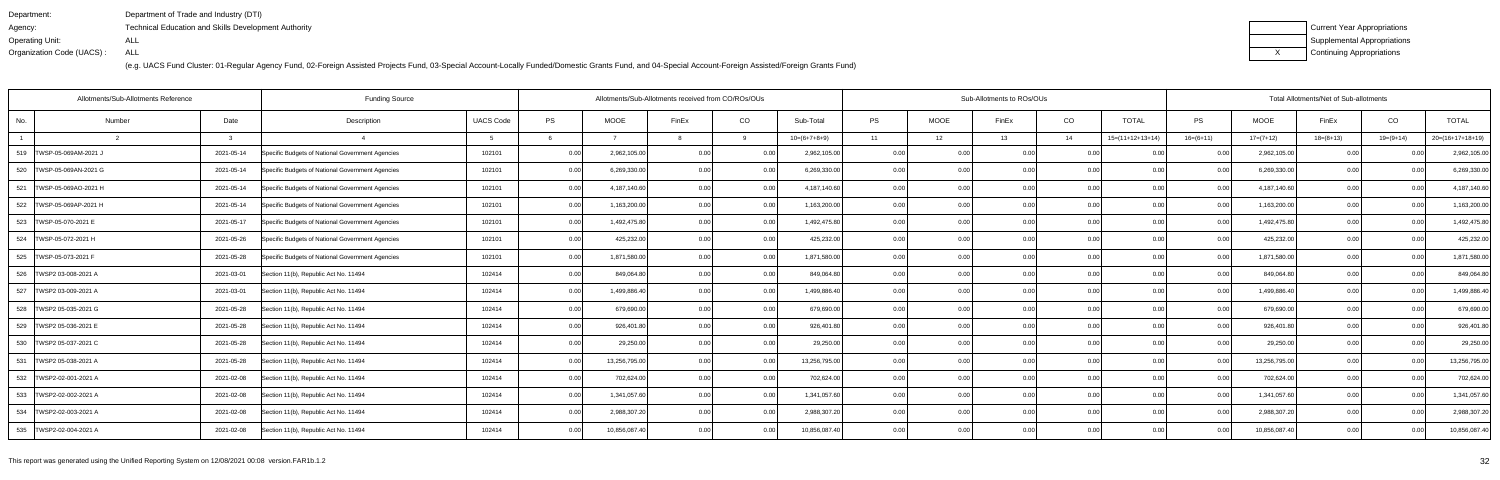| Department:               | Department of Trade and Industry (DTI)               |
|---------------------------|------------------------------------------------------|
| Agency:                   | Technical Education and Skills Development Authority |
| Operating Unit:           | ALL                                                  |
| Organization Code (UACS): | ALL                                                  |

| Current Year Appropriations |
|-----------------------------|
| Supplemental Appropriations |
| Continuing Appropriations   |

| Allotments/Sub-Allotments Reference |        | Allotments/Sub-Allotments received from CO/ROs/OUs |                                                  |                  |      |               |                | Sub-Allotments to ROs/OUs |                |           | Total Allotments/Net of Sub-allotments |       |                |                    |                   |               |             |                |                    |
|-------------------------------------|--------|----------------------------------------------------|--------------------------------------------------|------------------|------|---------------|----------------|---------------------------|----------------|-----------|----------------------------------------|-------|----------------|--------------------|-------------------|---------------|-------------|----------------|--------------------|
| No.                                 | Number | Date                                               | Description                                      | <b>UACS Code</b> | PS   | <b>MOOE</b>   | FinEx          | CO                        | Sub-Total      | <b>PS</b> | MOOE                                   | FinEx | CO             | <b>TOTAL</b>       | PS                | MOOE          | FinEx       | CO             | <b>TOTAL</b>       |
|                                     |        | ູ                                                  |                                                  |                  |      |               |                | 9                         | $10=(6+7+8+9)$ | 11        | 12                                     | 13    | 14             | $15=(11+12+13+14)$ | $16=(6+11)$       | $17=(7+12)$   | $18=(8+13)$ | $19=(9+14)$    | $20=(16+17+18+19)$ |
| 536 TWSP2-02-006-2021 A             |        | 2021-02-08                                         | Section 11(b), Republic Act No. 11494            | 102414           | 0.00 | 2,999,932.20  | 0.00           | 0.00                      | 2,999,932.20   | 0.00      | 0.00                                   | 0.00  | 0.0            |                    | 0.00              | 2,999,932.20  | 0.00        | 0.0(           | 2,999,932.20       |
| 537 TWSP2-02-007-2021 A             |        | 2021-02-08                                         | Section 11(b), Republic Act No. 11494            | 102414           | 0.00 | 2,998,047.60  | 0.00           | 0.00                      | 2,998,047.60   | 0.00      | 0.00                                   | 0.00  | 0.00           | 0.00               | 0.00              | 2,998,047.60  | 0.00        | 0 <sub>0</sub> | 2,998,047.60       |
| 538   TWSP2-03-010-2021 B           |        | 2021-03-17                                         | Section 11(b), Republic Act No. 11494            | 102414           | 0.00 | 2,112,123.40  | 0.00           | 0.00                      | 2,112,123.40   | 0.00      | 0.00                                   | ი იი  | 0.00           | 0.00               | 0.00              | 2,112,123.40  | 0.00        | 0.00           | 2,112,123.40       |
| 539   TWSP2-03-011-2021 B           |        | 2021-03-17                                         | Section 11(b), Republic Act No. 11494            | 102414           | 0.00 | 1,060,693.60  | 0.00           | 0.001                     | 1,060,693.60   | 0.00      | 0.00                                   | 0.00  | 0.00           | 0.00               | 0.00              | 1,060,693.60  | 0.00        | 0.00           | 1,060,693.60       |
| 540<br>TWSP2-03-012-2021 B          |        | 2021-03-17                                         | Section 11(b), Republic Act No. 11494            | 102414           | 0.00 | 721,916.20    | 0.00           | 0.00                      | 721,916.20     | 0.001     | 0.00                                   | n nn  | 0.00           | 0.00               | 0.00              | 721,916.20    | 0.00        | 0 <sub>0</sub> | 721,916.20         |
| 541   TWSP2-03-013-2021 A           |        | 2021-03-17                                         | Section 11(b), Republic Act No. 11494            | 102414           | 0.00 | 1,884,048.80  | 0.00           | 0.00                      | 1,884,048.80   | 0.00      | 0.00                                   | n nr  | 0.00           | 0.00               | 0.00              | 1,884,048.80  | 0.00        | 0.00           | 1,884,048.80       |
| 542   TWSP2-04-014-2021 C           |        | 2021-04-12                                         | Section 11(b), Republic Act No. 11494            | 102414           | 0.00 | 6,841.00      | 0.00           | 0.00                      | 6,841.00       | 0.00      | 0.00                                   | 0.00  | 0.00           | 0.00               | 0.00 <sub>l</sub> | 6,841.00      | 0.00        | 0.00           | 6,841.00           |
| 543   TWSP2-04-015-2021 C           |        | 2021-04-12                                         | Section 11(b), Republic Act No. 11494            | 102414           | 0.00 | 1,550,100.00  | $\cap$ $\cap$  | 0.00                      | 1,550,100.00   | 0.00      | 0.00                                   |       | 0 <sub>0</sub> | 0.00               |                   | 1,550,100.00  | 0.00        | 0 <sub>0</sub> | 1,550,100.00       |
| 544   TWSP2-04-016-2021 D           |        | 2021-04-15                                         | Section 11(b), Republic Act No. 11494            | 102414           | 0.00 | 2,171,888.00  |                | 0.00                      | 2,171,888.00   | 0.00      | 0.00                                   | ი იი  | 0.00           | 0.00               | 0.00              | 2,171,888.00  | 0.00        | 0 <sub>0</sub> | 2,171,888.00       |
| 545   TWSP2-04-017-2021 B           |        | 2021-04-23                                         | Section 11(b), Republic Act No. 11494            | 102414           | 0.00 | 960,696.00    | 0.00           | 0.00                      | 960,696.00     | 0.001     | 0.00                                   | 0.00  | 0.00           | 0.00               | 0.00 <sub>l</sub> | 960,696.00    | 0.00        | 0.00           | 960,696.00         |
| 546   TWSP2-04-018-2021 D           |        | 2021-04-23                                         | Section 11(b), Republic Act No. 11494            | 102414           | 0.00 | 3,234,706.40  | 0 <sub>0</sub> | 0.00                      | 3,234,706.40   | 0.00      | 0.00                                   |       | 0 <sub>0</sub> |                    | 0.00              | 3,234,706.40  | 0.00        | 0 <sub>0</sub> | 3,234,706.40       |
| 547   TWSP2-04-019-2021 A           |        | 2021-04-23                                         | Section 11(b), Republic Act No. 11494            | 102414           | 0.00 | 781,040.00    |                | 0.00                      | 781,040.00     | 0.00      | 0.00                                   | n nr  | 0.0            | 0.00               | 0.00              | 781,040.00    | 0.00        | 0 <sub>0</sub> | 781,040.00         |
| 548   TWSP2-04-020-2021 E           |        | 2021-04-30                                         | Specific Budgets of National Government Agencies | 102101           | 0.00 | 248,849.60    | 0.00           | 0.00                      | 248,849.60     | 0.001     | 0.00                                   | 0.00  | 0.00           | 0.00               | 0.00              | 248,849.60    | 0.00        | 0.00           | 248,849.60         |
| 549   TWSP2-04-021-2021 C           |        | 2021-04-30                                         | Section 11(b), Republic Act No. 11494            | 102414           | 0.00 | 20,891,865.40 | 0.00           | 0.00                      | 20,891,865.40  | 0.00      | 0.00                                   | 0.00  | 0.0            | 0.00               | 0.00              | 20,891,865.40 | 0.00        | 0 <sub>0</sub> | 20,891,865.40      |
| 550 TWSP2-04-022-2021 B             |        | 2021-04-30                                         | Section 11(b), Republic Act No. 11494            | 102414           | 0.00 | 1,239,235.00  | 0.00           | 0.00                      | 1,239,235.00   | 0.00      | 0.00                                   | 0.00  | 0.00           | 0.00               | 0.00              | 1,239,235.00  | 0.00        | 0 <sub>0</sub> | 1,239,235.00       |
| 551   TWSP2-04-023-2021 E           |        | 2021-04-30                                         | Section 11(b), Republic Act No. 11494            | 102414           | 0.00 | 1,042,546.40  |                | 0.00                      | 1,042,546.40   | 0.00      | 0.00                                   | n nn  | 0.00           | 0.00               | 0.00              | 1,042,546.40  | 0.00        | 0.00           | 1,042,546.40       |
| 552  TWSP2-04-024-2021 A            |        | 2021-05-11                                         | Specific Budgets of National Government Agencies | 102101           | 0.00 | 10,101,083.00 | 0.00           | 0.00                      | 10,101,083.00  | 0.001     | 0.00                                   | 0.00  | 0.00           | 0.00               | 0.001             | 10,101,083.00 | 0.00        | 0.00           | 10,101,083.00      |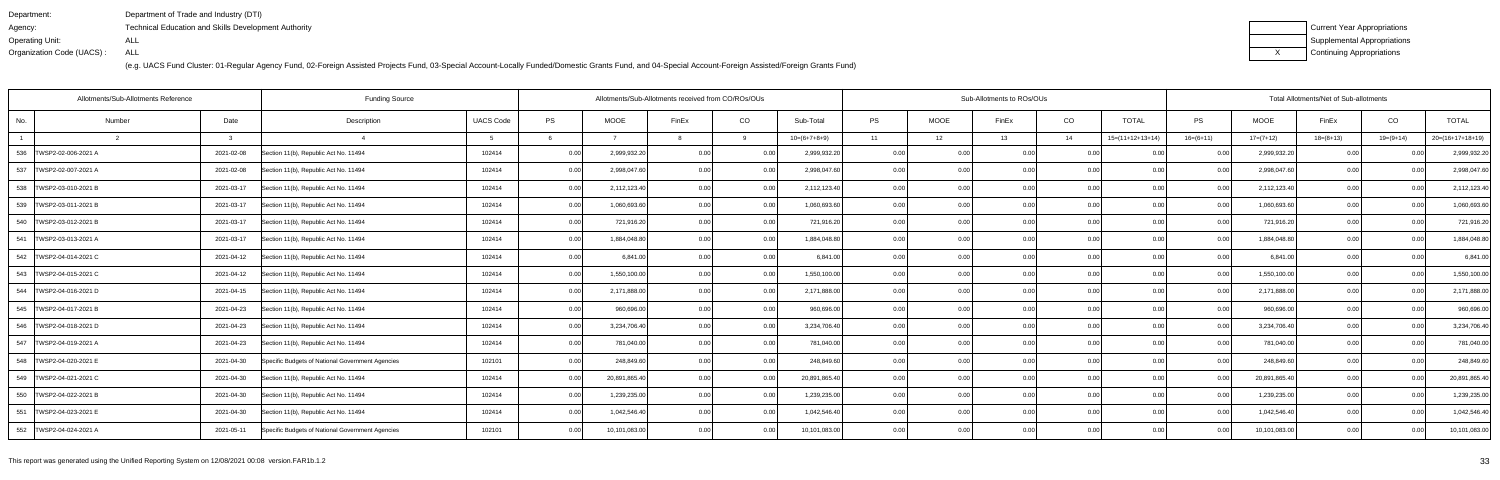| Department:               | Department of Trade and Industry (DTI)                      |
|---------------------------|-------------------------------------------------------------|
| Agency:                   | <b>Technical Education and Skills Development Authority</b> |
| Operating Unit:           | ALL                                                         |
| Organization Code (UACS): | ALL                                                         |

| Current Year Appropriations |
|-----------------------------|
| Supplemental Appropriations |
| Continuing Appropriations   |

| <b>Funding Source</b><br>Allotments/Sub-Allotments Reference |                |            |                                       |                  |      |                 | Allotments/Sub-Allotments received from CO/ROs/OUs |                   |                 |           |             | Sub-Allotments to ROs/OUs |      |                    | Total Allotments/Net of Sub-allotments |               |             |             |                    |
|--------------------------------------------------------------|----------------|------------|---------------------------------------|------------------|------|-----------------|----------------------------------------------------|-------------------|-----------------|-----------|-------------|---------------------------|------|--------------------|----------------------------------------|---------------|-------------|-------------|--------------------|
| No.                                                          | Number         | Date       | Description                           | <b>UACS Code</b> | PS   | <b>MOOE</b>     | FinEx                                              | CO                | Sub-Total       | <b>PS</b> | <b>MOOE</b> | FinEx                     | CO   | <b>TOTAL</b>       | <b>PS</b>                              | <b>MOOE</b>   | FinEx       | CO          | <b>TOTAL</b>       |
|                                                              | $\overline{2}$ |            |                                       |                  |      |                 |                                                    | 9                 | $10=(6+7+8+9)$  | 11        | 12          | 13                        | 14   | $15=(11+12+13+14)$ | $16=(6+11)$                            | $17=(7+12)$   | $18=(8+13)$ | $19=(9+14)$ | $20=(16+17+18+19)$ |
| 553 TWSP2-04-025-2021 C                                      |                | 2021-05-11 | Section 11(b), Republic Act No. 11494 | 102414           | 0.00 | 2,999,266.00    | 0.00                                               | 0.001             | 2,999,266.00    | 0.00      | 0.00        | 0.00                      | 0.00 | 0 <sub>0</sub>     | 0.00                                   | 2,999,266.00  | 0.00        | 0.00        | 2,999,266.00       |
| 554   TWSP2-04-026-2021 A                                    |                | 2021-05-11 | Section 11(b), Republic Act No. 11494 | 102414           | 0.00 | 2,804,213.40    | 0.00                                               | 0.00              | 2,804,213.40    | 0.00      | 0.00        | 0.00 <sub>l</sub>         | 0.00 | 0.00               | 0.00                                   | 2,804,213.40  | 0.00        | 0.00        | 2,804,213.40       |
| 555 TWSP2-04-027-2021 A                                      |                | 2021-05-11 | Section 11(b), Republic Act No. 11494 | 102414           | 0.00 | 8,647,535.00    | 0.00                                               | 0.00              | 8,647,535.00    | 0.00      | 0.00        | 0.00                      | 0.00 | 0.00               | 0.00                                   | 8,647,535.00  | 0.00        | 0.00        | 8,647,535.00       |
| 556   TWSP2-04-028-2021 B                                    |                | 2021-05-11 | Section 11(b), Republic Act No. 11494 | 102414           | 0.00 | 5,478,018.60    | 0.00                                               | 0.00              | 5,478,018.60    | 0.00      | 0.00        | 0.00                      | 0.00 | 0.00               | 0.00                                   | 5,478,018.60  | 0.00        | 0.00        | 5,478,018.60       |
| 557   TWSP2-04-029-2021 A                                    |                | 2021-05-11 | Section 11(b), Republic Act No. 11494 | 102414           | 0.00 | 1,218,245.00    | 0 <sub>0</sub>                                     | 0.00              | 1,218,245.00    | 0.00      | 0.00        | 0.00                      | 0.00 |                    | 0.00                                   | 1,218,245.00  | 0.00        | 0.00        | 1,218,245.00       |
| 558  TWSP2-05-030-2021 F                                     |                | 2021-05-17 | Section 11(b), Republic Act No. 11494 | 102414           | 0.00 | 366,748.80      | 0 <sub>0</sub>                                     | 0.00              | 366,748.80      | 0.00      | 0.00        | 0.00 <sub>l</sub>         | 0.00 |                    | 0.00                                   | 366.748.80    | 0.00        | 0.00        | 366,748.80         |
| 559 TWSP2-05-031-2021 B                                      |                | 2021-05-17 | Section 11(b), Republic Act No. 11494 | 102414           | 0.00 | 22,762,984.80   | 0.00                                               | 0.00              | 22,762,984.80   | 0.00      | 0.00        | 0.001                     | 0.00 | 0.00               | 0.00                                   | 22,762,984.80 | 0.00        | 0.00        | 22,762,984.80      |
| 560   TWSP2-05-032-2021 B                                    |                | 2021-05-17 | Section 11(b), Republic Act No. 11494 | 102414           | 0.00 | 457,895.00      | 0 <sub>0</sub>                                     | 0.00              | 457,895.00      | 0.00      | 0.00        | 0.00                      | 0.00 |                    | 0.00                                   | 457,895.00    | 0.00        | 0.OC        | 457,895.00         |
| 561 TWSP2-05-033-2021 F                                      |                | 2021-05-21 | Section 11(b), Republic Act No. 11494 | 102414           | 0.00 | 581,310.00      | 0 <sub>0</sub>                                     | 0.00              | 581,310.00      | 0.00      | 0.00        | 0.001                     | 0.00 | 0 <sub>0</sub>     | 0.00                                   | 581,310.00    | 0.00        | 0.00        | 581,310.00         |
| 562   TWSP2-05-034-2021 B                                    |                | 2021-05-21 | Section 11(b), Republic Act No. 11494 | 102414           | 0.00 | 1,261,210.00    | 0 <sub>0</sub>                                     | 0.00              | 1,261,210.00    | 0.00      | 0.00        | 0.00 <sub>l</sub>         | 0.00 | 0.00               | 0.00                                   | 1,261,210.00  | 0.00        | 0.00        | 1,261,210.00       |
| 563   TWSP2-06-039-2021 G                                    |                | 2021-06-03 | Section 11(b), Republic Act No. 11494 | 102414           | 0.00 | 2,363,865.20    | 0 <sub>0</sub>                                     | 0.00              | 2,363,865.20    | 0.00      | 0.00        | 0.00                      | 0.00 | 0.00               | 0.00                                   | 2,363,865.20  | 0.00        | 0.00        | 2,363,865.20       |
| 564   TWSP2-06-040-2021 H                                    |                | 2021-06-03 | Section 11(b), Republic Act No. 11494 | 102414           | 0.00 | 5,719,165.00    | 0 <sub>0</sub>                                     | 0.00              | 5,719,165.00    | 0.00      | 0.00        | 0.00 <sub>l</sub>         | 0.00 | 0.00               | 0.00                                   | 5,719,165.00  | 0.00        | 0.00        | 5,719,165.00       |
| 565   TWSP2-06-041-2021 C                                    |                | 2021-06-03 | Section 11(b), Republic Act No. 11494 | 102414           | 0.00 | 3,846,465.00    | 0 <sub>0</sub>                                     | 0.00 <sub>l</sub> | 3.846.465.00    | 0.00      | 0.00        | 0.001                     | 0.00 | 0 <sub>0</sub>     | 0.00                                   | 3,846,465.00  | 0.00        | 0.00        | 3,846,465.00       |
| 566 TWSP2-06-042-2021 B                                      |                | 2021-06-03 | Section 11(b), Republic Act No. 11494 | 102414           | 0.00 | 5,832,632.00    | 0.00                                               | 0.001             | 5,832,632.00    | 0.00      | 0.00        | 0.00                      | 0.00 | 0.00               | 0.00                                   | 5,832,632.00  | 0.00        | 0.00        | 5,832,632.00       |
| 567 TWSP2-06-043-2021 H                                      |                | 2021-06-10 | Section 11(b), Republic Act No. 11494 | 102414           | 0.00 | 3,992,896.00    | 0.00                                               | 0.00              | 3,992,896.0     | 0.00      | 0.00        | 0.00                      | 0.00 | 0.00               | 0.00                                   | 3,992,896.00  | 0.00        | 0.00        | 3,992,896.00       |
| 568   TWSP2-06-044-2021 D                                    |                | 2021-06-10 | Section 11(b), Republic Act No. 11494 | 102414           | 0.00 | 16, 155, 776.00 | 0.00                                               | 0.001             | 16, 155, 776.00 | 0.00      | 0.00        | 0.001                     | 0.00 | 0.00               | 0.00                                   | 16,155,776.00 | 0.00        | 0.00        | 16,155,776.00      |
| 569 TWSP2-06-045-2021 C                                      |                | 2021-06-11 | Section 11(b), Republic Act No. 11494 | 102414           | 0.00 | 6,833,580.00    | 0.00                                               | 0.00              | 6,833,580.00    | 0.00      | 0.00        | 0.00                      | 0.00 | 0.00               | 0.00                                   | 6,833,580.00  | 0.00        | 0.00        | 6,833,580.00       |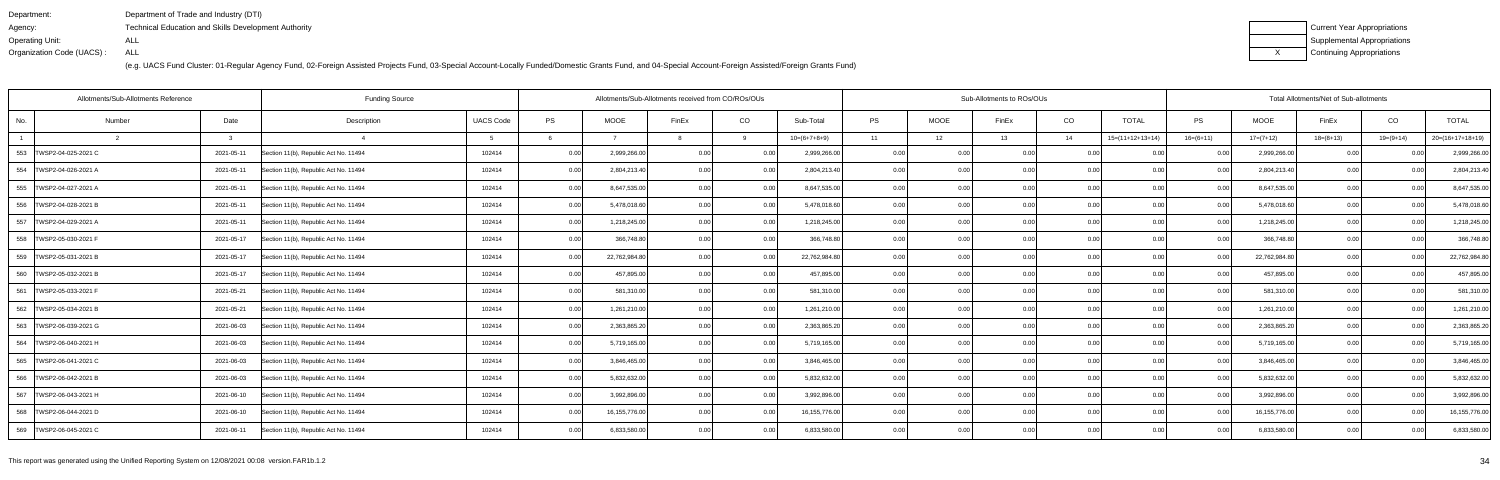| Department:               | Department of Trade and Industry (DTI)               |
|---------------------------|------------------------------------------------------|
| Agency:                   | Technical Education and Skills Development Authority |
| Operating Unit:           | ALL                                                  |
| Organization Code (UACS): | ALL                                                  |

| Current Year Appropriations |
|-----------------------------|
| Supplemental Appropriations |
| Continuing Appropriations   |

| Allotments/Sub-Allotments Reference                        |            | Allotments/Sub-Allotments received from CO/ROs/OUs |                  |               |                  |                   |              | Sub-Allotments to ROs/OUs |                |                    | Total Allotments/Net of Sub-allotments |      |                    |              |                  |             |                |                    |
|------------------------------------------------------------|------------|----------------------------------------------------|------------------|---------------|------------------|-------------------|--------------|---------------------------|----------------|--------------------|----------------------------------------|------|--------------------|--------------|------------------|-------------|----------------|--------------------|
| No.<br>Number                                              | Date       | Description                                        | <b>UACS Code</b> | PS            | MOOE             | FinEx             | CO           | Sub-Total                 | PS             | MOOE               | FinEx                                  | CO   | <b>TOTAL</b>       | PS           | <b>MOOE</b>      | FinEx       | CO             | <b>TOTAL</b>       |
|                                                            |            |                                                    |                  |               |                  |                   | 9            | $10=(6+7+8+9)$            | 11             | 12                 | 13                                     | 14   | $15=(11+12+13+14)$ | $16=(6+11)$  | $17=(7+12)$      | $18=(8+13)$ | $19=(9+14)$    | $20=(16+17+18+19)$ |
| 570<br>TWSP2-06-046-2021 C                                 | 2021-06-16 | Section 11(b), Republic Act No. 11494              | 102414           | 0.00          | 108,850.00       |                   | 0.00         | 108,850.00                | 0.00           | 0.00               | 0.00                                   | 0.0  |                    | 0.00         | 108,850.00       | 0.00        |                | 108,850.00         |
| 571<br>TWSP2-06-047-2021 I                                 | 2021-06-30 | Section 11(b), Republic Act No. 11494              | 102414           | 0.00          | 8,995,366.00     | 0.00              | 0.00         | 8,995,366.00              | 0.00           | 0.00               | 0.00                                   | 0.00 | 0.00               | 0.00         | 8,995,366.00     | 0.00        | 0.00           | 8,995,366.00       |
| 572   TWSP2-06-048-2021 I                                  | 2021-06-30 | Section 11(b), Republic Act No. 11494              | 102414           | 0.00          | 277,270.00       |                   | 0.00         | 277,270.00                | 0.00           | 0.00               | 0.00                                   | 0.0  | 0.00               | 0.00         | 277,270.00       | 0.00        | 0 <sub>0</sub> | 277,270.00         |
| 573   TWSP2-06-049-2021 D                                  | 2021-06-30 | Section 11(b), Republic Act No. 11494              | 102414           | 0.00          | 9,983,705.00     | 0.00              | 0.00         | 9,983,705.00              | 0.001          | 0.00               | 0.00                                   | 0.00 | 0.00               | 0.00         | 9,983,705.00     | 0.00        | 0.00           | 9,983,705.00       |
| 574   TWSP2-06-050-2021                                    | 2021-06-30 | Section 11(b), Republic Act No. 11494              | 102414           | 0.00          | 4,830,830.00     |                   | 0.00         | 4,830,830.00              | 0.00           | 0.00               |                                        | 0.00 | 0.00               | 0.00         | 4,830,830.00     | 0.00        | 0 <sub>0</sub> | 4,830,830.00       |
| 575<br>UAQTEA-04-001-2021 A                                | 2021-04-15 | Specific Budgets of National Government Agencies   | 102101           | 0.00          | 3,325,000.00     |                   | 0.00         | 3,325,000.00              | 0.00           | 0.00               | ስ በ(                                   | 0.00 | 0.00               | 0.00         | 3,325,000.00     | 0.00        | 0.00           | 3,325,000.00       |
| 576   UAQTEA-04-002-2021 A                                 | 2021-04-15 | Specific Budgets of National Government Agencies   | 102101           | 0.00          | 25,620,000.00    |                   | 0.00         | 25,620,000.00             | 0.00           | 0.00               | 0.00                                   | 0.00 | 0.00               | 0.00         | 25,620,000.00    | 0.00        | 0 <sub>0</sub> | 25,620,000.00      |
| 577   UAQTEA-04-003-2021 A                                 | 2021-04-22 | Specific Budgets of National Government Agencies   | 102101           | 0.00          | 35,813,000.00    |                   | 0.00         | 35,813,000.00             | 0.00           | 0.00               | 0 <sub>0</sub>                         | 0.00 | 0.00               | 0.00         | 35,813,000.00    | 0.00        | 0 <sub>0</sub> | 35,813,000.00      |
| 578   UAQTEA-04-004-2021 B                                 | 2021-04-30 | Specific Budgets of National Government Agencies   | 102101           | 0.00          | 4,758,000.00     |                   | 0.00         | 4,758,000.00              | 0.001          | 0.00               | 0.00                                   | 0.00 | 0.00               | 0.00         | 4,758,000.00     | 0.00        | 0.00           | 4,758,000.00       |
| 579   UAQTEA-05-005-2021 A                                 | 2021-05-11 | Specific Budgets of National Government Agencies   | 102101           | 0.00          | 3,965,000.00     |                   | 0.00         | 3,965,000.00              | 0.001          | 0.00               | ი იი                                   | 0.0  | 0.00               |              | 3,965,000.00     | 0.00        | 0 <sub>0</sub> | 3,965,000.00       |
| 580   UAQTEA-05-005A-2021 A                                | 2021-05-14 | Specific Budgets of National Government Agencies   | 102101           | 0.00          | 27,450,000.00    | 0.00              | 0.00         | 27,450,000.00             | 0.00           | 0.00               | 0.00                                   | 0.00 | 0.00               | 0.00         | 27,450,000.00    | 0.00        | 0.00           | 27,450,000.00      |
| 581<br>UAQTEA-05-005B-2021 A                               | 2021-05-14 | Specific Budgets of National Government Agencies   | 102101           | 0.00          | 23,546,000.0     | 0 <sub>0</sub>    | 0.00         | 23,546,000.00             | 0.00           | 0.00               | 0 <sub>0</sub>                         | 0.00 | 0.00               | 0.OC         | 23,546,000.00    | 0.00        | 0 <sub>0</sub> | 23,546,000.00      |
| 582 JUAQTEA-05-006-2021 B                                  | 2021-05-26 | Specific Budgets of National Government Agencies   | 102101           | 0.00          | 31,699,000.00    | 0.00              | 0.00         | 31,699,000.00             | 0.00           | 0.00               | 0.00                                   | 0.00 | 0.00               | 0.00         | 31,699,000.00    | 0.00        | 0.00           | 31,699,000.00      |
| Sub-TotaL                                                  |            |                                                    |                  | 7,665,070.77  | 1,293,427,612.66 | 0.00 <sub>l</sub> | 0.001        | 1,301,092,683.43          | 0.001          | n ool              | 0.00                                   | 0.00 | 0.OC               | 7,665,070.77 | 1,293,427,612.66 | 0.00        | 0.00           | 1,301,092,683.43   |
| Sub-Total, 01 - Regular Agency Fund                        |            |                                                    |                  | 14,744,857.54 | 1,405,638,362.12 | 0.00              | 2,048,535.36 | 1,422,431,755.02          | (7,665,070.77) | (1,293,427,612.66) | 0.00                                   | 0.00 | (1,301,092,683.43) | 7,079,786.77 | 112,210,749.46   | 0.00        | 2,048,535.3    | 121,339,071.59     |
| 03 - Special Account - Locally Funded/Domestic Grants Fund |            |                                                    |                  | 0.00          | 53,222.40        | 0.00              | 0.00         | 53,222.40                 | 0.00           | 0.00               | 0.00                                   | 0.00 |                    | 0.00         | 53,222.40        | 0.00        | 0.0(           | 53,222.40          |
| B. Balance From GAA/SARO/Sub-Allotment(Prior Year)         |            |                                                    |                  | 0.00          | 53,222.40        | 0.00 <sub>l</sub> | 0.00         | 53,222.40                 | 0.00           | 0.00               | 0.00                                   | 0.00 | 0.00               | 0.001        | 53,222.40        | 0.00        | 0.00           | 53,222.40          |
| 54<br>BDC No. 09-008-2020 B                                | 2020-09-23 | Rice Competitiveness Enhancement Fund (RCEF)       | 102393           | 0.00          | 53,222.40        | 0.00              | 0.00         | 53,222.40                 | 0.00           | 0.00               | 0.00                                   | 0.0  | 0.00               | 0.00         | 53,222.40        | 0.00        | 0.00           | 53,222.40          |
| Sub-TotaL                                                  |            |                                                    |                  | 0.00          | 53,222.40        | 0.00              | 0.00         | 53,222.40                 | 0.00           | 0.00               | 0.00                                   |      | 0.00               | 0.00         | 53,222.40        | 0.00        | 0.00           | 53,222.40          |

This report was generated using the Unified Reporting System on 12/08/2021 00:08 version.FAR1b.1.2